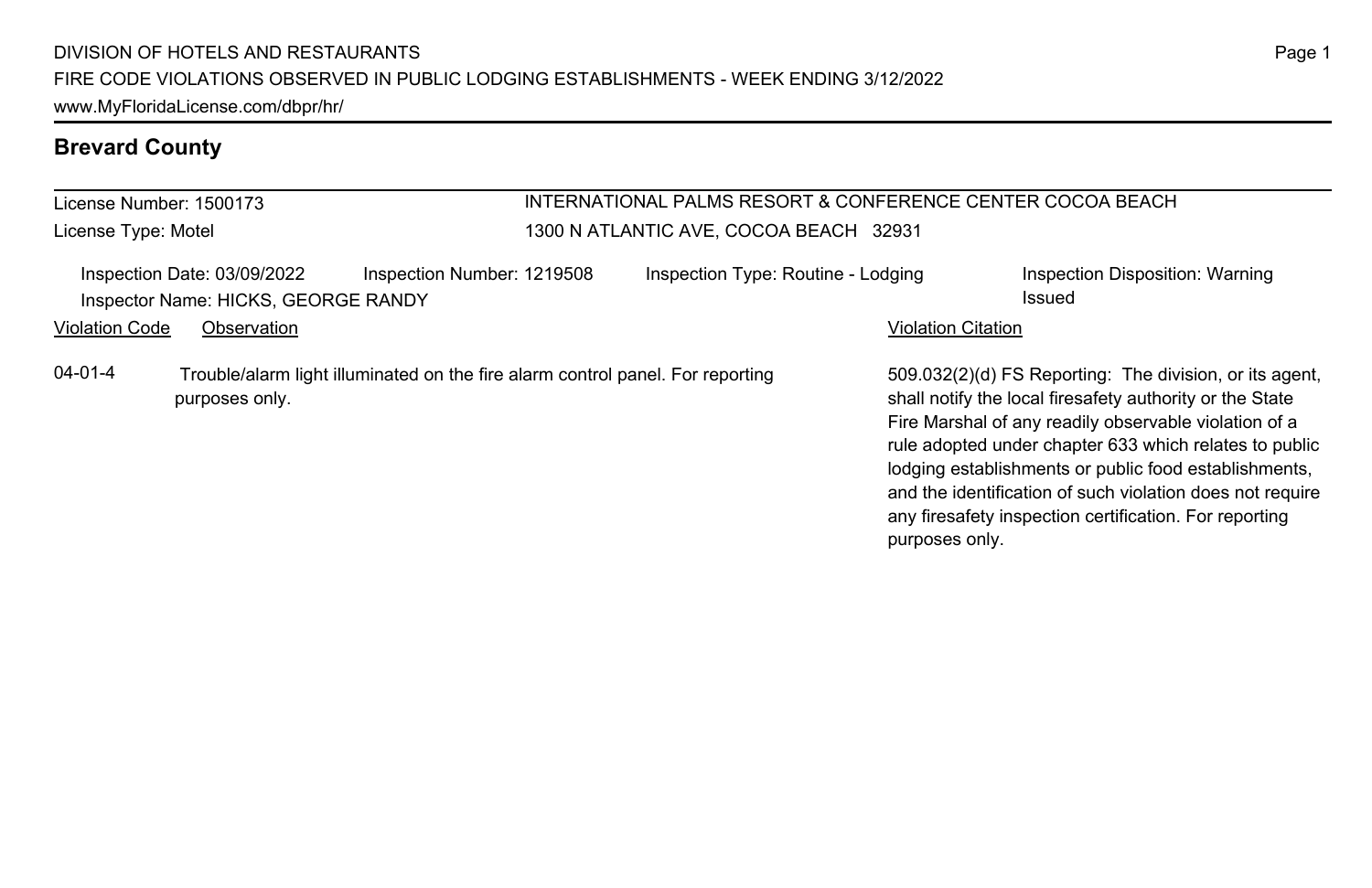| License Number: 1605311 |                                                                |                                                                                                                                                                                          | AM ROSE ENTERPRISE LLC         |                                    |                                                                                                                                                                                                                                                                                                                                                                                                              |
|-------------------------|----------------------------------------------------------------|------------------------------------------------------------------------------------------------------------------------------------------------------------------------------------------|--------------------------------|------------------------------------|--------------------------------------------------------------------------------------------------------------------------------------------------------------------------------------------------------------------------------------------------------------------------------------------------------------------------------------------------------------------------------------------------------------|
| License Type: Apartment |                                                                |                                                                                                                                                                                          | 1630 N 25 AVE, HOLLYWOOD 33020 |                                    |                                                                                                                                                                                                                                                                                                                                                                                                              |
|                         | Inspection Date: 03/11/2022<br>Inspector Name: CHRISTGEN, THOM | Inspection Number: 1534596                                                                                                                                                               | Inspection                     | Inspection Type: Lodging-Licensing | Inspection Disposition: Inspection<br>Completed - No Further Action                                                                                                                                                                                                                                                                                                                                          |
| <b>Violation Code</b>   | Observation                                                    |                                                                                                                                                                                          |                                | <b>Violation Citation</b>          |                                                                                                                                                                                                                                                                                                                                                                                                              |
| $01 - 01 - 4$           |                                                                | Portable fire extinguisher pressure gauge indicates the extinguisher is<br>overcharged. For reporting purposes only.<br>Observed on the Extinguisher to the right of the door to Unit 5. |                                |                                    | 509.032(2)(d) FS Reporting: (d) The division, or its<br>agent, shall notify the local firesafety authority or the<br>State Fire Marshal of any readily observable violation of<br>a rule adopted under chapter 633 which relates to<br>public lodging establishments or public food<br>establishments, and the identification of such violation<br>does not require any firesafety inspection certification. |

For reporting purposes only.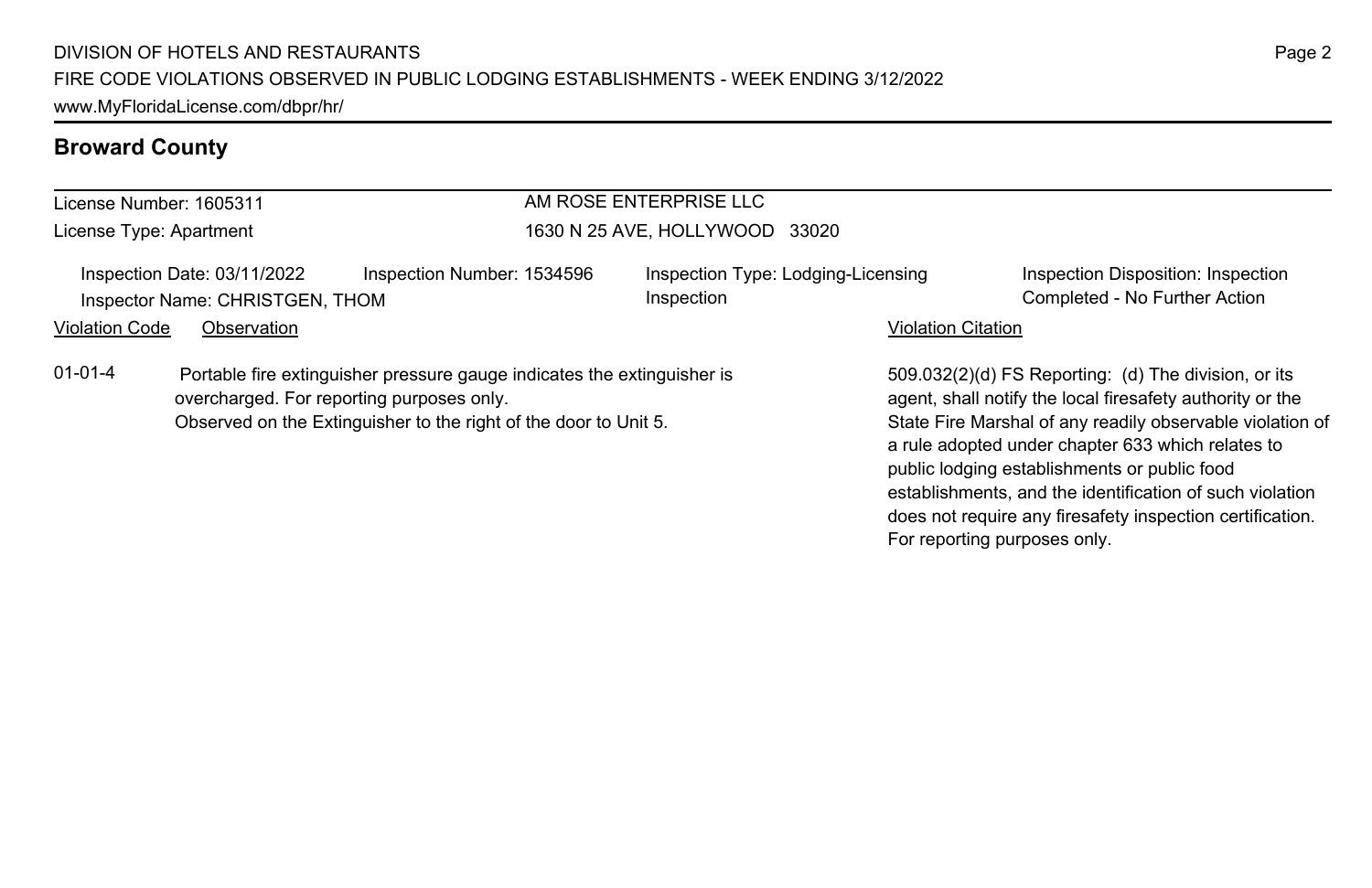#### License Number: 1602816 License Type: Apartment LATIMER APARTMENTS 2201 SW 54 AVE, WEST HOLLYWOOD 33023 Inspection Date: 03/11/2022 Inspection Number: 1531985 Inspection Type: Routine - Lodging Inspection Disposition: Inspection Inspector Name: GANPAT, INDAR Completed - No Further Action Violation Code Observation **Violation Code Observation** Violation Citation Citation Citation Citation Citation Citation Citation Citation Citation Citation Citation Citation Citation Citation Citation Citation Citation Cit 509.032(2)(d) FS Reporting: The division, or its agent, shall notify the local firesafety authority or the State Fire Marshal of any readily observable violation of a rule adopted under chapter 633 which relates to public lodging establishments or public food establishments, and the identification of such violation does not require any firesafety inspection certification. For reporting purposes only. 06-01-4 Window behind property blocked with plywood. For reporting purposes only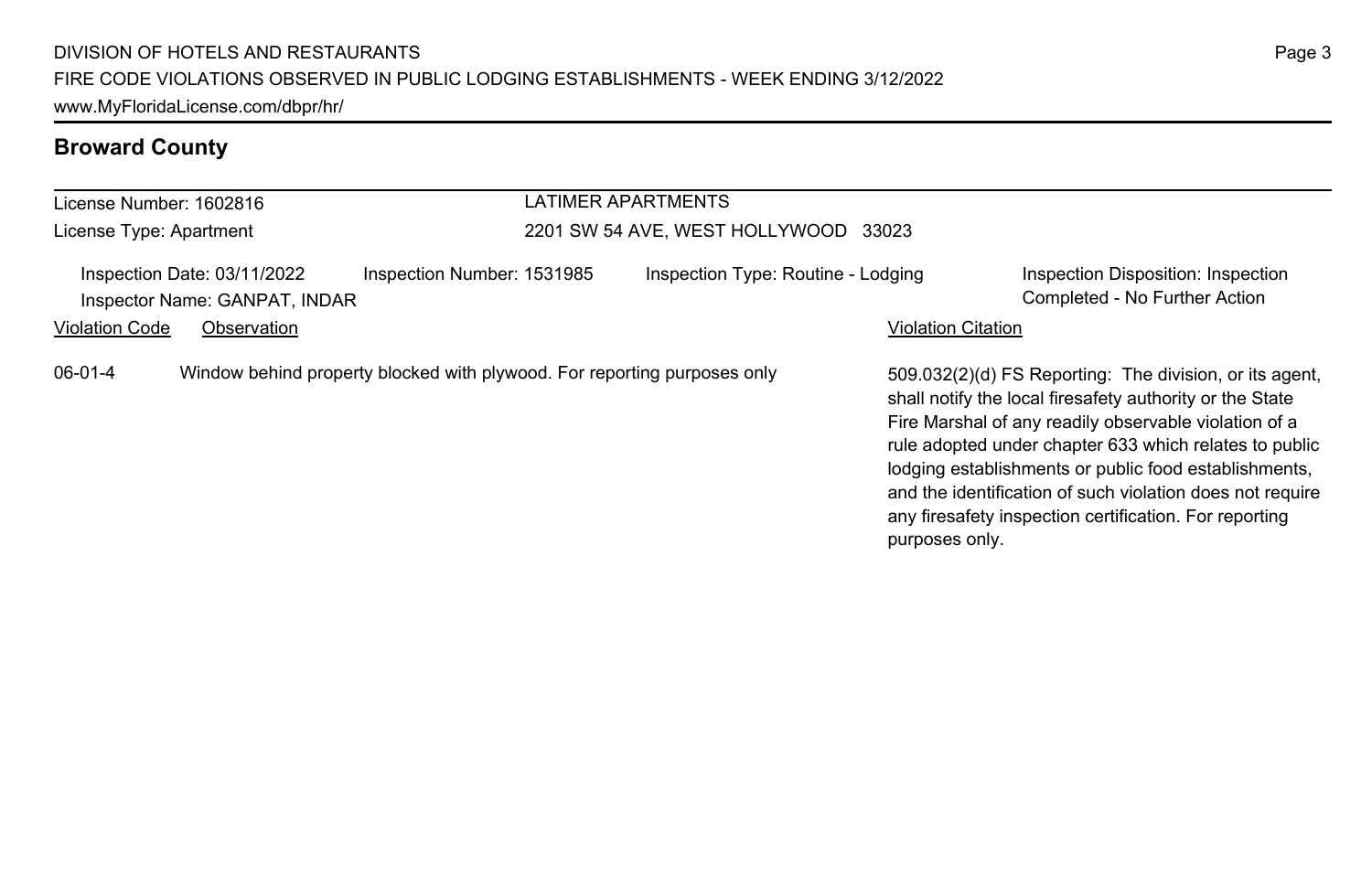License Number: 1620324 License Type: Hotel

### RESIDENCE INN BY MARRIOTT FT LAUDERDALE POMPANO BEACH OCEANFRONT 1350 N OCEAN BLVD, POMPANO BEACH 33062

|                       | Inspection Date: 03/07/2022<br>Inspector Name: FRANCE, GASTON | Inspection Number: 1163059                                                       | Inspection Type: Routine - Lodging |                           | Inspection Disposition: Inspection<br>Completed - No Further Action                                                                                                                                                                                                                                                                                                                                                                                                                                                                                                                                                                                                               |
|-----------------------|---------------------------------------------------------------|----------------------------------------------------------------------------------|------------------------------------|---------------------------|-----------------------------------------------------------------------------------------------------------------------------------------------------------------------------------------------------------------------------------------------------------------------------------------------------------------------------------------------------------------------------------------------------------------------------------------------------------------------------------------------------------------------------------------------------------------------------------------------------------------------------------------------------------------------------------|
| <b>Violation Code</b> | Observation                                                   |                                                                                  |                                    | <b>Violation Citation</b> |                                                                                                                                                                                                                                                                                                                                                                                                                                                                                                                                                                                                                                                                                   |
| $08-01-4$             | purposes only.<br>Expired 1/03/22.                            | Boiler certificate or insurance inspector's boiler report expired. For reporting |                                    | purposes only.            | 61C-1.004(10) FAC and 509.032(2)(d) FS Reporting:<br>61C-1.004(10) The insurance inspector's boiler report<br>is required annually for power boilers and high<br>pressure/high temperature boilers and biannually for<br>low pressure steam or vapor heating boilers.<br>509.032(2)(d) The division, or its agent, shall notify the<br>local firesafety authority or the State Fire Marshal of<br>any readily observable violation of a rule adopted under<br>chapter 633 which relates to public lodging<br>establishments or public food establishments, and the<br>identification of such violation does not require any<br>firesafety inspection certification. For reporting |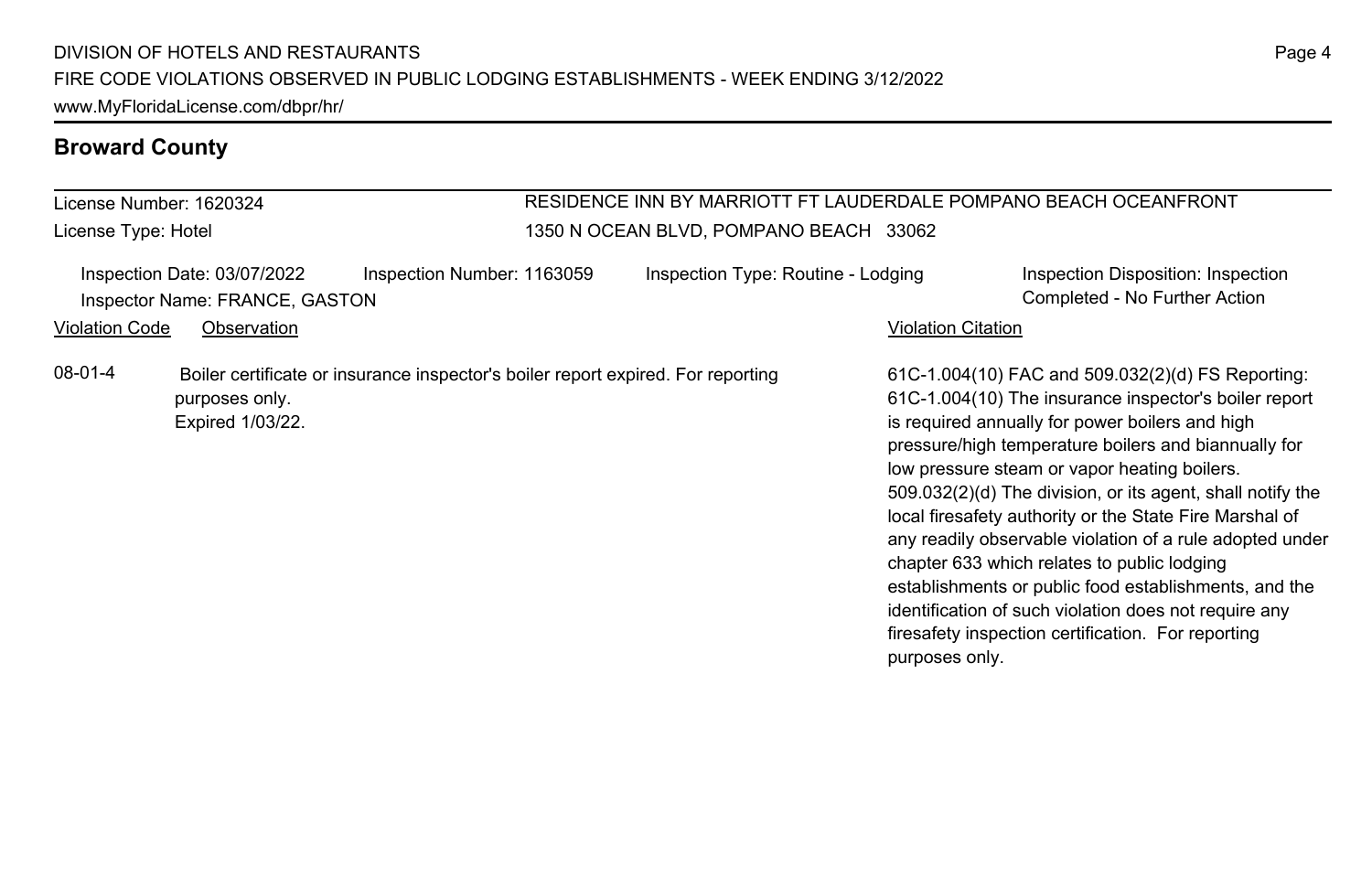Inspection report will be forwarded to Fire Marshall for review. For reporting

#### **Broward County**

#### License Number: 1621760

purposes only.

License Type: Apartment

#### THE REGISTRY LAS OLAS 419 SE 2 ST, FORT LAUDERDALE 33301

| Inspection Date: 03/10/2022   | Inspection Number: 153448 |
|-------------------------------|---------------------------|
| Inspector Name: BRANN, JUSTIN |                           |

04-01-4 Trouble/alarm light illuminated on the fire alarm control panel.

6 Inspection Type: Lodging-Licensing Inspection

Inspection Disposition: Inspection Completed - No Further Action

#### Violation Code Observation **Violation Code Observation** Violation Citation Citation Citation Citation Citation Citation Citation Citation Citation Citation Citation Citation Citation Citation Citation Citation Citation Cit

509.032(2)(d) FS Reporting: The division, or its agent, shall notify the local firesafety authority or the State Fire Marshal of any readily observable violation of a rule adopted under chapter 633 which relates to public lodging establishments or public food establishments, and the identification of such violation does not require any firesafety inspection certification. For reporting purposes only.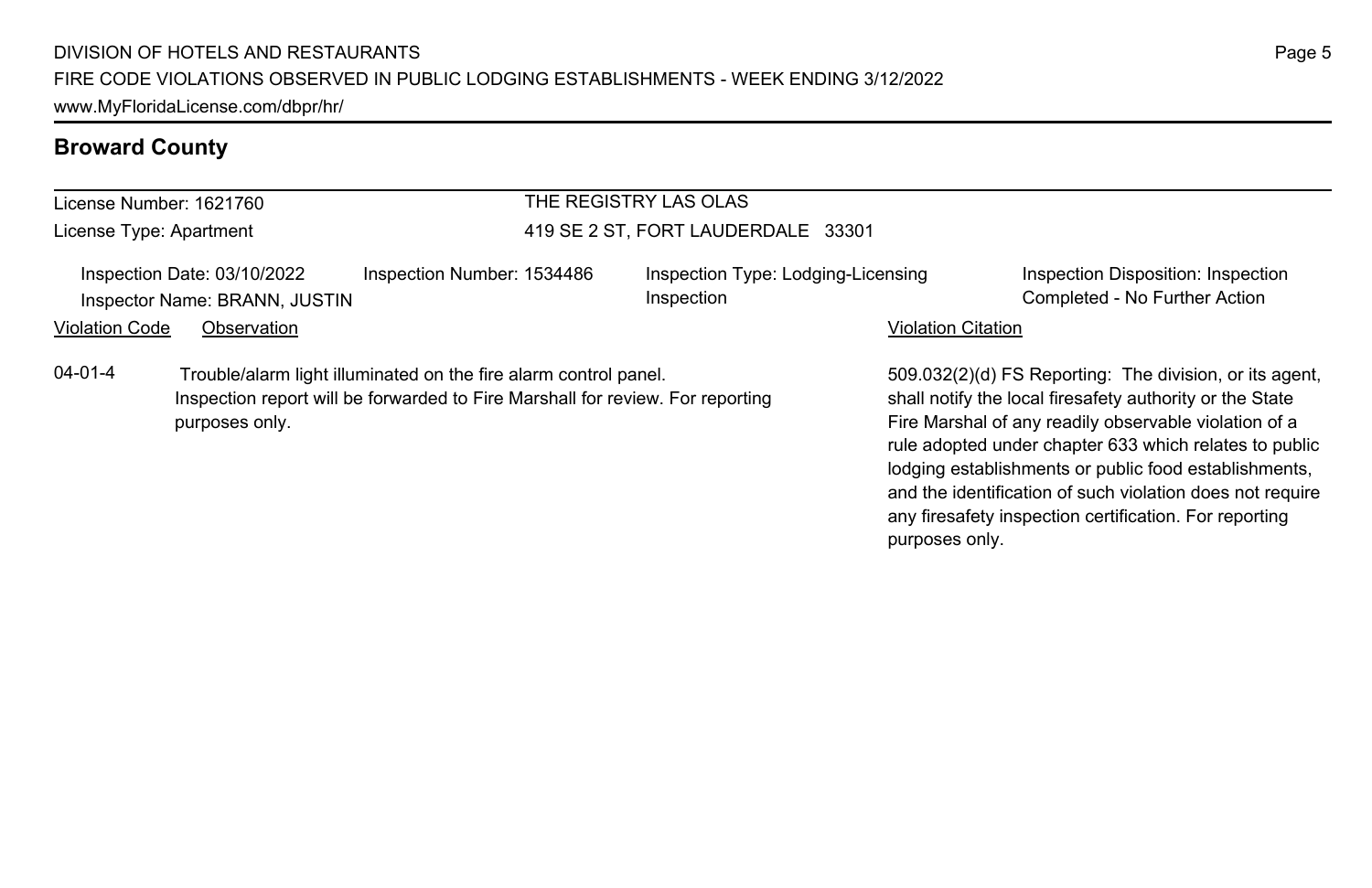#### License Number: 1619289 License Type: Hotel EXTENDED STAY AMERICA SUITES #1563 6001 NW 6 WAY, FORT LAUDERDALE 33309 Inspection Date: 03/07/2022 Inspection Number: 1162887 Inspection Type: Routine - Lodging Inspection Disposition: Warning Inspector Name: GRAY, ANTHONY **Issued** Violation Code Observation **Violation Code Observation** Violation Citation Citation Citation Citation Citation Citation Citation Citation Citation Citation Citation Citation Citation Citation Citation Citation Citation Cit 509.032(2)(d) FS Reporting: The division, or its agent, shall notify the local firesafety authority or the State Fire Marshal of any readily observable violation of a rule adopted under chapter 633 which relates to public 04-05-4 No smoke detector provided in guest room/unit. For reporting purposes only. -Observed no potable smoke detectors.

lodging establishments or public food establishments, and the identification of such violation does not require any firesafety inspection certification. For reporting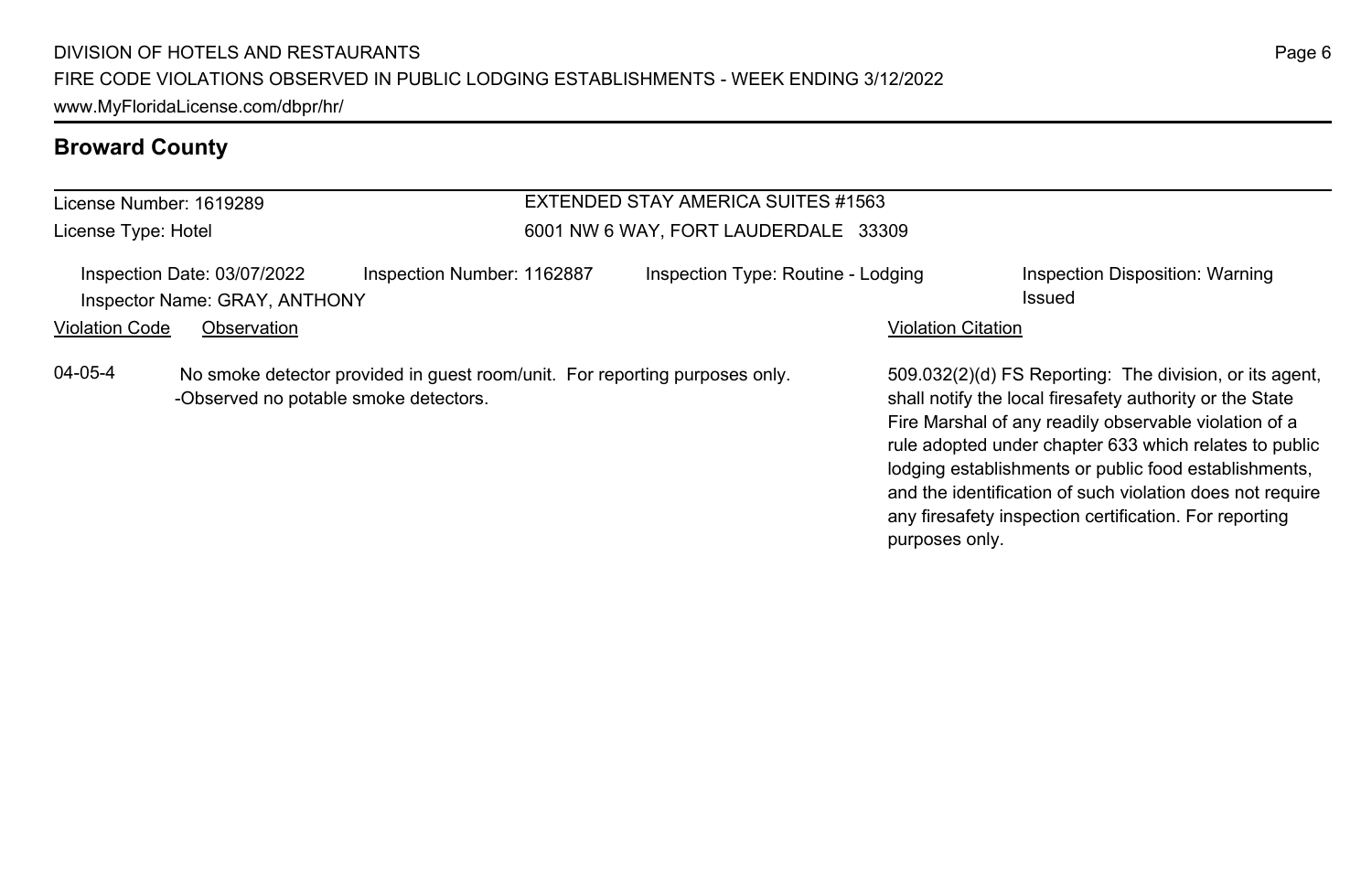License Number: 1619186 License Type: Motel

#### EXTENDED STAY AMERICA SUITES #9638 3873 W COMMERCIAL BLVD, TAMARAC 33309

Inspection Date: 03/08/2022 Inspection Number: 1220867 Inspection Type: Routine - Lodging Inspection Disposition: Inspection Inspector Name: GRAY, ANTHONY Completed - No Further Action

Violation Code Observation **Violation Code** Observation **Violation** Violation Citation Citation Citation Citation

08-01-4 Boiler certificate or insurance inspector's boiler report expired. For reporting purposes only.

Observed both boilers certification expired on 11/29/2019.

61C-1.004(10) FAC and 509.032(2)(d) FS Reporting: 61C-1.004(10) The insurance inspector's boiler report is required annually for power boilers and high pressure/high temperature boilers and biannually for low pressure steam or vapor heating boilers. 509.032(2)(d) The division, or its agent, shall notify the local firesafety authority or the State Fire Marshal of any readily observable violation of a rule adopted under chapter 633 which relates to public lodging establishments or public food establishments, and the identification of such violation does not require any firesafety inspection certification. For reporting purposes only.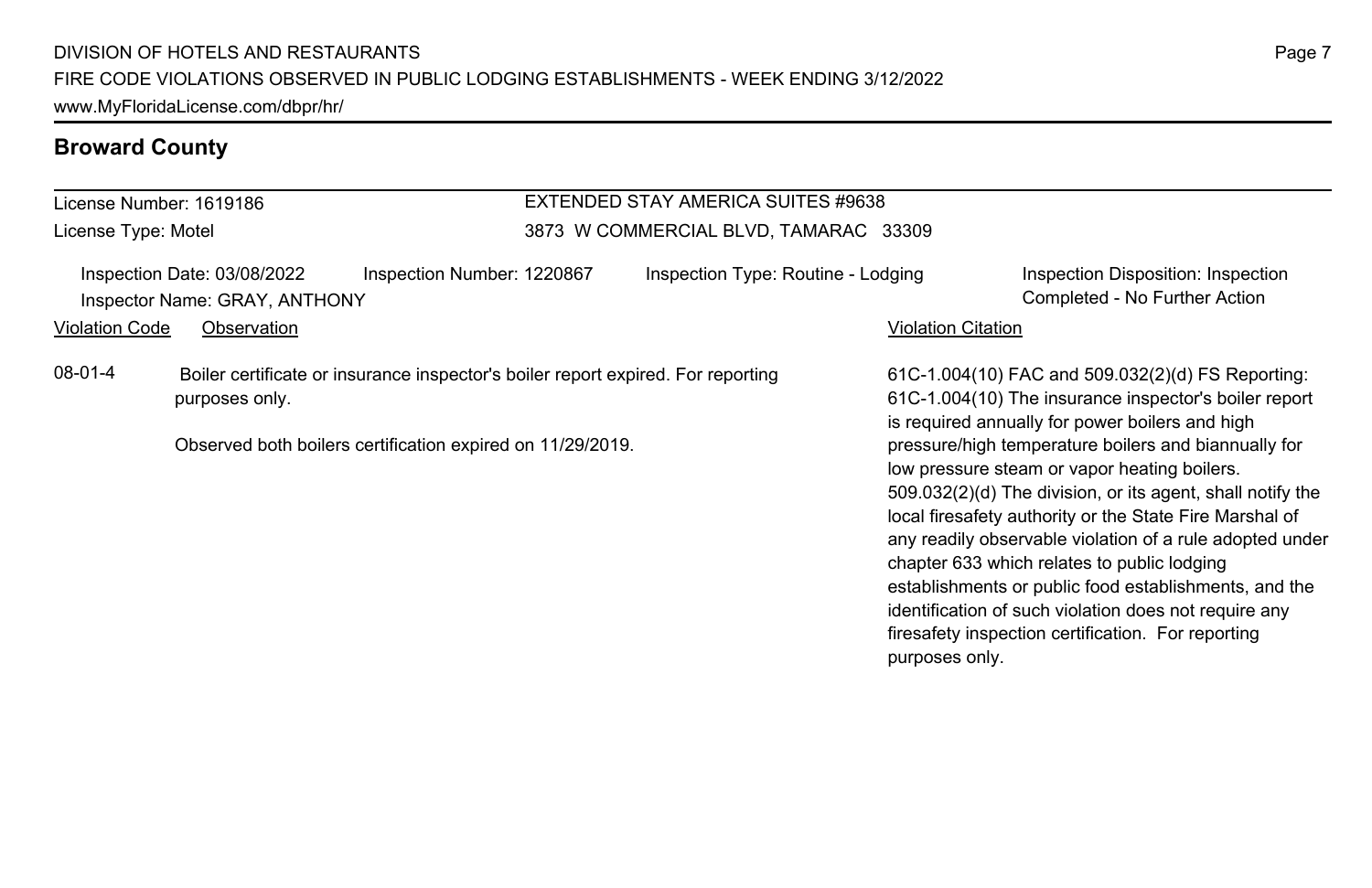# License Number: 1607713

License Type: Hotel

### BEST WESTERN OCEANSIDE INN 1180 SEABREEZE BLVD, FORT LAUDERDALE 33316

|                | Inspection Date: 03/10/2022<br>Inspector Name: LONDONO, GLORIA | Inspection Number: 1162214                                                     | Inspection Type: Routine - Lodging |                           | Inspection Disposition: Inspection<br>Completed - No Further Action                                                                                                                                                                                                                                                                                                                                                    |
|----------------|----------------------------------------------------------------|--------------------------------------------------------------------------------|------------------------------------|---------------------------|------------------------------------------------------------------------------------------------------------------------------------------------------------------------------------------------------------------------------------------------------------------------------------------------------------------------------------------------------------------------------------------------------------------------|
| Violation Code | Observation                                                    |                                                                                |                                    | <b>Violation Citation</b> |                                                                                                                                                                                                                                                                                                                                                                                                                        |
| 04-01-4        | purposes only.                                                 | Trouble/alarm light illuminated on the fire alarm control panel. For reporting |                                    | purposes only.            | 509.032(2)(d) FS Reporting: The division, or its agent,<br>shall notify the local firesafety authority or the State<br>Fire Marshal of any readily observable violation of a<br>rule adopted under chapter 633 which relates to public<br>lodging establishments or public food establishments,<br>and the identification of such violation does not require<br>any firesafety inspection certification. For reporting |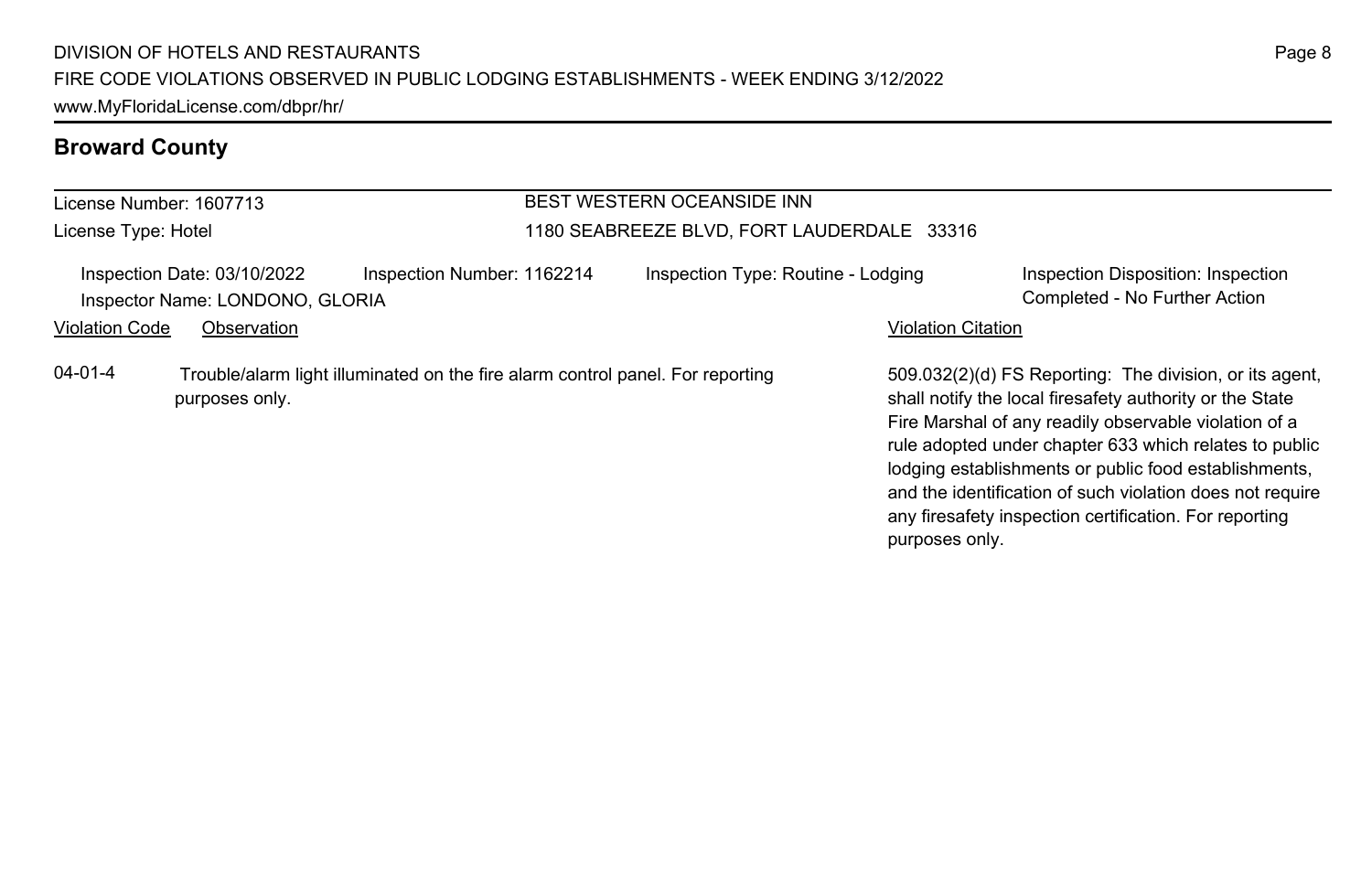#### License Number: 1617319 License Type: Hotel COURTYARD MARRIOTT 440 S SEABREEZE BLVD, FORT LAUDERDALE 33316 Inspection Date: 03/09/2022 Inspection Number: 1162725 Inspection Type: Routine - Lodging Inspection Disposition: Inspection Inspector Name: LONDONO, GLORIA Completed - No Further Action Violation Code Observation **Violation Code Observation** Violation Citation Citation Citation Citation Citation Citation Citation Citation Citation Citation Citation Citation Citation Citation Citation Citation Citation Cit 509.032(2)(d) FS Reporting: The division, or its agent, shall notify the local firesafety authority or the State Fire Marshal of any readily observable violation of a rule adopted under chapter 633 which relates to public lodging establishments or public food establishments, and the identification of such violation does not require 04-01-4 Trouble/alarm light illuminated on the fire alarm control panel. For reporting purposes only.

Page 9

any firesafety inspection certification. For reporting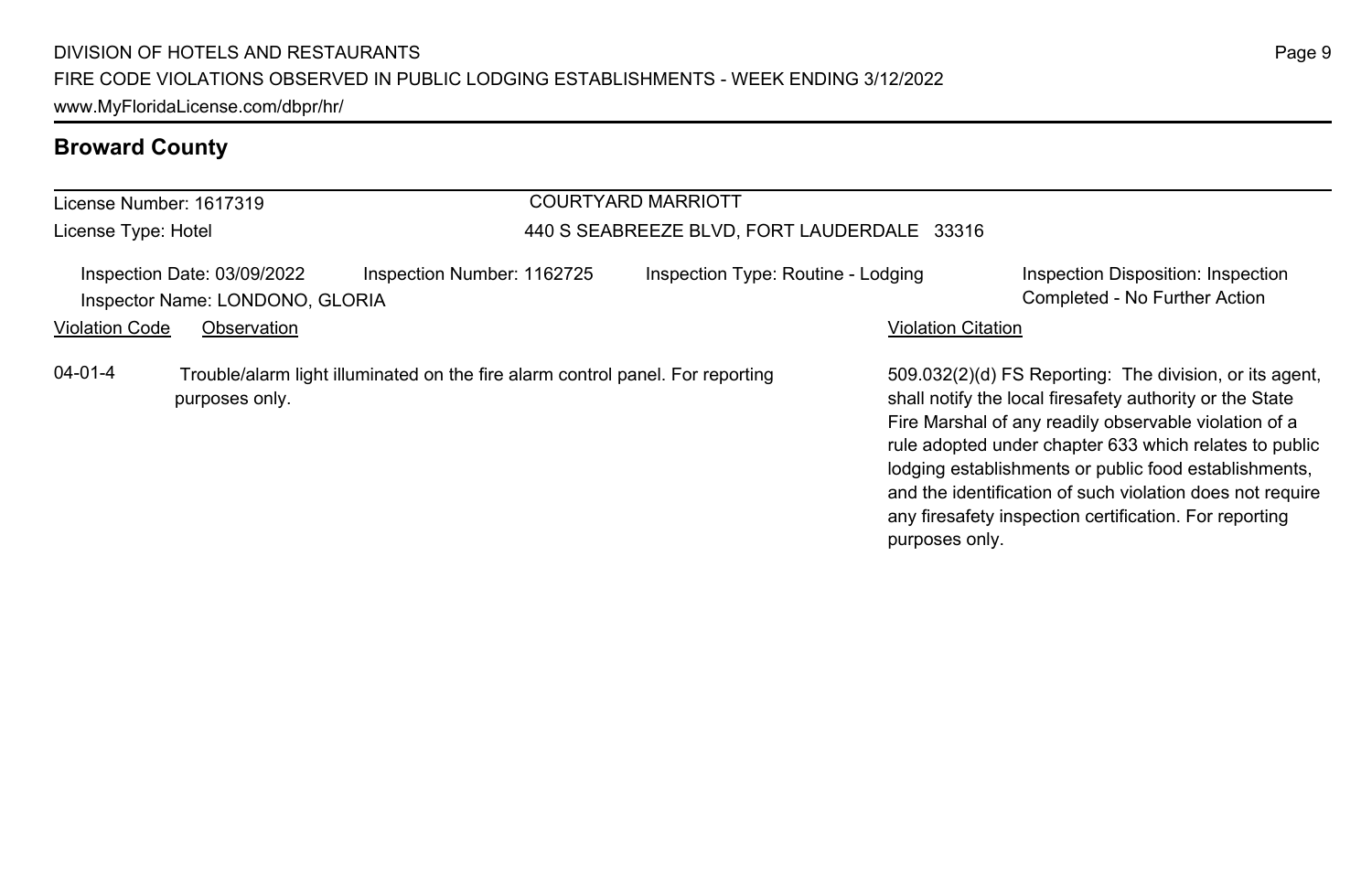License Number: 1611623 License Type: Hotel

MARRIOTT HOTEL SERVICES INC 3030 HOLIDAY DR, FORT LAUDERDALE 33316-2414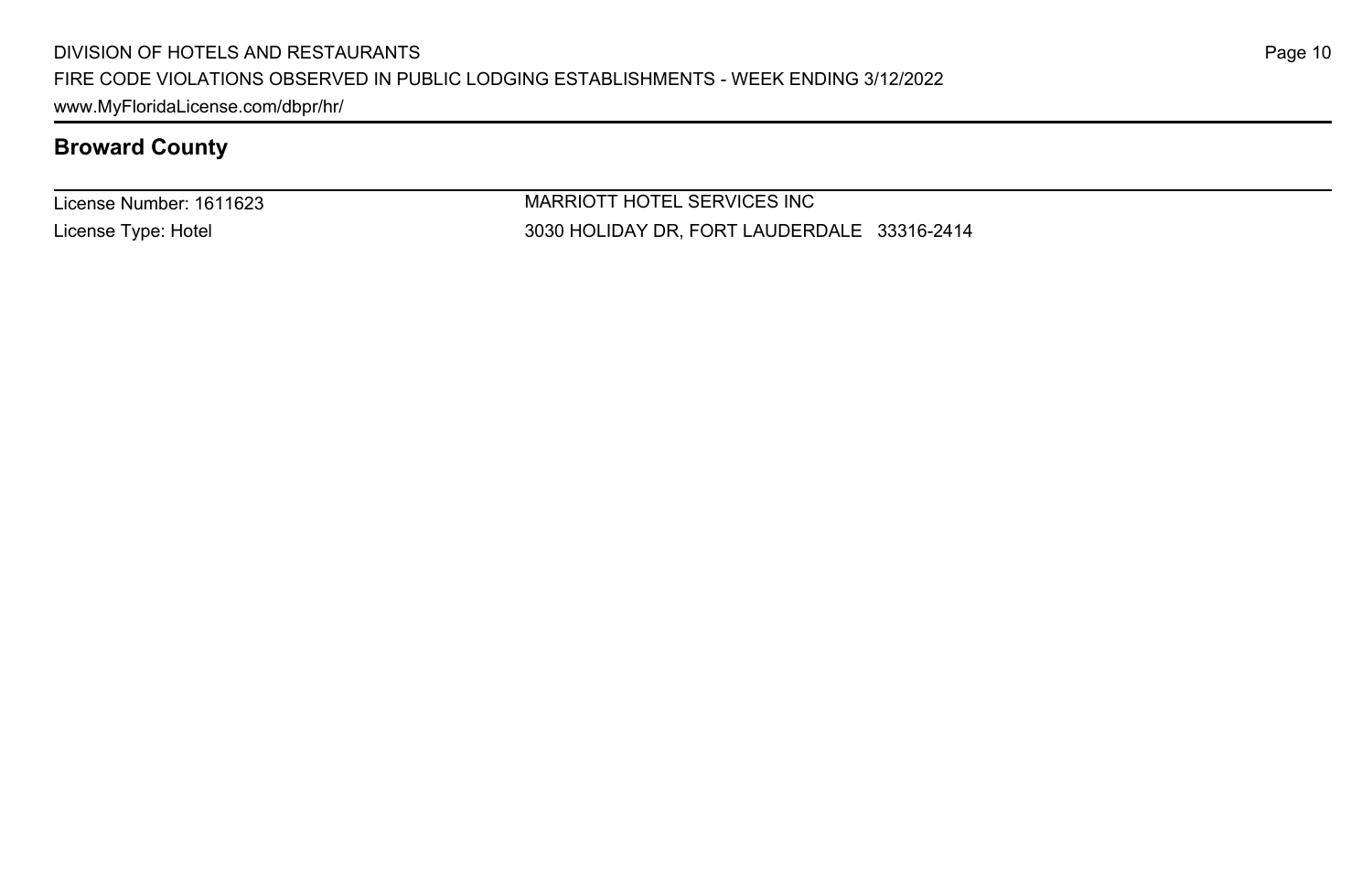Inspection Date: 03/07/2022 Inspection Number: 1163074 Inspection Type: Routine - Lodging Inspection Disposition: Inspection Inspector Name: LONDONO, GLORIA Completed - No Further Action

Violation Code Observation Violation Citation

04-01-4 Trouble/alarm light illuminated on the fire alarm control panel. For reporting purposes only.

08-01-4 Boiler certificate or insurance inspector's boiler report expired. For reporting purposes only. J# 007542, 6/4/2021

509.032(2)(d) FS Reporting: The division, or its agent, shall notify the local firesafety authority or the State Fire Marshal of any readily observable violation of a rule adopted under chapter 633 which relates to public lodging establishments or public food establishments, and the identification of such violation does not require any firesafety inspection certification. For reporting purposes only.

61C-1.004(10) FAC and 509.032(2)(d) FS Reporting: 61C-1.004(10) The insurance inspector's boiler report is required annually for power boilers and high pressure/high temperature boilers and biannually for low pressure steam or vapor heating boilers. 509.032(2)(d) The division, or its agent, shall notify the local firesafety authority or the State Fire Marshal of any readily observable violation of a rule adopted under chapter 633 which relates to public lodging establishments or public food establishments, and the identification of such violation does not require any firesafety inspection certification. For reporting purposes only.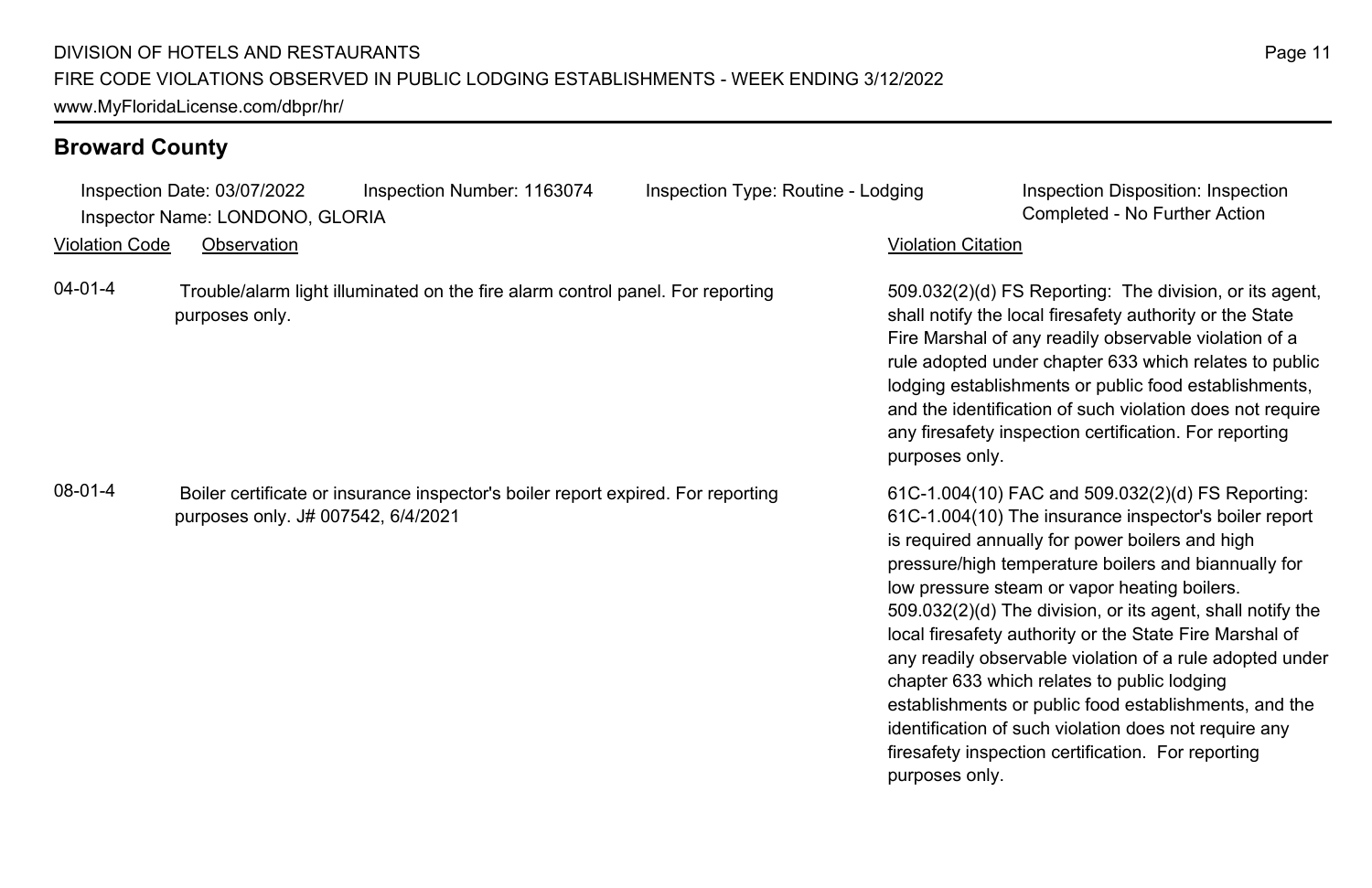# License Number: 1611978

License Type: Hotel

#### DOUBLETREE BY HILTON DEERFIELD BEACH - BOCA RATON 100 FAIRWAY DR, DEERFIELD BEACH 33441

Inspection Date: 03/09/2022 Inspection Number: 1162748 Inspection Type: Routine - Lodging Inspection Disposition: Inspection Inspector Name: GONZALEZ, DENNIS Completed - No Further Action

#### Violation Code Observation **Violation Code** Observation **Violation** Violation Citation Citation Citation Citation

05-02-5 Hearing-impaired smoke detector is not functioning when tested. For reporting purposes only. Hearing impaired smoke detector Battery needed in 232, maintenance fixed before end of inspection \*\*Corrected On-Site\*\*

509.032(2)(d) FS Reporting: The division, or its agent, shall notify the local firesafety authority or the State Fire Marshal of any readily observable violation of a rule adopted under chapter 633 which relates to public lodging establishments or public food establishments, and the identification of such violation does not require any firesafety inspection certification. For reporting purposes only.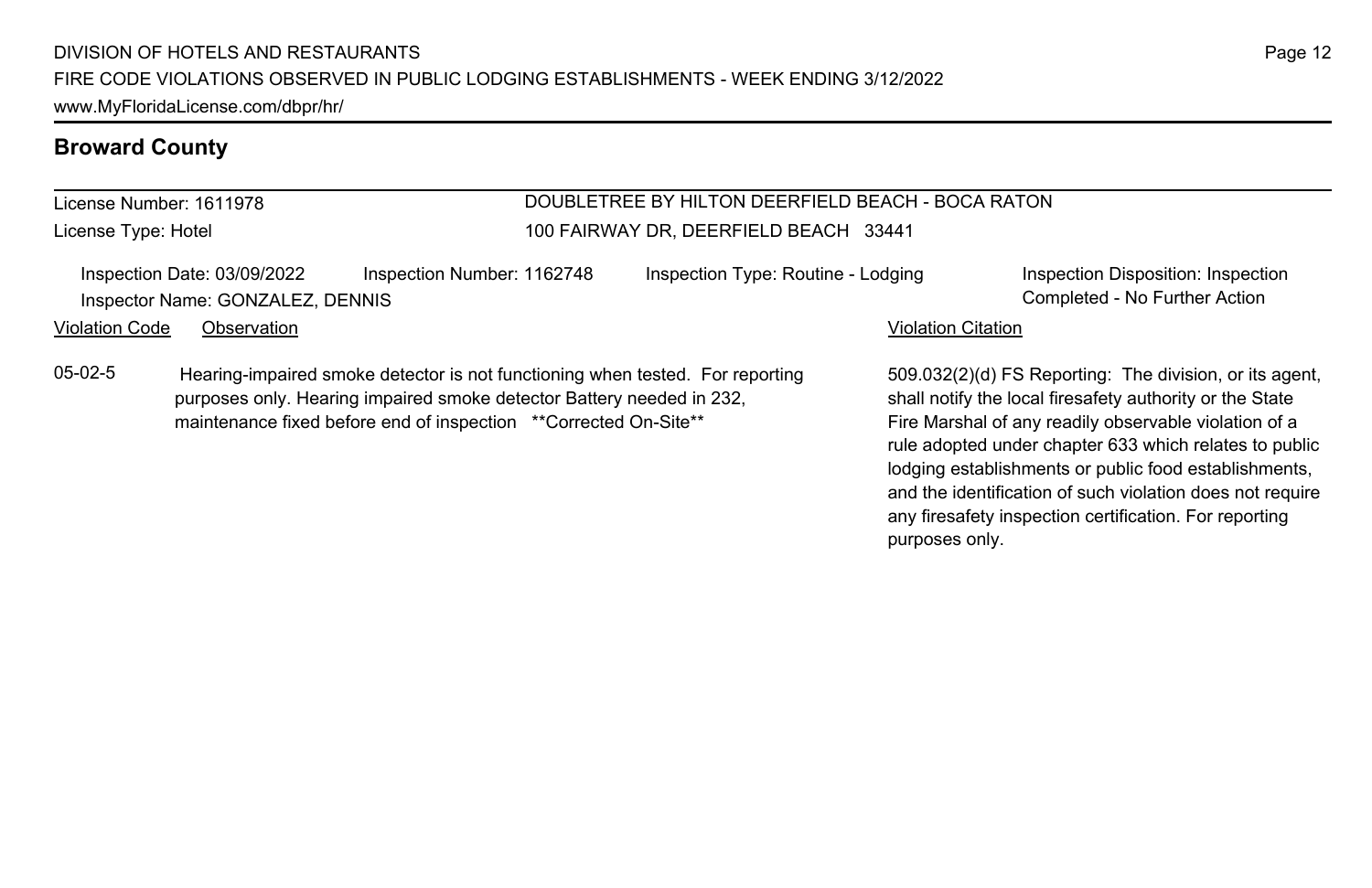#### **Collier County**

#### License Number: 2102756

License Type: Apartment

#### WIGGINS PASS CHALET 844 WIGGINS PASS RD, NAPLES 34110

Inspection Date: 03/09/2022 Inspection Number: 1534323 Inspection Type: Lodging-Licensing Inspector Name: BARKLEY, KENDELL **Completed - No Further Action** Completed - No Further Action

Inspection

Inspection Disposition: Inspection

#### Violation Code Observation **Violation Code** Observation **Violation** Violation Citation Citation Citation Citation

04-01-4 Trouble/alarm light illuminated on the fire alarm control panel. For reporting purposes only. Observed trouble flashing on fire panel. Operator stated fire alarm was temporarily removed due to dry wall being repaired, alarms will be reinstalled per ope

509.032(2)(d) FS Reporting: The division, or its agent, shall notify the local firesafety authority or the State Fire Marshal of any readily observable violation of a rule adopted under chapter 633 which relates to public lodging establishments or public food establishments, and the identification of such violation does not require any firesafety inspection certification. For reporting purposes only.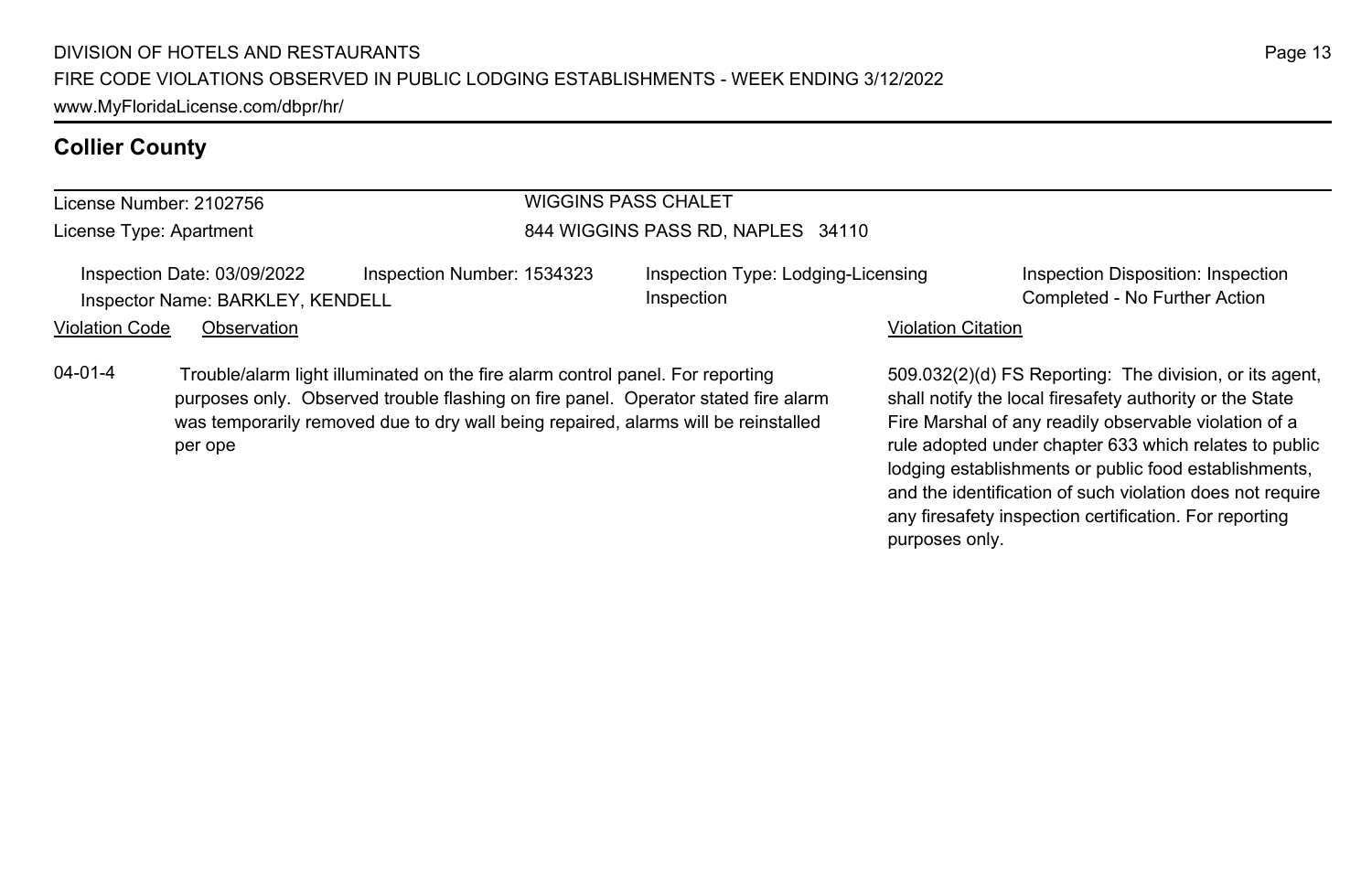#### **Collier County**

#### License Number: 2101627 License Type: Motel MARCO ISLAND LAKESIDE INN 155 FIRST AVE, MARCO ISLAND 34145 Inspection Date: 03/10/2022 Inspection Number: 1221186 Inspection Type: Routine - Lodging Inspection Disposition: Administrative Inspector Name: GRAVES, PETER complaint recommended Violation Code Observation **Violation Code Observation** Violation Citation Citation Citation Citation Citation Citation Citation Citation Citation Citation Citation Citation Citation Citation Citation Citation Citation Cit 509.032(2)(d) FS Reporting: (d) The division, or its 01-05-4 Portable fire extinguisher obstructed/not accessible. For reporting purposes only.

The fire extinguisher by the office door does not have an implement to break the glass. This is a repeat violation from 10/29/2021. \*\*Repeat Violation\*\*

agent, shall notify the local firesafety authority or the State Fire Marshal of any readily observable violation of a rule adopted under chapter 633 which relates to public lodging establishments or public food establishments, and the identification of such violation does not require any firesafety inspection certification. For reporting purposes only.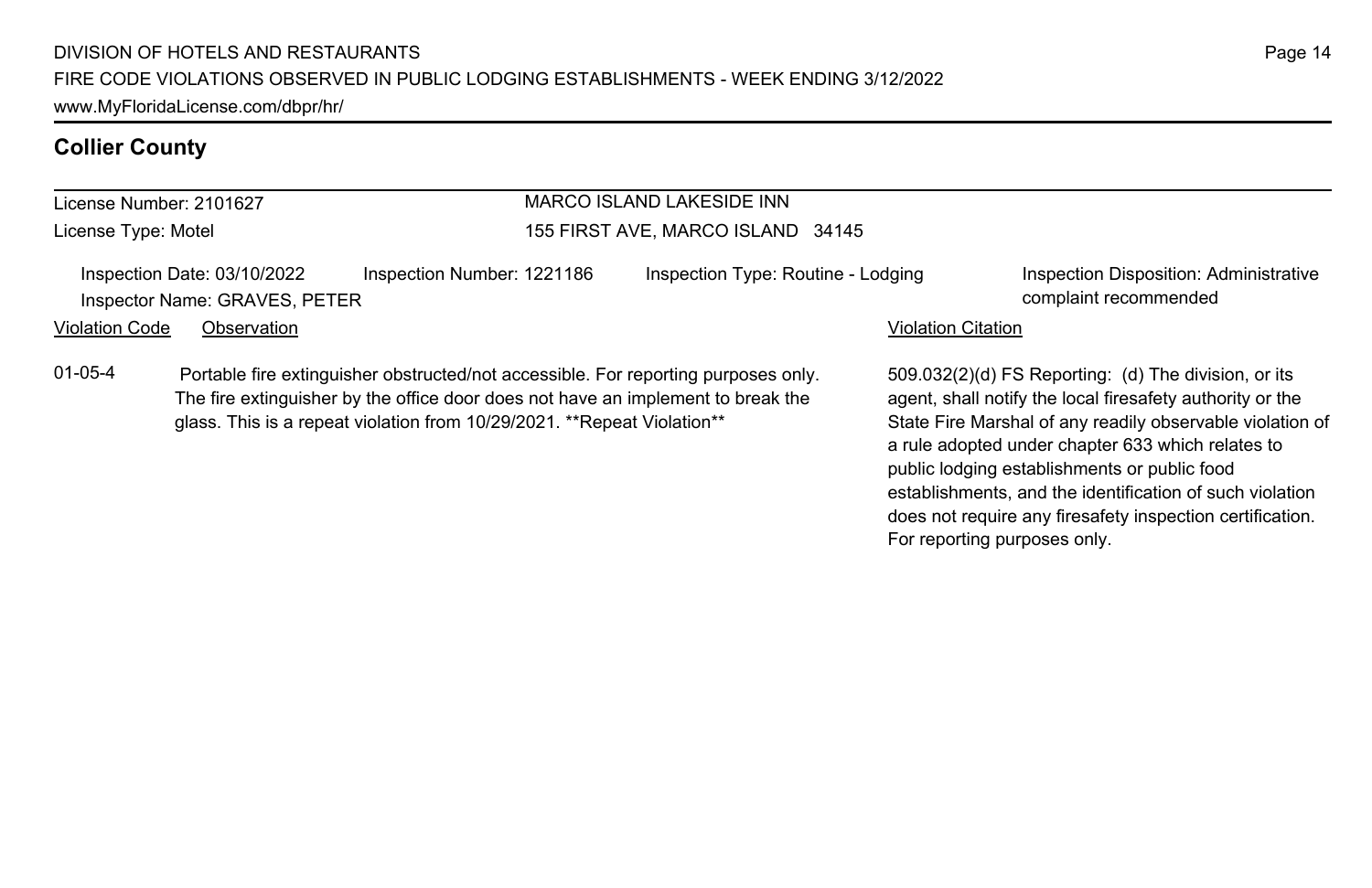| License Number: 2310781                                                                                                       |                                                                  |                            | <b>VICTOR HNOS INC APTS</b>        |                                                                                                                                                                                                                                                                                                                                                                                                              |                                                                     |
|-------------------------------------------------------------------------------------------------------------------------------|------------------------------------------------------------------|----------------------------|------------------------------------|--------------------------------------------------------------------------------------------------------------------------------------------------------------------------------------------------------------------------------------------------------------------------------------------------------------------------------------------------------------------------------------------------------------|---------------------------------------------------------------------|
| License Type: Apartment                                                                                                       |                                                                  |                            | 50 WEST 23 STREET, HIALEAH 33010   |                                                                                                                                                                                                                                                                                                                                                                                                              |                                                                     |
|                                                                                                                               | Inspection Date: 02/14/2022<br>Inspector Name: ORDONEZ, CATALINA | Inspection Number: 1513605 | Inspection Type: Routine - Lodging |                                                                                                                                                                                                                                                                                                                                                                                                              | Inspection Disposition: Inspection<br>Completed - No Further Action |
| <b>Violation Code</b>                                                                                                         | Observation                                                      |                            |                                    | <b>Violation Citation</b>                                                                                                                                                                                                                                                                                                                                                                                    |                                                                     |
| $01 - 05 - 4$<br>Portable fire extinguisher obstructed/not accessible. For reporting purposes only.<br>Between units 1 and 2. |                                                                  |                            | For reporting purposes only.       | 509.032(2)(d) FS Reporting: (d) The division, or its<br>agent, shall notify the local firesafety authority or the<br>State Fire Marshal of any readily observable violation of<br>a rule adopted under chapter 633 which relates to<br>public lodging establishments or public food<br>establishments, and the identification of such violation<br>does not require any firesafety inspection certification. |                                                                     |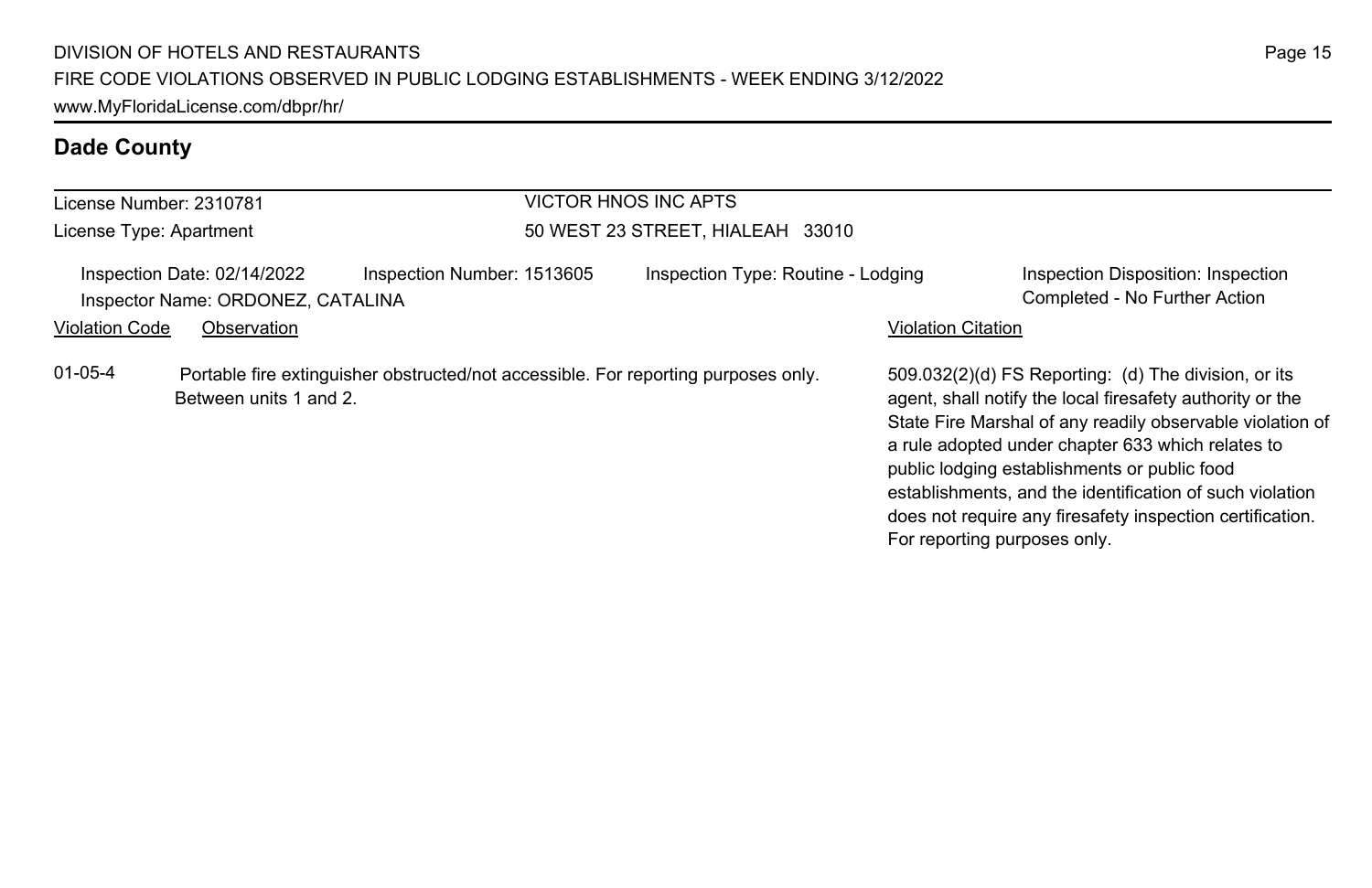| License Number: 2305667 |                                                                               | <b>APARTMENT</b>                                                                                                                       |                                    |                                                                                                                                                                                                                                                                                                                                                                                                                                              |
|-------------------------|-------------------------------------------------------------------------------|----------------------------------------------------------------------------------------------------------------------------------------|------------------------------------|----------------------------------------------------------------------------------------------------------------------------------------------------------------------------------------------------------------------------------------------------------------------------------------------------------------------------------------------------------------------------------------------------------------------------------------------|
| License Type: Apartment |                                                                               |                                                                                                                                        | 720 W 16 ST, HIALEAH 330102865     |                                                                                                                                                                                                                                                                                                                                                                                                                                              |
| <b>Violation Code</b>   | Inspection Date: 03/11/2022<br>Inspector Name: SANCHEZ, JAVIER<br>Observation | Inspection Number: 1525189                                                                                                             | Inspection Type: Routine - Lodging | Inspection Disposition: Inspection<br>Completed - No Further Action<br><b>Violation Citation</b>                                                                                                                                                                                                                                                                                                                                             |
| $01 - 02 - 4$           |                                                                               | Portable fire extinguisher pressure gauge indicates the extinguisher is in need of<br>recharge. For reporting purposes only. By unit 2 |                                    | 509.032(2)(d) FS Reporting: (d) The division, or its<br>agent, shall notify the local firesafety authority or the<br>State Fire Marshal of any readily observable violation of<br>a rule adopted under chapter 633 which relates to<br>public lodging establishments or public food<br>establishments, and the identification of such violation<br>does not require any firesafety inspection certification.<br>For reporting purposes only. |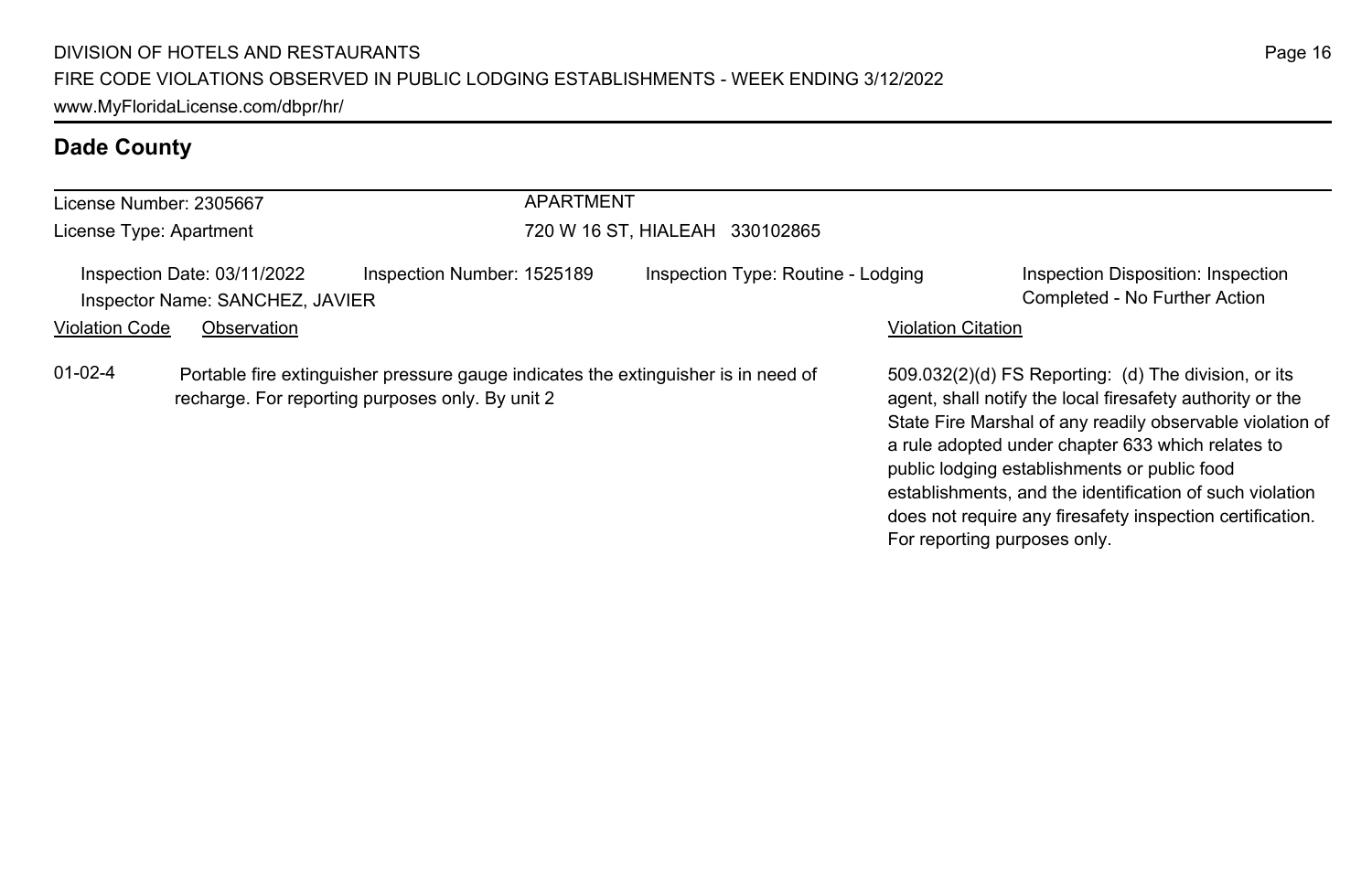|                       | License Number: 2329137                                          |                                                                                                                                                         | <b>HOLIDAY INN EXPRESS</b>                |                           |                                                                                                                                                                                                                                                                                                                                                              |  |
|-----------------------|------------------------------------------------------------------|---------------------------------------------------------------------------------------------------------------------------------------------------------|-------------------------------------------|---------------------------|--------------------------------------------------------------------------------------------------------------------------------------------------------------------------------------------------------------------------------------------------------------------------------------------------------------------------------------------------------------|--|
| License Type: Hotel   |                                                                  |                                                                                                                                                         | 35200 SOUTH DIXIE HWY, FLORIDA CITY 33034 |                           |                                                                                                                                                                                                                                                                                                                                                              |  |
|                       | Inspection Date: 03/09/2022<br>Inspector Name: LEIDECKER, EDILMA | Inspection Number: 1163663                                                                                                                              | Inspection Type: Routine - Lodging        |                           | Inspection Disposition: Administrative<br>complaint recommended                                                                                                                                                                                                                                                                                              |  |
| <b>Violation Code</b> | Observation                                                      |                                                                                                                                                         |                                           | <b>Violation Citation</b> |                                                                                                                                                                                                                                                                                                                                                              |  |
| $04 - 03 - 4$         | removed.                                                         | Smoke detector/alarm in guest room/unit damaged as to appear to be inoperable.<br>For reporting purposes only. Observed the smoke alarm in room 227 was |                                           |                           | 509.032(2)(d) FS Reporting: The division, or its agent,<br>shall notify the local firesafety authority or the State<br>Fire Marshal of any readily observable violation of a<br>rule adopted under chapter 633 which relates to public<br>lodging establishments or public food establishments,<br>and the identification of such violation does not require |  |

any firesafety inspection certification. For reporting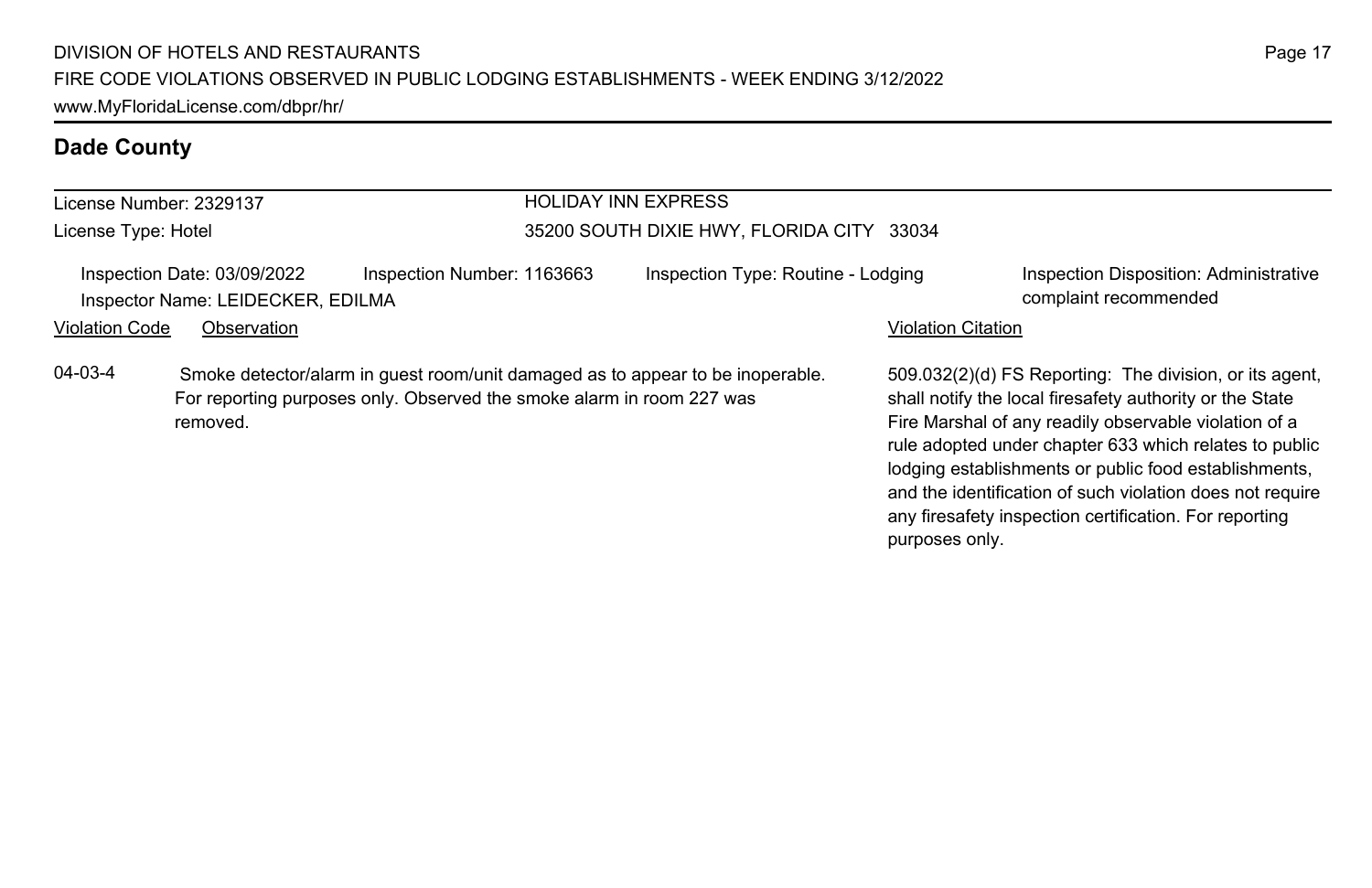| License Number: 2319228 |                                                             |                                                                                                                                                  | PULLMAN MIAMI AIRPORT              |                           |                                                                                                                                                                                                                                                                                                                                                              |
|-------------------------|-------------------------------------------------------------|--------------------------------------------------------------------------------------------------------------------------------------------------|------------------------------------|---------------------------|--------------------------------------------------------------------------------------------------------------------------------------------------------------------------------------------------------------------------------------------------------------------------------------------------------------------------------------------------------------|
| License Type: Hotel     |                                                             |                                                                                                                                                  | 5800 BLUE LAGOON DR, MIAMI 33126   |                           |                                                                                                                                                                                                                                                                                                                                                              |
|                         | Inspection Date: 03/11/2022<br>Inspector Name: SAENZ, HILDA | Inspection Number: 1162695                                                                                                                       | Inspection Type: Routine - Lodging |                           | Inspection Disposition: Inspection<br>Completed - No Further Action                                                                                                                                                                                                                                                                                          |
| Violation Code          | Observation                                                 |                                                                                                                                                  |                                    | <b>Violation Citation</b> |                                                                                                                                                                                                                                                                                                                                                              |
| $04 - 01 - 4$           |                                                             | Trouble/alarm light illuminated on the fire alarm control panel. For reporting<br>purposes only. Observed fire panel located next to front desk. |                                    |                           | 509.032(2)(d) FS Reporting: The division, or its agent.<br>shall notify the local firesafety authority or the State<br>Fire Marshal of any readily observable violation of a<br>rule adopted under chapter 633 which relates to public<br>lodging establishments or public food establishments,<br>and the identification of such violation does not require |

any firesafety inspection certification. For reporting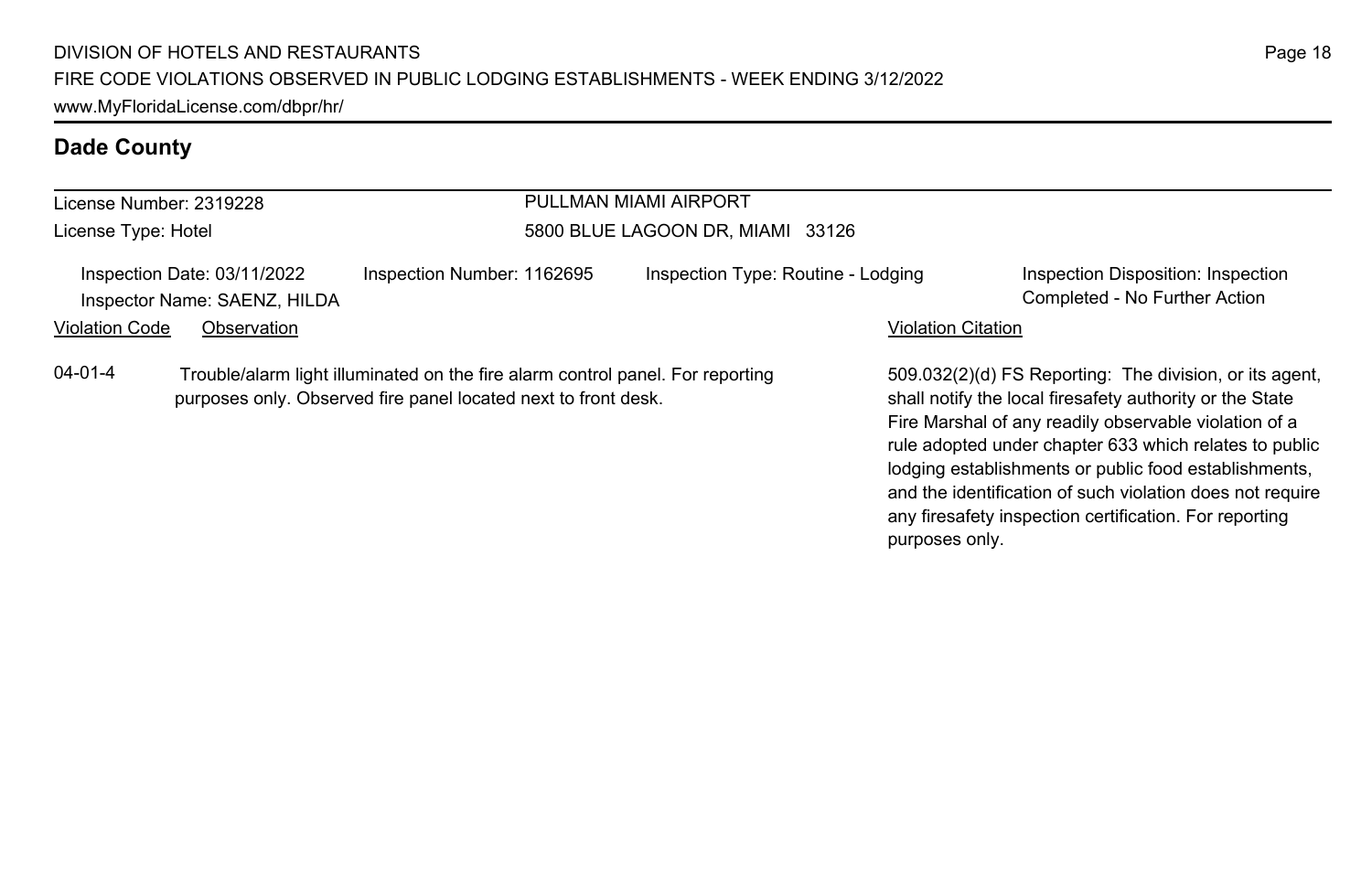| License Number: 2323779 |                                                                |                                                                                | <b>HAY INVESTMENTS.</b>    |                                    |                           |                                                                                                                                                                                                                                                                                                                                                                                                                        |  |
|-------------------------|----------------------------------------------------------------|--------------------------------------------------------------------------------|----------------------------|------------------------------------|---------------------------|------------------------------------------------------------------------------------------------------------------------------------------------------------------------------------------------------------------------------------------------------------------------------------------------------------------------------------------------------------------------------------------------------------------------|--|
| License Type: Apartment |                                                                |                                                                                | 1060 NW 47 ST. MIAMI 33127 |                                    |                           |                                                                                                                                                                                                                                                                                                                                                                                                                        |  |
|                         | Inspection Date: 03/08/2022<br>Inspector Name: UNZAGA, MILADYS | Inspection Number: 1514994                                                     |                            | Inspection Type: Routine - Lodging |                           | Inspection Disposition: Inspection<br>Completed - No Further Action                                                                                                                                                                                                                                                                                                                                                    |  |
| <b>Violation Code</b>   | Observation                                                    |                                                                                |                            |                                    | <b>Violation Citation</b> |                                                                                                                                                                                                                                                                                                                                                                                                                        |  |
| 04-01-4                 | purposes only. **Repeat Violation**                            | Trouble/alarm light illuminated on the fire alarm control panel. For reporting |                            |                                    |                           | 509.032(2)(d) FS Reporting: The division, or its agent,<br>shall notify the local firesafety authority or the State<br>Fire Marshal of any readily observable violation of a<br>rule adopted under chapter 633 which relates to public<br>lodging establishments or public food establishments,<br>and the identification of such violation does not require<br>any firesafety inspection certification. For reporting |  |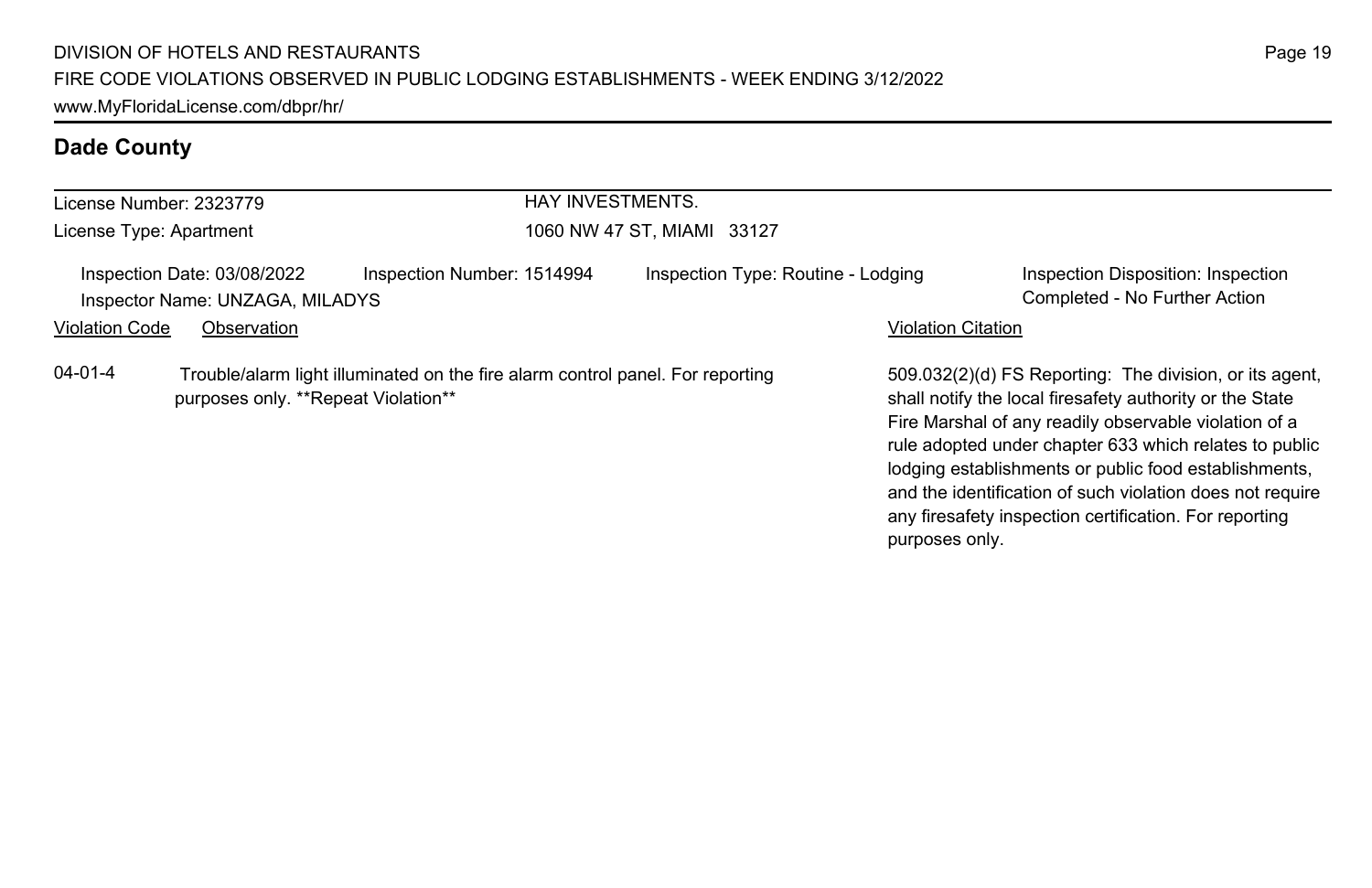|                       | License Number: 2329699                                     | BONITA COVE LLC                                                                                                                                                    |                                    |                           |                                                                                                                                                                                                                                                                                                                                                 |  |  |
|-----------------------|-------------------------------------------------------------|--------------------------------------------------------------------------------------------------------------------------------------------------------------------|------------------------------------|---------------------------|-------------------------------------------------------------------------------------------------------------------------------------------------------------------------------------------------------------------------------------------------------------------------------------------------------------------------------------------------|--|--|
|                       |                                                             |                                                                                                                                                                    |                                    |                           |                                                                                                                                                                                                                                                                                                                                                 |  |  |
|                       | License Type: Apartment                                     |                                                                                                                                                                    | 5715 NW 2 AVE, MIAMI 33127         |                           |                                                                                                                                                                                                                                                                                                                                                 |  |  |
|                       | Inspection Date: 03/07/2022<br>Inspector Name: SAENZ, HILDA | Inspection Number: 1514268                                                                                                                                         | Inspection Type: Routine - Lodging |                           | Inspection Disposition: Warning<br>Issued                                                                                                                                                                                                                                                                                                       |  |  |
| <b>Violation Code</b> | Observation                                                 |                                                                                                                                                                    |                                    | <b>Violation Citation</b> |                                                                                                                                                                                                                                                                                                                                                 |  |  |
| $01 - 06 - 4$         | floor parking garage.                                       | Portable fire extinguisher locked in a box with no means of access to the fire<br>extinguisher. For reporting purposes only Missing breaking device at 2nd and 3rd |                                    |                           | 509.032(2)(d) FS Reporting: (d) The division, or its<br>agent, shall notify the local firesafety authority or the<br>State Fire Marshal of any readily observable violation of<br>a rule adopted under chapter 633 which relates to<br>public lodging establishments or public food<br>establishments, and the identification of such violation |  |  |

does not require any firesafety inspection certification.

For reporting purposes only.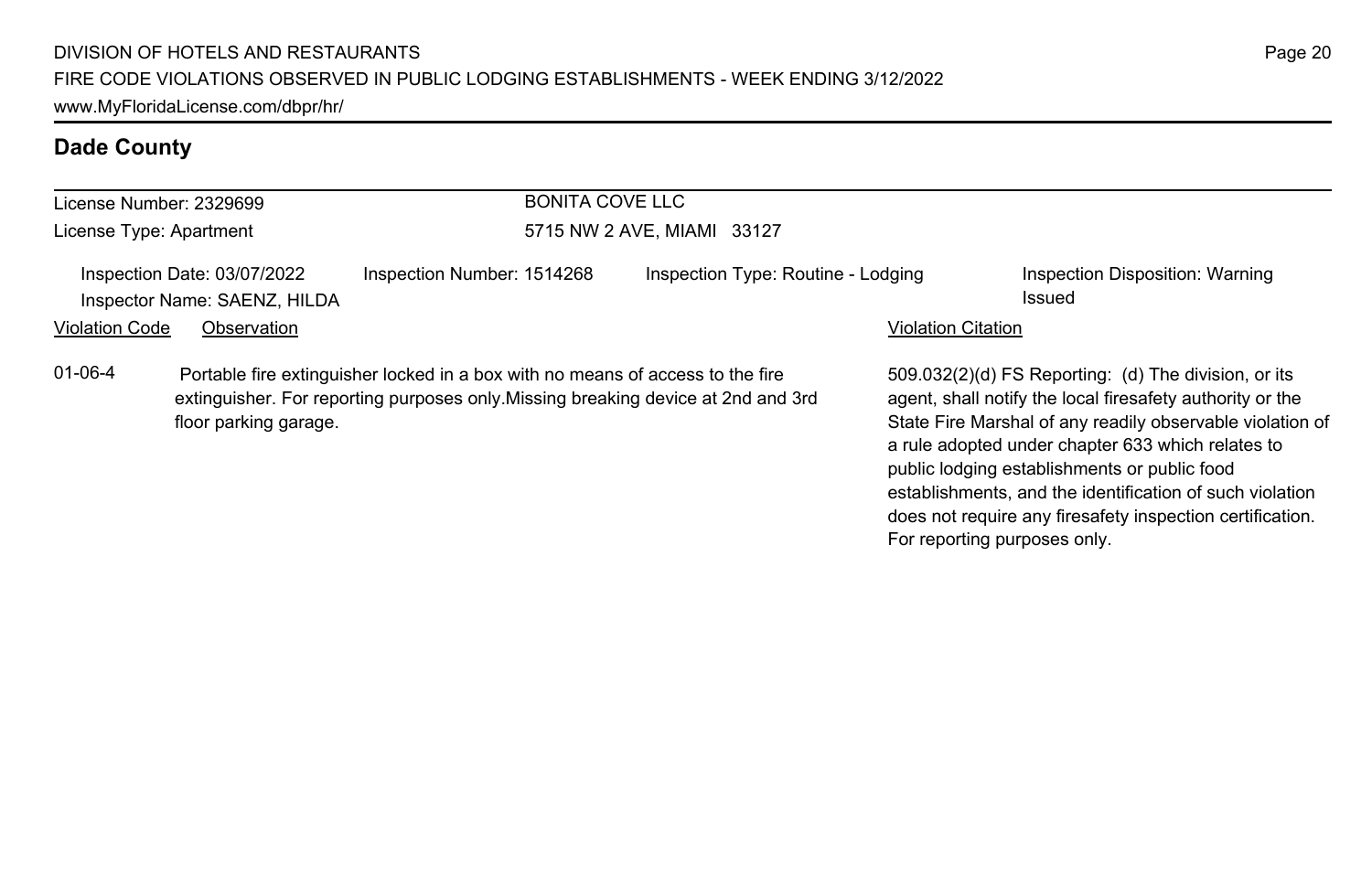#### License Number: 2329700

License Type: Apartment

#### NOTRE DAME APARTMENTS LLC 5725 NW 2 AVE, MIAMI 33127

| Inspection Date: 03/07/2022 |                              | Inspection Number: 1530807 | Inspection Type: Routine - Lodging |                           | Inspection Disposition: Inspection |
|-----------------------------|------------------------------|----------------------------|------------------------------------|---------------------------|------------------------------------|
|                             | Inspector Name: SAENZ, HILDA |                            |                                    |                           | Completed - No Further Action      |
| Violation Code              | Observation                  |                            |                                    | <b>Violation Citation</b> |                                    |

01-06-4 Portable fire extinguisher locked in a box with no means of access to the fire extinguisher. For reporting purposes only. For reporting purposes only. Observed missing breaking device at parking lot at 3rd floor (2).

04-01-4 Trouble/alarm light illuminated on the fire alarm control panel. For reporting purposes only.

509.032(2)(d) FS Reporting: (d) The division, or its agent, shall notify the local firesafety authority or the State Fire Marshal of any readily observable violation of a rule adopted under chapter 633 which relates to public lodging establishments or public food establishments, and the identification of such violation does not require any firesafety inspection certification. For reporting purposes only.

509.032(2)(d) FS Reporting: The division, or its agent, shall notify the local firesafety authority or the State Fire Marshal of any readily observable violation of a rule adopted under chapter 633 which relates to public lodging establishments or public food establishments, and the identification of such violation does not require any firesafety inspection certification. For reporting purposes only.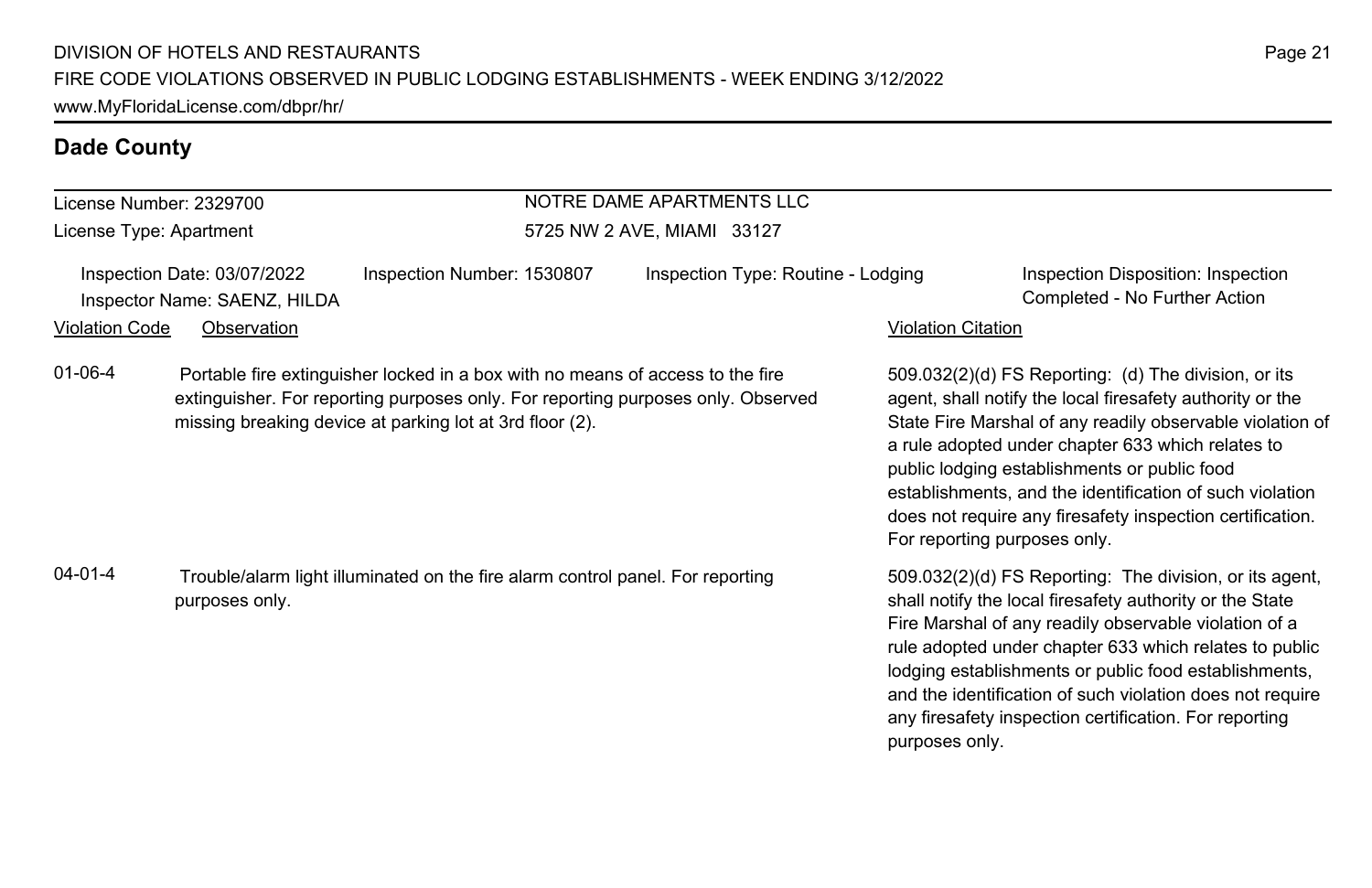| License Number: 2330229 |                                                                 |                                                                                                                                                                                                          | LAS PALMAS 424 LLC |                                 |                           |                                                                                                                                                                                                                                                                                                                                                                                                              |
|-------------------------|-----------------------------------------------------------------|----------------------------------------------------------------------------------------------------------------------------------------------------------------------------------------------------------|--------------------|---------------------------------|---------------------------|--------------------------------------------------------------------------------------------------------------------------------------------------------------------------------------------------------------------------------------------------------------------------------------------------------------------------------------------------------------------------------------------------------------|
| License Type: Apartment |                                                                 | 424 SW 12 AVE, MIAMI 33130                                                                                                                                                                               |                    |                                 |                           |                                                                                                                                                                                                                                                                                                                                                                                                              |
|                         | Inspection Date: 03/08/2022<br>Inspector Name: CABANAS, NATALIE | Inspection Number: 1534505                                                                                                                                                                               |                    | Inspection Type: Complaint Full |                           | Inspection Disposition: Warning<br>Issued                                                                                                                                                                                                                                                                                                                                                                    |
| <b>Violation Code</b>   | Observation                                                     |                                                                                                                                                                                                          |                    |                                 | <b>Violation Citation</b> |                                                                                                                                                                                                                                                                                                                                                                                                              |
| $01 - 06 - 4$           |                                                                 | Portable fire extinguisher locked in a box with no means of access to the fire<br>extinguisher. For reporting purposes only.<br>Observed at fire extinguisher box next to unit 302 and next to unit 101. |                    |                                 |                           | 509.032(2)(d) FS Reporting: (d) The division, or its<br>agent, shall notify the local firesafety authority or the<br>State Fire Marshal of any readily observable violation of<br>a rule adopted under chapter 633 which relates to<br>public lodging establishments or public food<br>establishments, and the identification of such violation<br>does not require any firesafety inspection certification. |

For reporting purposes only.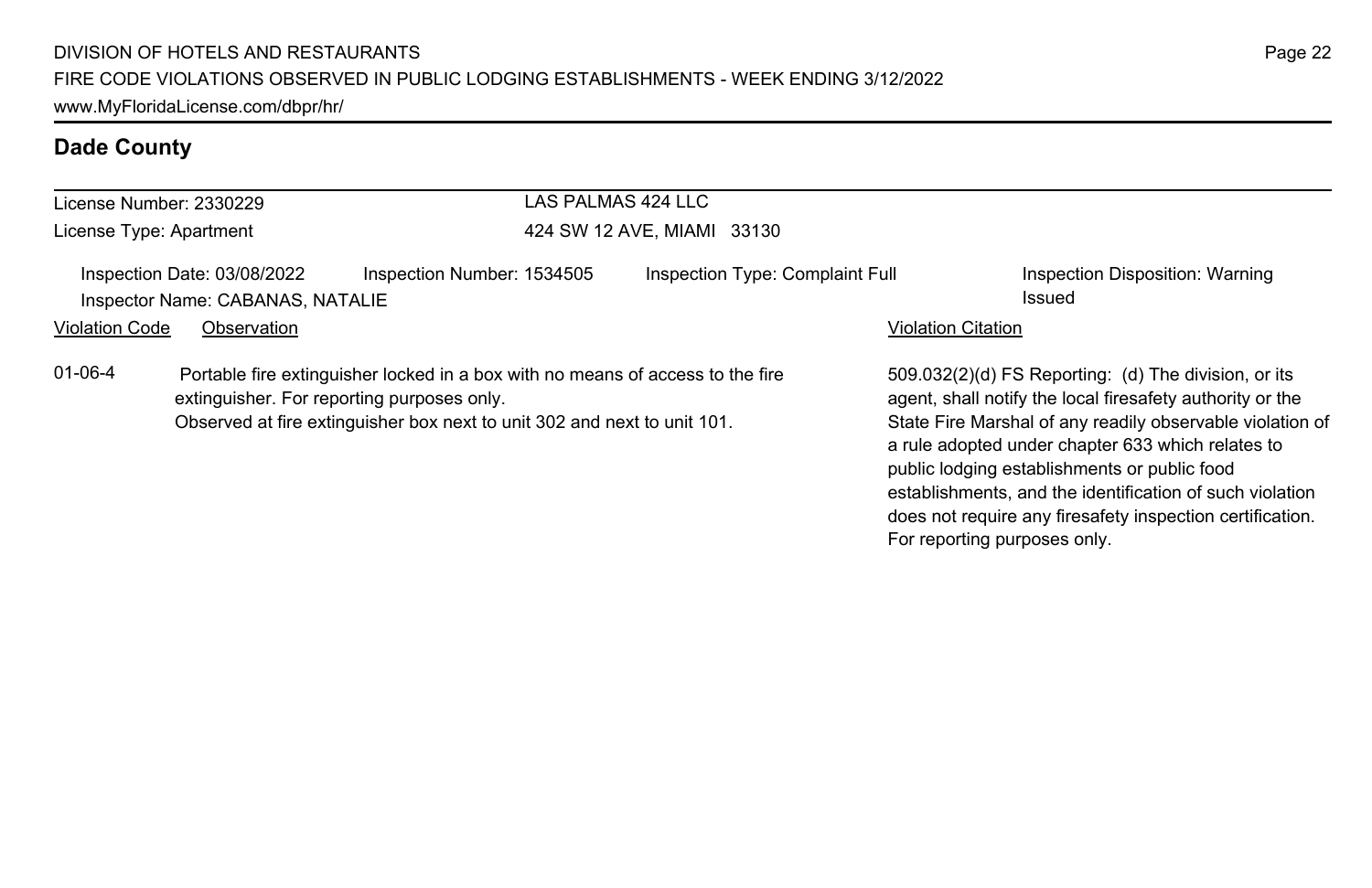| License Number: 2329519 |                                                                  |                                                                                                                                                 | LITTLE HAVANA 1452 SW 5 ST LLC     |                           |                                                                                                                                                                                                                                                                                                                                                                                                                                              |
|-------------------------|------------------------------------------------------------------|-------------------------------------------------------------------------------------------------------------------------------------------------|------------------------------------|---------------------------|----------------------------------------------------------------------------------------------------------------------------------------------------------------------------------------------------------------------------------------------------------------------------------------------------------------------------------------------------------------------------------------------------------------------------------------------|
| License Type: Apartment |                                                                  |                                                                                                                                                 | 1452 SW 5 ST, MIAMI 33135          |                           |                                                                                                                                                                                                                                                                                                                                                                                                                                              |
|                         | Inspection Date: 03/01/2022<br>Inspector Name: ORDONEZ, CATALINA | Inspection Number: 1523549                                                                                                                      | Inspection Type: Routine - Lodging |                           | Inspection Disposition: Inspection<br>Completed - No Further Action                                                                                                                                                                                                                                                                                                                                                                          |
| <b>Violation Code</b>   | Observation                                                      |                                                                                                                                                 |                                    | <b>Violation Citation</b> |                                                                                                                                                                                                                                                                                                                                                                                                                                              |
| $01 - 04 - 4$           |                                                                  | No portable fire extinguisher present on the premises. For reporting purposes<br>only. There are no visible fire extinguishers in the building. |                                    |                           | 509.032(2)(d) FS Reporting: (d) The division, or its<br>agent, shall notify the local firesafety authority or the<br>State Fire Marshal of any readily observable violation of<br>a rule adopted under chapter 633 which relates to<br>public lodging establishments or public food<br>establishments, and the identification of such violation<br>does not require any firesafety inspection certification.<br>For reporting purposes only. |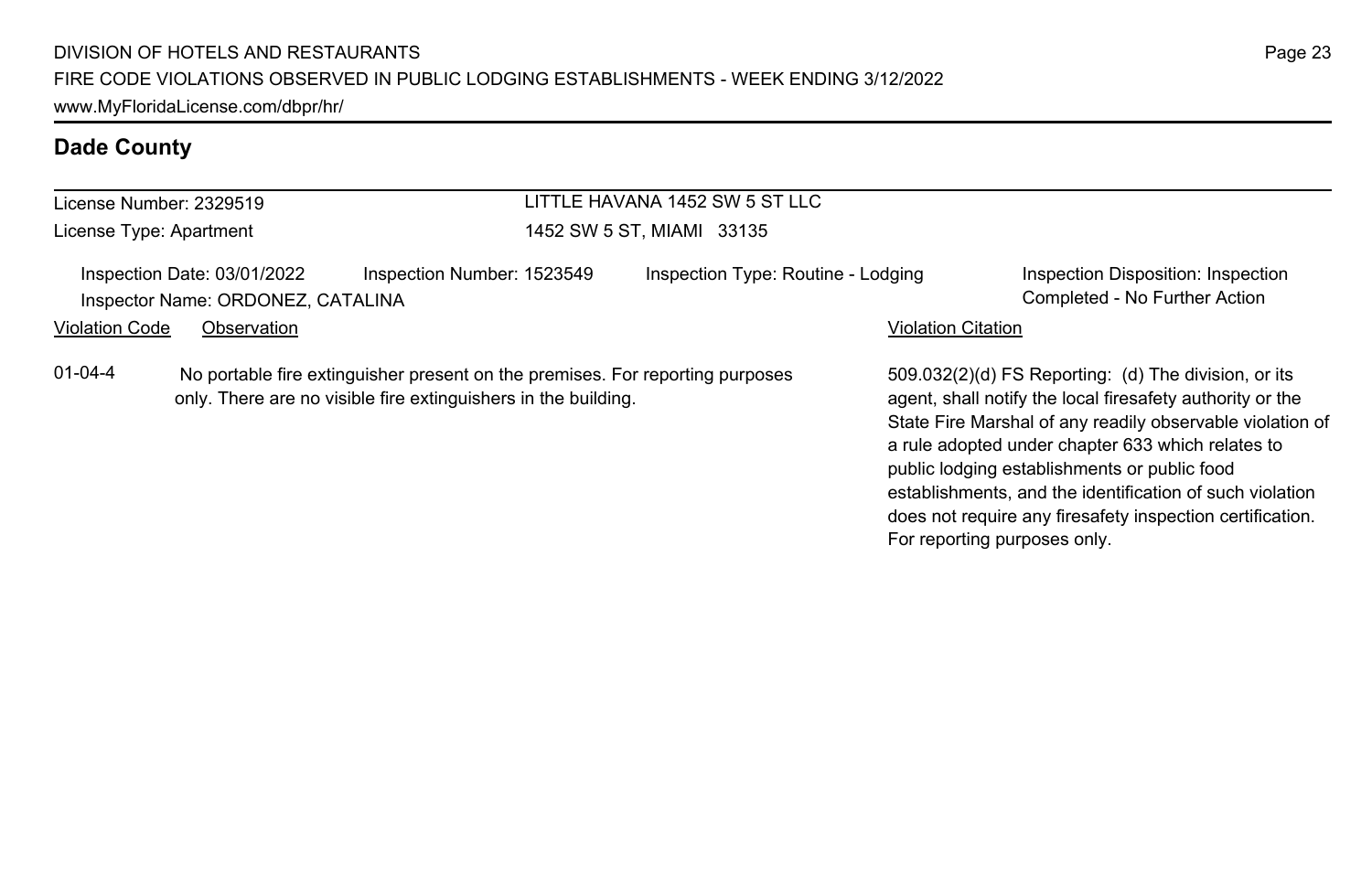| License Number: 2329912 |                                                                |                                                                                                                                                                    | 1235 HOLDINGS LLC                  |                           |                                                                                                                                                                                |  |
|-------------------------|----------------------------------------------------------------|--------------------------------------------------------------------------------------------------------------------------------------------------------------------|------------------------------------|---------------------------|--------------------------------------------------------------------------------------------------------------------------------------------------------------------------------|--|
| License Type: Apartment |                                                                |                                                                                                                                                                    | 1235 SW 2 ST, MIAMI 33135          |                           |                                                                                                                                                                                |  |
|                         | Inspection Date: 03/07/2022<br>Inspector Name: GARCIA, B OSCAR | Inspection Number: 1522457                                                                                                                                         | Inspection Type: Routine - Lodging |                           | Inspection Disposition: Inspection<br>Completed - No Further Action                                                                                                            |  |
| <b>Violation Code</b>   | Observation                                                    |                                                                                                                                                                    |                                    | <b>Violation Citation</b> |                                                                                                                                                                                |  |
| $01 - 06 - 4$           |                                                                | Portable fire extinguisher locked in a box with no means of access to the fire<br>extinguisher. For reporting purposes only. Back fire extinguisher building area. |                                    |                           | 509.032(2)(d) FS Reporting: (d) The division, or its<br>agent, shall notify the local firesafety authority or the<br>State Fire Marshal of any readily observable violation of |  |

a rule adopted under chapter 633 which relates to public lodging establishments or public food

For reporting purposes only.

establishments, and the identification of such violation does not require any firesafety inspection certification.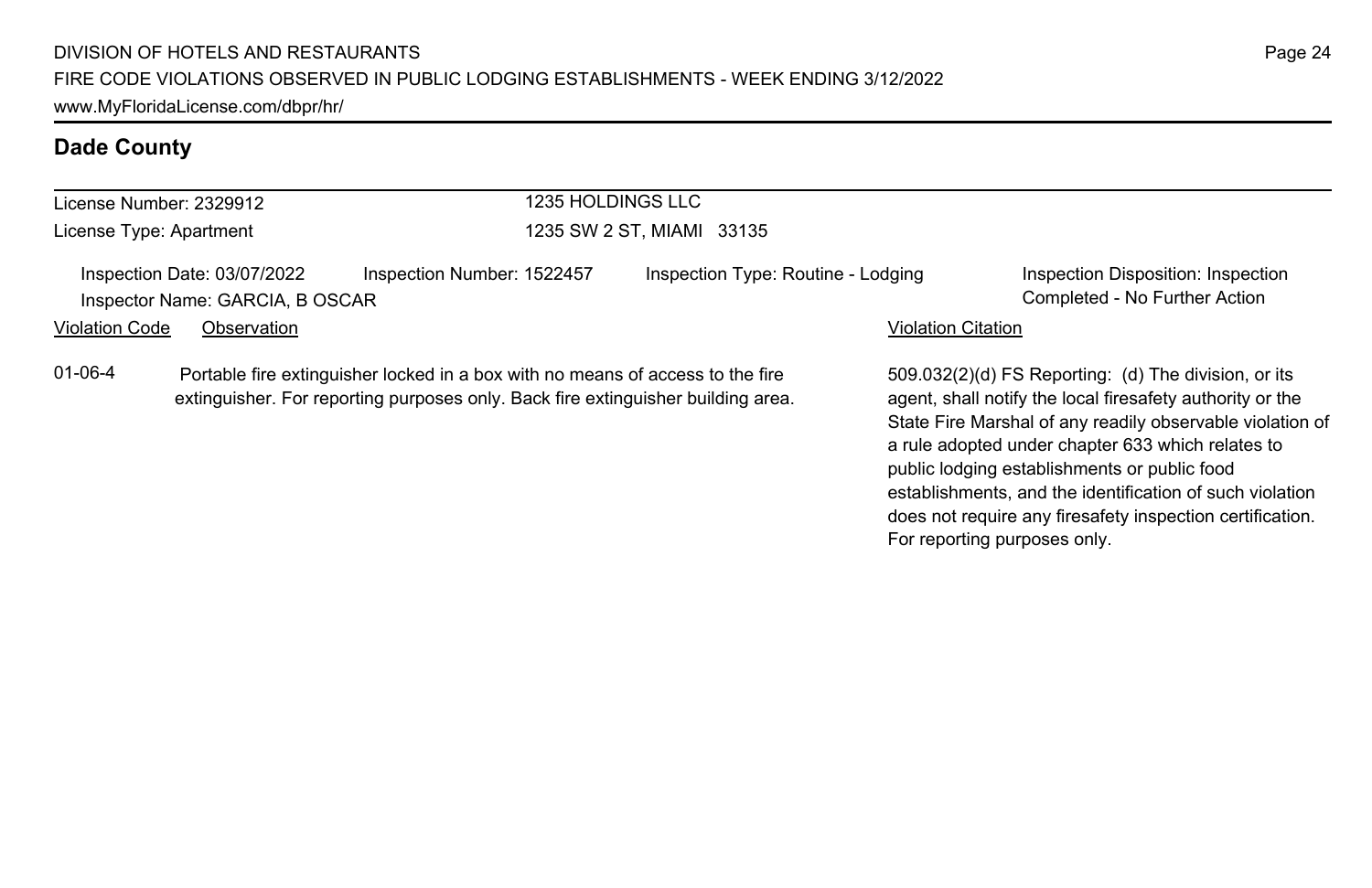| License Number: 2328156 |                                                             | <b>CONTRERAS APTS</b>                                                                                                                    |                                    |                           |                                                                                                                                                                                                                                                                                                                                                                                                                                              |
|-------------------------|-------------------------------------------------------------|------------------------------------------------------------------------------------------------------------------------------------------|------------------------------------|---------------------------|----------------------------------------------------------------------------------------------------------------------------------------------------------------------------------------------------------------------------------------------------------------------------------------------------------------------------------------------------------------------------------------------------------------------------------------------|
| License Type: Apartment |                                                             |                                                                                                                                          | 142 NE 26 ST, MIAMI 33137          |                           |                                                                                                                                                                                                                                                                                                                                                                                                                                              |
|                         | Inspection Date: 03/11/2022<br>Inspector Name: SEYBA, JAMES | Inspection Number: 1527483                                                                                                               | Inspection Type: Routine - Lodging |                           | Inspection Disposition: Inspection<br>Completed - No Further Action                                                                                                                                                                                                                                                                                                                                                                          |
| <b>Violation Code</b>   | Observation                                                 |                                                                                                                                          |                                    | <b>Violation Citation</b> |                                                                                                                                                                                                                                                                                                                                                                                                                                              |
| $01-02-4$               |                                                             | Portable fire extinguisher pressure gauge indicates the extinguisher is in need of<br>recharge. For reporting purposes only. By unit #3. |                                    |                           | 509.032(2)(d) FS Reporting: (d) The division, or its<br>agent, shall notify the local firesafety authority or the<br>State Fire Marshal of any readily observable violation of<br>a rule adopted under chapter 633 which relates to<br>public lodging establishments or public food<br>establishments, and the identification of such violation<br>does not require any firesafety inspection certification.<br>For reporting purposes only. |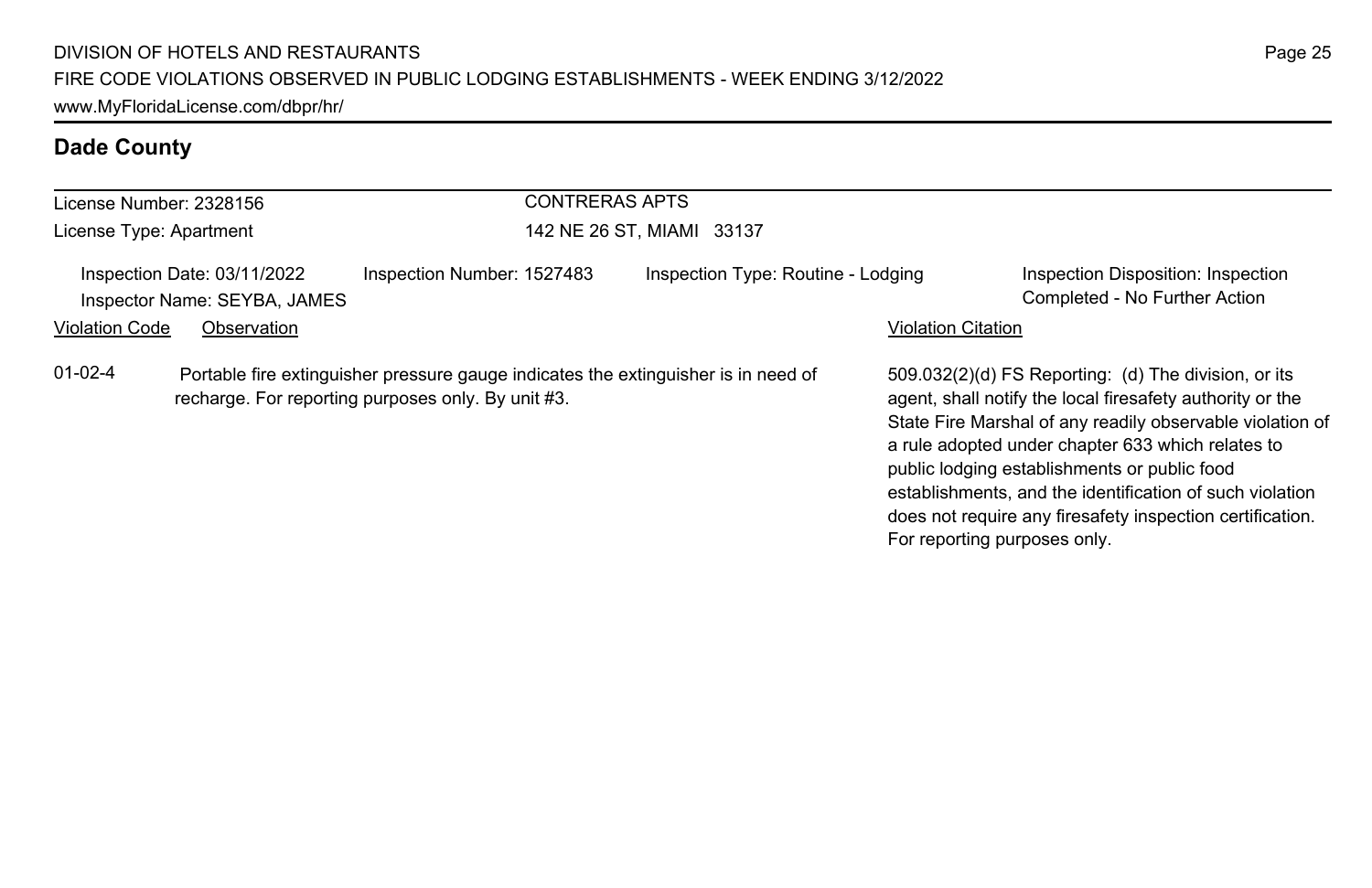| License Number: 2304994 |                                                                  |                                                                                | THE BLUE MOON HOTEL                      |                           |                                                                                                                                                                                                                                                                                                                                                                                                                        |
|-------------------------|------------------------------------------------------------------|--------------------------------------------------------------------------------|------------------------------------------|---------------------------|------------------------------------------------------------------------------------------------------------------------------------------------------------------------------------------------------------------------------------------------------------------------------------------------------------------------------------------------------------------------------------------------------------------------|
| License Type: Hotel     |                                                                  |                                                                                | 944 & 926 COLLINS AVE, MIAMI BEACH 33139 |                           |                                                                                                                                                                                                                                                                                                                                                                                                                        |
|                         | Inspection Date: 03/11/2022<br>Inspector Name: WILLIAMS, ALFREDA | Inspection Number: 1162984                                                     | Inspection Type: Routine - Lodging       |                           | Inspection Disposition: Inspection<br>Completed - No Further Action                                                                                                                                                                                                                                                                                                                                                    |
| <b>Violation Code</b>   | Observation                                                      |                                                                                |                                          | <b>Violation Citation</b> |                                                                                                                                                                                                                                                                                                                                                                                                                        |
| $04 - 01 - 4$           | purposes only.                                                   | Trouble/alarm light illuminated on the fire alarm control panel. For reporting |                                          |                           | 509.032(2)(d) FS Reporting: The division, or its agent.<br>shall notify the local firesafety authority or the State<br>Fire Marshal of any readily observable violation of a<br>rule adopted under chapter 633 which relates to public<br>lodging establishments or public food establishments,<br>and the identification of such violation does not require<br>any firesafety inspection certification. For reporting |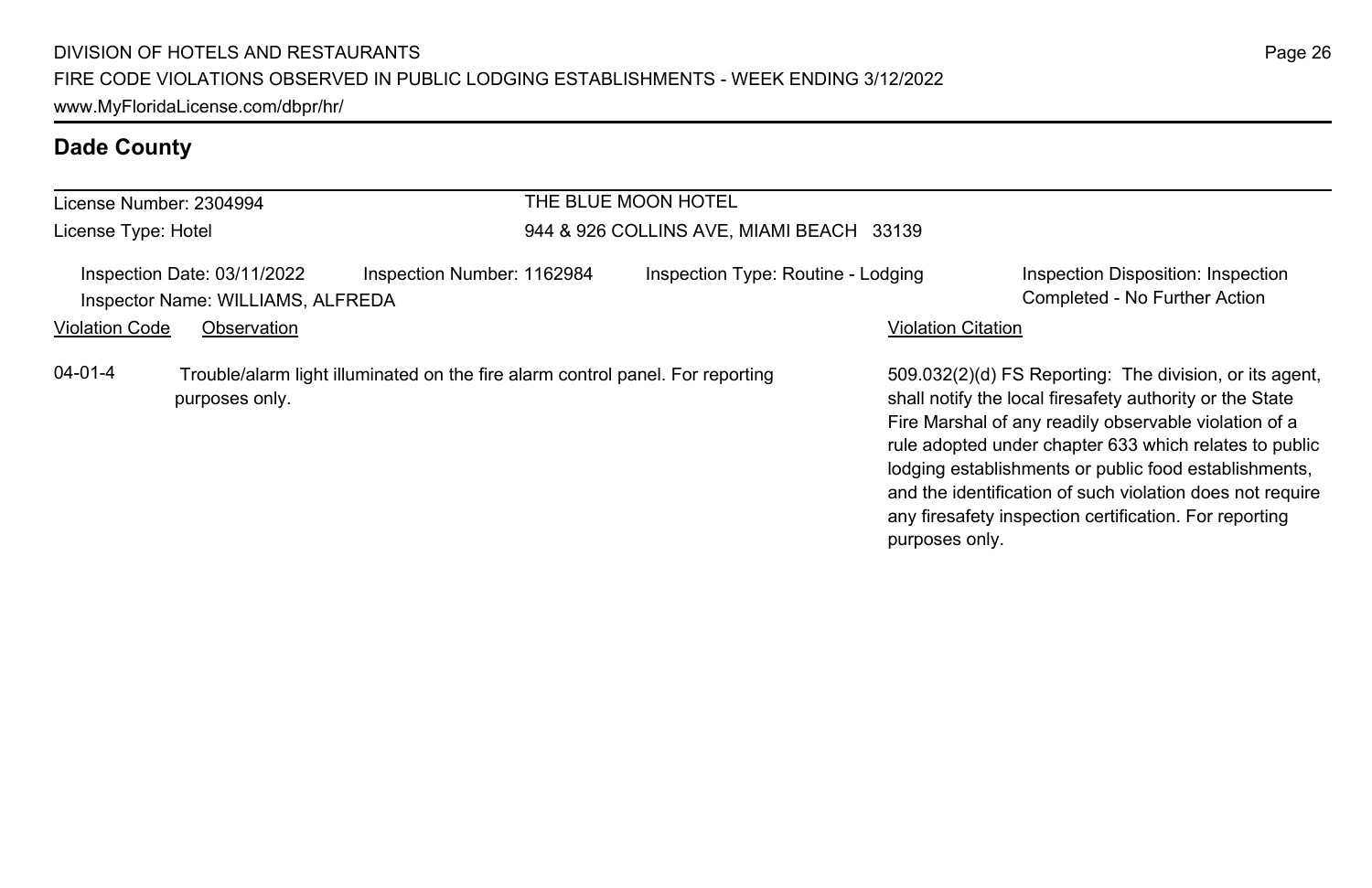| License Number: 2330761 |                                                                  |                                                                                | PENN 920. LLC |                                                  |                           |                                                                                                                                                                                                                                                                                                                                                                                                                        |
|-------------------------|------------------------------------------------------------------|--------------------------------------------------------------------------------|---------------|--------------------------------------------------|---------------------------|------------------------------------------------------------------------------------------------------------------------------------------------------------------------------------------------------------------------------------------------------------------------------------------------------------------------------------------------------------------------------------------------------------------------|
| License Type: Apartment |                                                                  |                                                                                |               | 920-922 PENNSYLVANIA AVE, MIAMI BEACH 33139      |                           |                                                                                                                                                                                                                                                                                                                                                                                                                        |
|                         | Inspection Date: 03/07/2022<br>Inspector Name: WILLIAMS, ALFREDA | Inspection Number: 1534506                                                     |               | Inspection Type: Lodging-Licensing<br>Inspection |                           | Inspection Disposition: Inspection<br>Completed - No Further Action                                                                                                                                                                                                                                                                                                                                                    |
| <b>Violation Code</b>   | Observation                                                      |                                                                                |               |                                                  | <b>Violation Citation</b> |                                                                                                                                                                                                                                                                                                                                                                                                                        |
| 04-01-4                 | purposes only.                                                   | Trouble/alarm light illuminated on the fire alarm control panel. For reporting |               |                                                  | purposes only.            | 509.032(2)(d) FS Reporting: The division, or its agent,<br>shall notify the local firesafety authority or the State<br>Fire Marshal of any readily observable violation of a<br>rule adopted under chapter 633 which relates to public<br>lodging establishments or public food establishments,<br>and the identification of such violation does not require<br>any firesafety inspection certification. For reporting |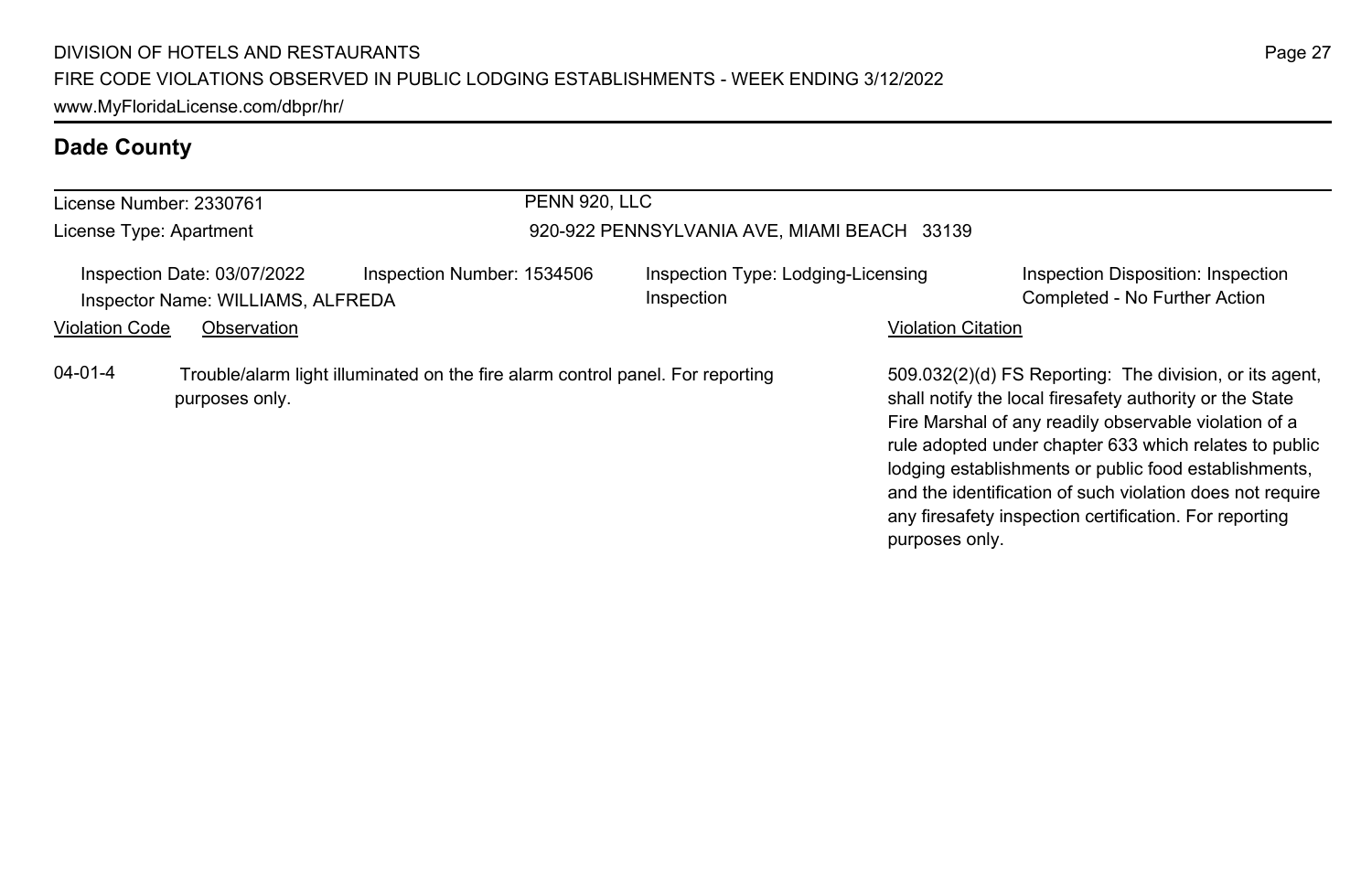| License Number: 2311475 |                                                             |                                                                                                                                                      | MADRUGA INVESTMENT INC             |                           |                                                                                                                                                                                                                                                                                                                                                                                                              |
|-------------------------|-------------------------------------------------------------|------------------------------------------------------------------------------------------------------------------------------------------------------|------------------------------------|---------------------------|--------------------------------------------------------------------------------------------------------------------------------------------------------------------------------------------------------------------------------------------------------------------------------------------------------------------------------------------------------------------------------------------------------------|
| License Type: Apartment |                                                             |                                                                                                                                                      | 3185 NW 22 AVE, MIAMI 33142        |                           |                                                                                                                                                                                                                                                                                                                                                                                                              |
|                         | Inspection Date: 03/08/2022<br>Inspector Name: BROWN, JARON | Inspection Number: 1522122                                                                                                                           | Inspection Type: Routine - Lodging |                           | Inspection Disposition: Administrative<br>complaint recommended                                                                                                                                                                                                                                                                                                                                              |
| <b>Violation Code</b>   | Observation                                                 |                                                                                                                                                      |                                    | <b>Violation Citation</b> |                                                                                                                                                                                                                                                                                                                                                                                                              |
| $01 - 06 - 4$           | extinguisher. For reporting purposes only.                  | Portable fire extinguisher locked in a box with no means of access to the fire<br>Observed fire extinguisher next to unit 9 missing breakage device. |                                    |                           | 509.032(2)(d) FS Reporting: (d) The division, or its<br>agent, shall notify the local firesafety authority or the<br>State Fire Marshal of any readily observable violation of<br>a rule adopted under chapter 633 which relates to<br>public lodging establishments or public food<br>establishments, and the identification of such violation<br>does not require any firesafety inspection certification. |

For reporting purposes only.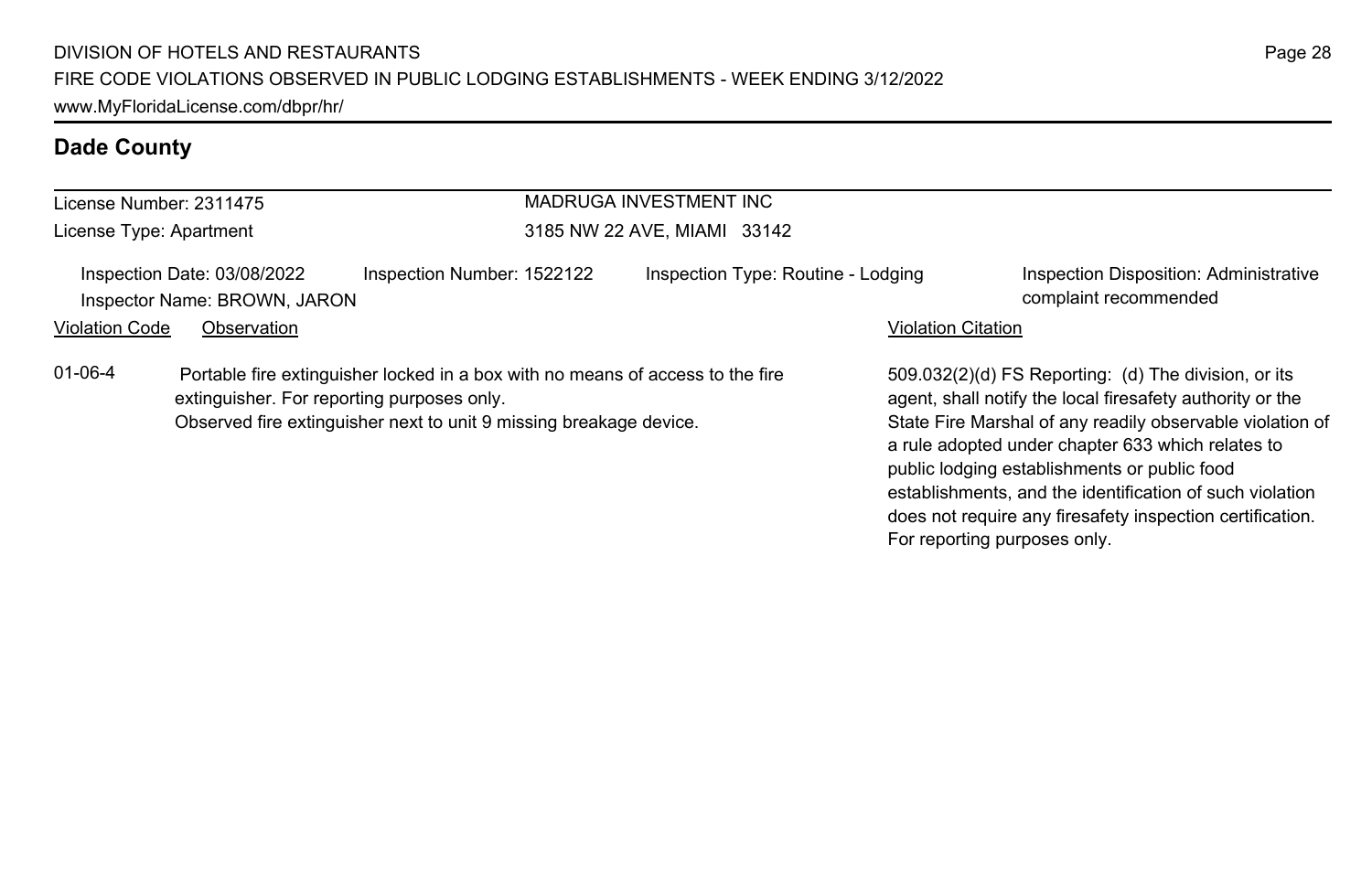| License Number: 2315070<br>License Type: Apartment |                                                             |                                                                                                                                                                                                          | ALLAPATTAH APARTMENTS LLC<br>2341 NW 24 CT, MIAMI 33142 |                           |                                                                                                                                                                                                                                                                                     |  |
|----------------------------------------------------|-------------------------------------------------------------|----------------------------------------------------------------------------------------------------------------------------------------------------------------------------------------------------------|---------------------------------------------------------|---------------------------|-------------------------------------------------------------------------------------------------------------------------------------------------------------------------------------------------------------------------------------------------------------------------------------|--|
|                                                    |                                                             |                                                                                                                                                                                                          |                                                         |                           |                                                                                                                                                                                                                                                                                     |  |
|                                                    | Inspection Date: 03/08/2022<br>Inspector Name: BROWN, JARON | Inspection Number: 1518874                                                                                                                                                                               | Inspection Type: Routine - Lodging                      |                           | Inspection Disposition: Inspection<br>Completed - No Further Action                                                                                                                                                                                                                 |  |
| <b>Violation Code</b>                              | Observation                                                 |                                                                                                                                                                                                          |                                                         | <b>Violation Citation</b> |                                                                                                                                                                                                                                                                                     |  |
| $01 - 06 - 4$                                      |                                                             | Portable fire extinguisher locked in a box with no means of access to the fire<br>extinguisher. For reporting purposes only.<br>Observed fire extinguisher between unit 6 and 2 missing breakage device. |                                                         |                           | 509.032(2)(d) FS Reporting: (d) The division, or its<br>agent, shall notify the local firesafety authority or the<br>State Fire Marshal of any readily observable violation of<br>a rule adopted under chapter 633 which relates to<br>public lodging establishments or public food |  |

establishments, and the identification of such violation does not require any firesafety inspection certification.

For reporting purposes only.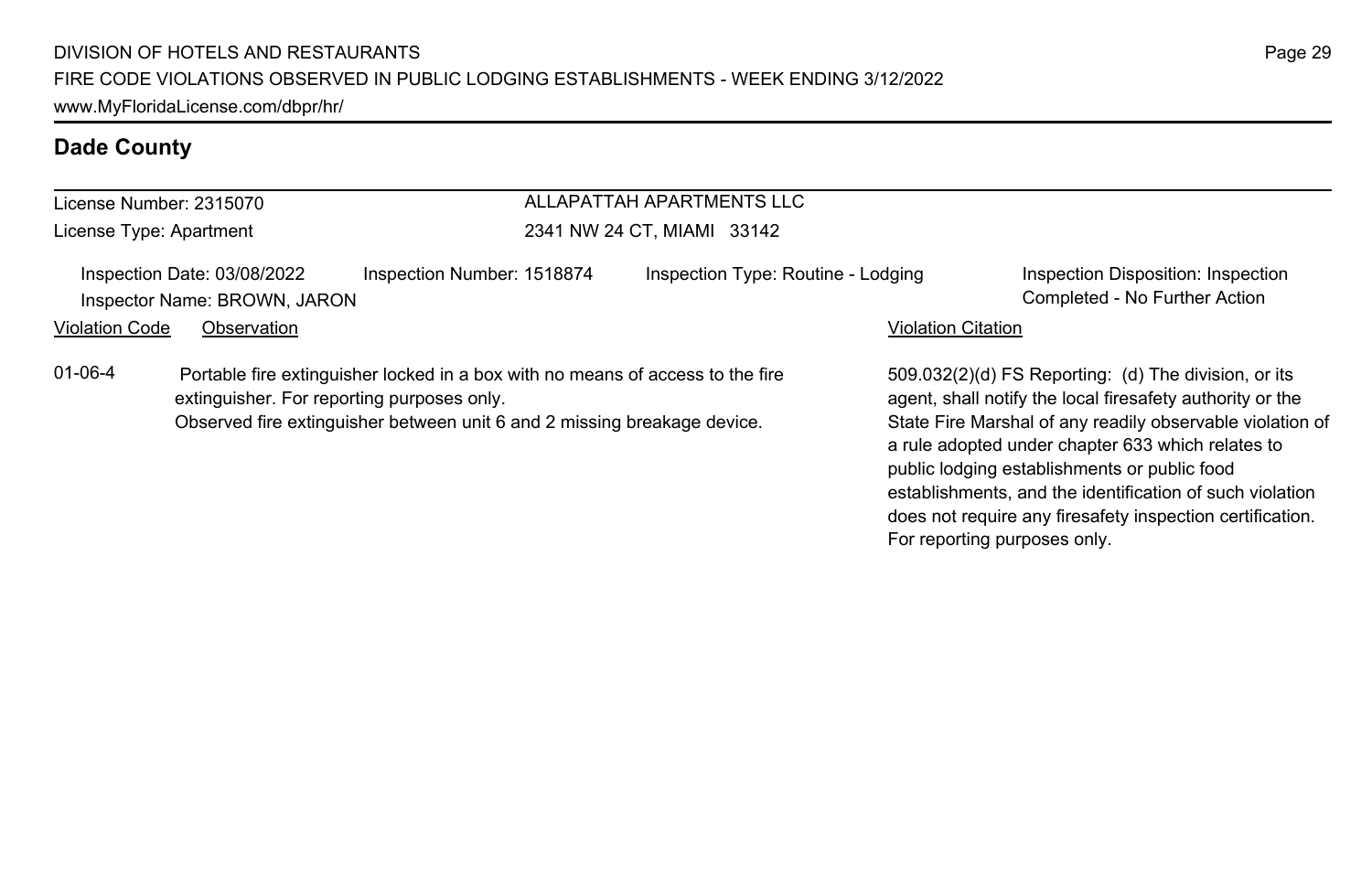| License Number: 2330594                                    |                |                                                                                                                                       | THE PALMER DADELAND APARTMENTS                   |                           |                                                                                                                                                                                                                                                                                                                                                                                                                        |  |  |
|------------------------------------------------------------|----------------|---------------------------------------------------------------------------------------------------------------------------------------|--------------------------------------------------|---------------------------|------------------------------------------------------------------------------------------------------------------------------------------------------------------------------------------------------------------------------------------------------------------------------------------------------------------------------------------------------------------------------------------------------------------------|--|--|
| License Type: Apartment                                    |                |                                                                                                                                       | 8215 SW 72 AVE, MIAMI 33143                      |                           |                                                                                                                                                                                                                                                                                                                                                                                                                        |  |  |
| Inspection Date: 03/07/2022<br>Inspector Name: PICO, JORGE |                | Inspection Number: 1533653                                                                                                            | Inspection Type: Lodging-Licensing<br>Inspection |                           | Inspection Disposition: Inspection<br>Completed - No Further Action                                                                                                                                                                                                                                                                                                                                                    |  |  |
| <b>Violation Code</b>                                      | Observation    |                                                                                                                                       |                                                  | <b>Violation Citation</b> |                                                                                                                                                                                                                                                                                                                                                                                                                        |  |  |
| $04 - 01 - 4$                                              | purposes only. | Trouble/alarm light illuminated on the fire alarm control panel. For reporting<br>Operator is undergoing the fire alarm system check. |                                                  | purposes only.            | 509.032(2)(d) FS Reporting: The division, or its agent.<br>shall notify the local firesafety authority or the State<br>Fire Marshal of any readily observable violation of a<br>rule adopted under chapter 633 which relates to public<br>lodging establishments or public food establishments,<br>and the identification of such violation does not require<br>any firesafety inspection certification. For reporting |  |  |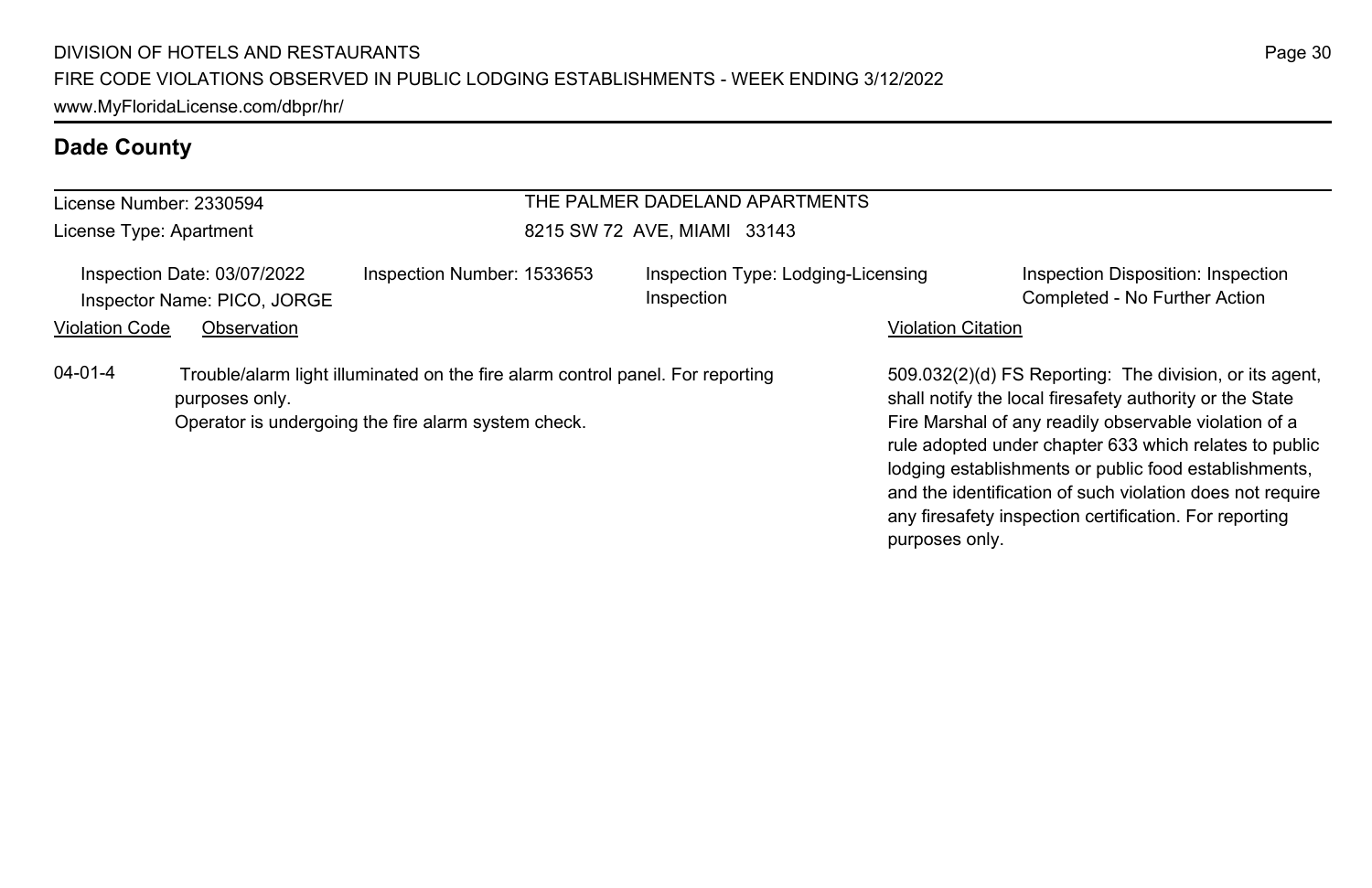| License Number: 2330595 |                                                            |                                                                                                                                             | THE PALMER DADELAND APARTMENTS                   |                           |                                                                                                                                                                                                                                                                                                                                                                                                                        |
|-------------------------|------------------------------------------------------------|---------------------------------------------------------------------------------------------------------------------------------------------|--------------------------------------------------|---------------------------|------------------------------------------------------------------------------------------------------------------------------------------------------------------------------------------------------------------------------------------------------------------------------------------------------------------------------------------------------------------------------------------------------------------------|
| License Type: Apartment |                                                            |                                                                                                                                             | 8217 SW 72 AVE, MIAMI 33143                      |                           |                                                                                                                                                                                                                                                                                                                                                                                                                        |
|                         | Inspection Date: 03/07/2022<br>Inspector Name: PICO, JORGE | Inspection Number: 1533654                                                                                                                  | Inspection Type: Lodging-Licensing<br>Inspection |                           | Inspection Disposition: Inspection<br>Completed - No Further Action                                                                                                                                                                                                                                                                                                                                                    |
| <b>Violation Code</b>   | Observation                                                |                                                                                                                                             |                                                  | <b>Violation Citation</b> |                                                                                                                                                                                                                                                                                                                                                                                                                        |
| $04 - 01 - 4$           | purposes only.                                             | Trouble/alarm light illuminated on the fire alarm control panel. For reporting<br>Observed the operator undergoing a fire alarm inpsection. |                                                  |                           | 509.032(2)(d) FS Reporting: The division, or its agent,<br>shall notify the local firesafety authority or the State<br>Fire Marshal of any readily observable violation of a<br>rule adopted under chapter 633 which relates to public<br>lodging establishments or public food establishments,<br>and the identification of such violation does not require<br>any firesafety inspection certification. For reporting |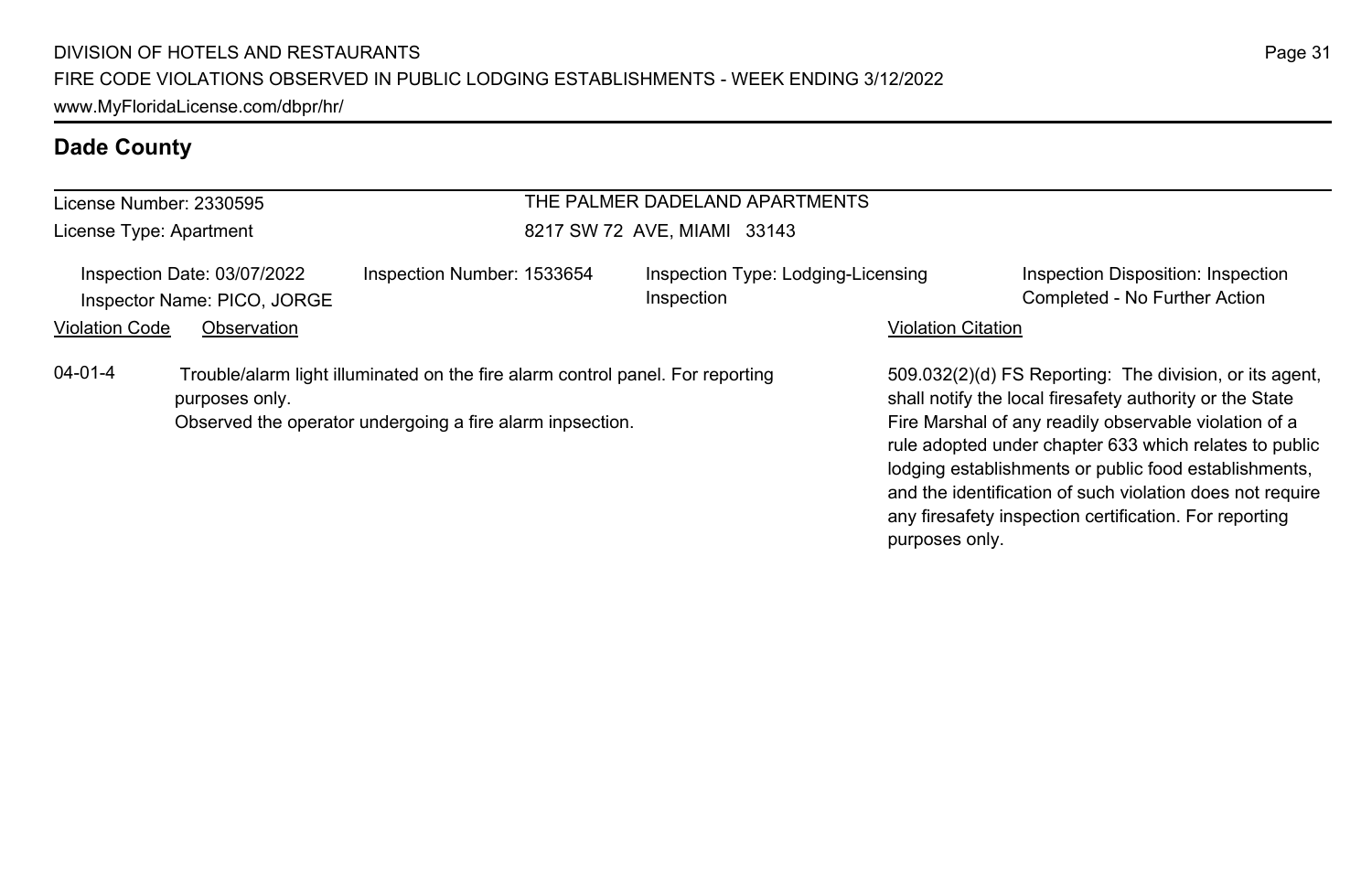| License Number: 2305148 |                                                                  |                                                                                                                                                                      | MITCH APARTMENTS<br>2191 NE 167 ST, MIAMI 33162 |                           |                                                                                                                                                                                                                                                                                     |  |
|-------------------------|------------------------------------------------------------------|----------------------------------------------------------------------------------------------------------------------------------------------------------------------|-------------------------------------------------|---------------------------|-------------------------------------------------------------------------------------------------------------------------------------------------------------------------------------------------------------------------------------------------------------------------------------|--|
| License Type: Apartment |                                                                  |                                                                                                                                                                      |                                                 |                           |                                                                                                                                                                                                                                                                                     |  |
|                         | Inspection Date: 03/09/2022<br>Inspector Name: STUBBS, CHRISTINE | Inspection Number: 1530379                                                                                                                                           | Inspection Type: Routine - Lodging              |                           | Inspection Disposition: Administrative<br>complaint recommended                                                                                                                                                                                                                     |  |
| <b>Violation Code</b>   | Observation                                                      |                                                                                                                                                                      |                                                 | <b>Violation Citation</b> |                                                                                                                                                                                                                                                                                     |  |
| $01-05-4$               | between apartment #2 & #3.                                       | Portable fire extinguisher obstructed/not accessible. For reporting purposes only.<br>Observed no tool to break the glass to retrieve the fire extinguisher. Located |                                                 |                           | 509.032(2)(d) FS Reporting: (d) The division, or its<br>agent, shall notify the local firesafety authority or the<br>State Fire Marshal of any readily observable violation of<br>a rule adopted under chapter 633 which relates to<br>public lodging establishments or public food |  |

establishments, and the identification of such violation does not require any firesafety inspection certification.

For reporting purposes only.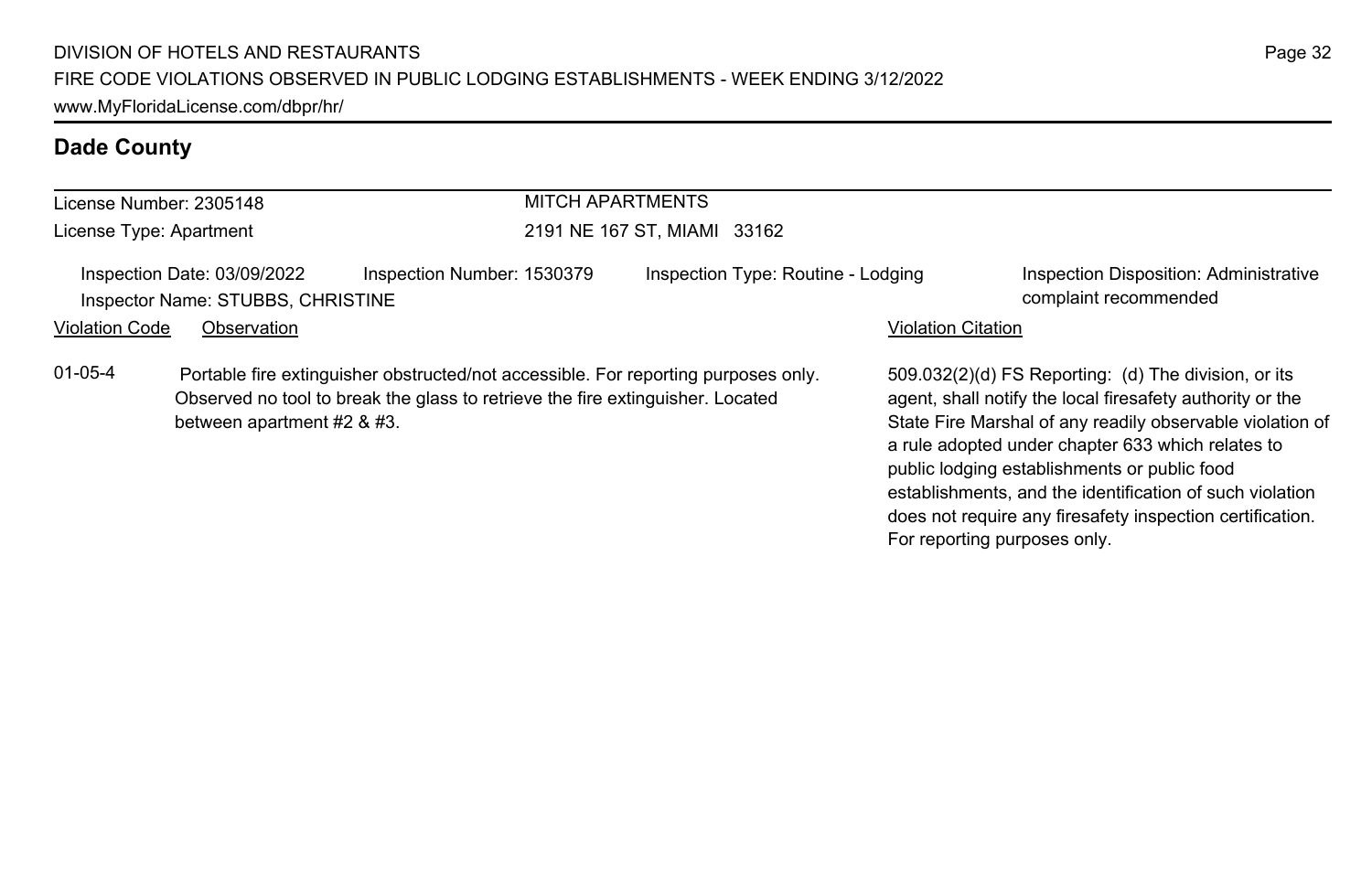| License Number: 2308167 |                                                               |                                                                                                                                                                     | <b>ALADDIN HOTEL</b>                        |                           |                                                                                                                                                                                                                                                                                     |  |
|-------------------------|---------------------------------------------------------------|---------------------------------------------------------------------------------------------------------------------------------------------------------------------|---------------------------------------------|---------------------------|-------------------------------------------------------------------------------------------------------------------------------------------------------------------------------------------------------------------------------------------------------------------------------------|--|
| License Type: Motel     |                                                               |                                                                                                                                                                     | 901 S ROYAL POINCIANA, MIAMI SPGS 331667314 |                           |                                                                                                                                                                                                                                                                                     |  |
|                         | Inspection Date: 03/11/2022<br>Inspector Name: GONZALEZ, ERIK | Inspection Number: 1220445                                                                                                                                          | Inspection Type: Routine - Lodging          |                           | Inspection Disposition: Inspection<br>Completed - No Further Action                                                                                                                                                                                                                 |  |
| <b>Violation Code</b>   | Observation                                                   |                                                                                                                                                                     |                                             | <b>Violation Citation</b> |                                                                                                                                                                                                                                                                                     |  |
| $01-02-4$               | located between rooms 129 and 130.                            | Portable fire extinguisher pressure gauge indicates the extinguisher is in need of<br>recharge. For reporting purposes only. Observed extinguisher in recharge zone |                                             |                           | 509.032(2)(d) FS Reporting: (d) The division, or its<br>agent, shall notify the local firesafety authority or the<br>State Fire Marshal of any readily observable violation of<br>a rule adopted under chapter 633 which relates to<br>public lodging establishments or public food |  |

establishments, and the identification of such violation does not require any firesafety inspection certification.

For reporting purposes only.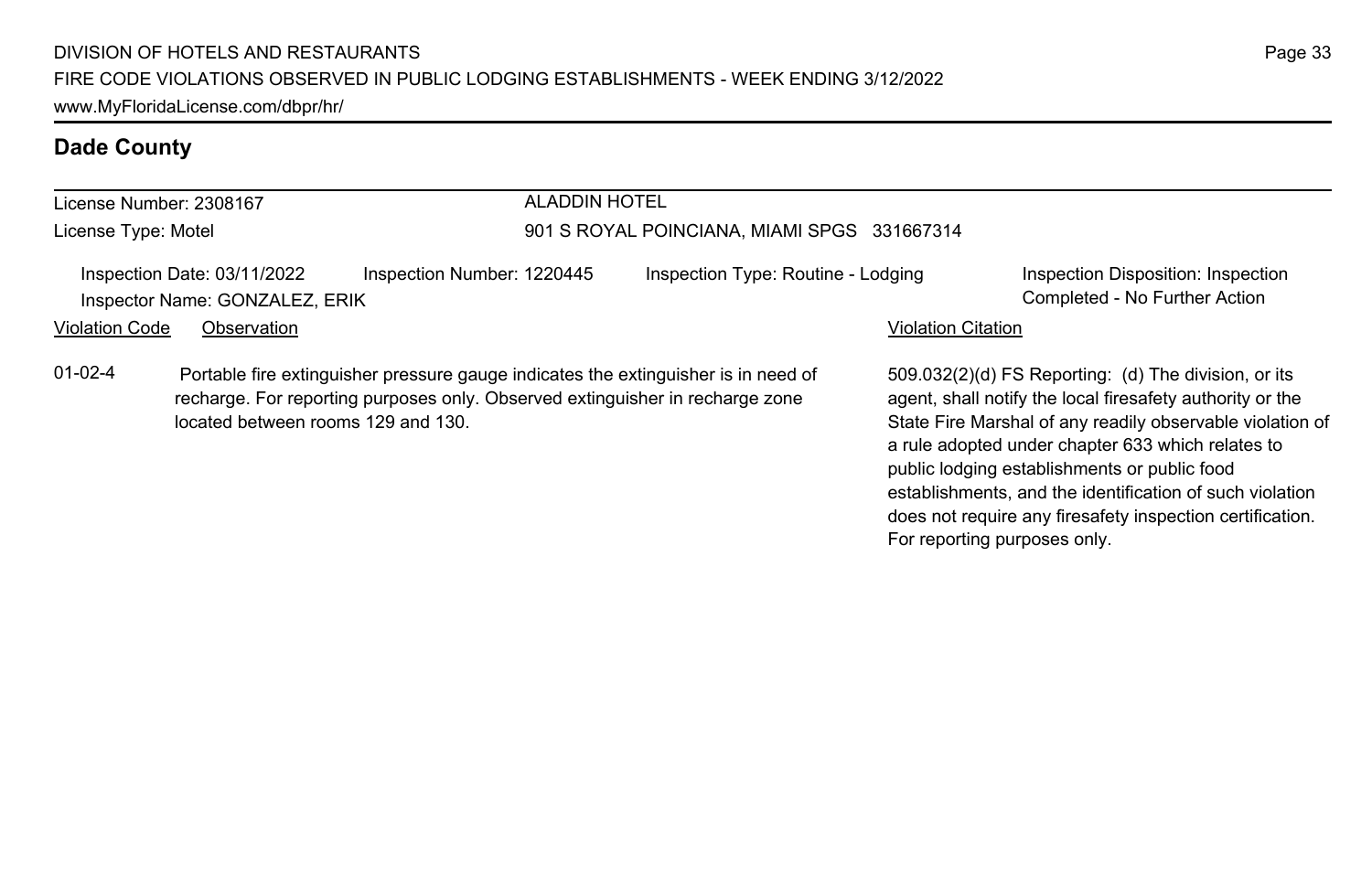| License Number: 2325567 |                                                                      |                                                                                                                                            | EMERALD PALMS APARTMENTS           |                           |                                                                                                                                                                                                                                                                                                                                                                                                                        |
|-------------------------|----------------------------------------------------------------------|--------------------------------------------------------------------------------------------------------------------------------------------|------------------------------------|---------------------------|------------------------------------------------------------------------------------------------------------------------------------------------------------------------------------------------------------------------------------------------------------------------------------------------------------------------------------------------------------------------------------------------------------------------|
| License Type: Apartment |                                                                      |                                                                                                                                            | 12325 SW 151 ST. MIAMI 33186       |                           |                                                                                                                                                                                                                                                                                                                                                                                                                        |
|                         | Inspection Date: 03/11/2022<br>Inspector Name: LODENQUAI, BARRINGTON | Inspection Number: 1521319                                                                                                                 | Inspection Type: Routine - Lodging |                           | Inspection Disposition: Warning<br>Issued                                                                                                                                                                                                                                                                                                                                                                              |
| <b>Violation Code</b>   | Observation                                                          |                                                                                                                                            |                                    | <b>Violation Citation</b> |                                                                                                                                                                                                                                                                                                                                                                                                                        |
| $04 - 01 - 4$           | purposes only.                                                       | Trouble/alarm light illuminated on the fire alarm control panel. For reporting<br>Observed common trouble light illuminated at building A. |                                    |                           | 509.032(2)(d) FS Reporting: The division, or its agent,<br>shall notify the local firesafety authority or the State<br>Fire Marshal of any readily observable violation of a<br>rule adopted under chapter 633 which relates to public<br>lodging establishments or public food establishments,<br>and the identification of such violation does not require<br>any firesafety inspection certification. For reporting |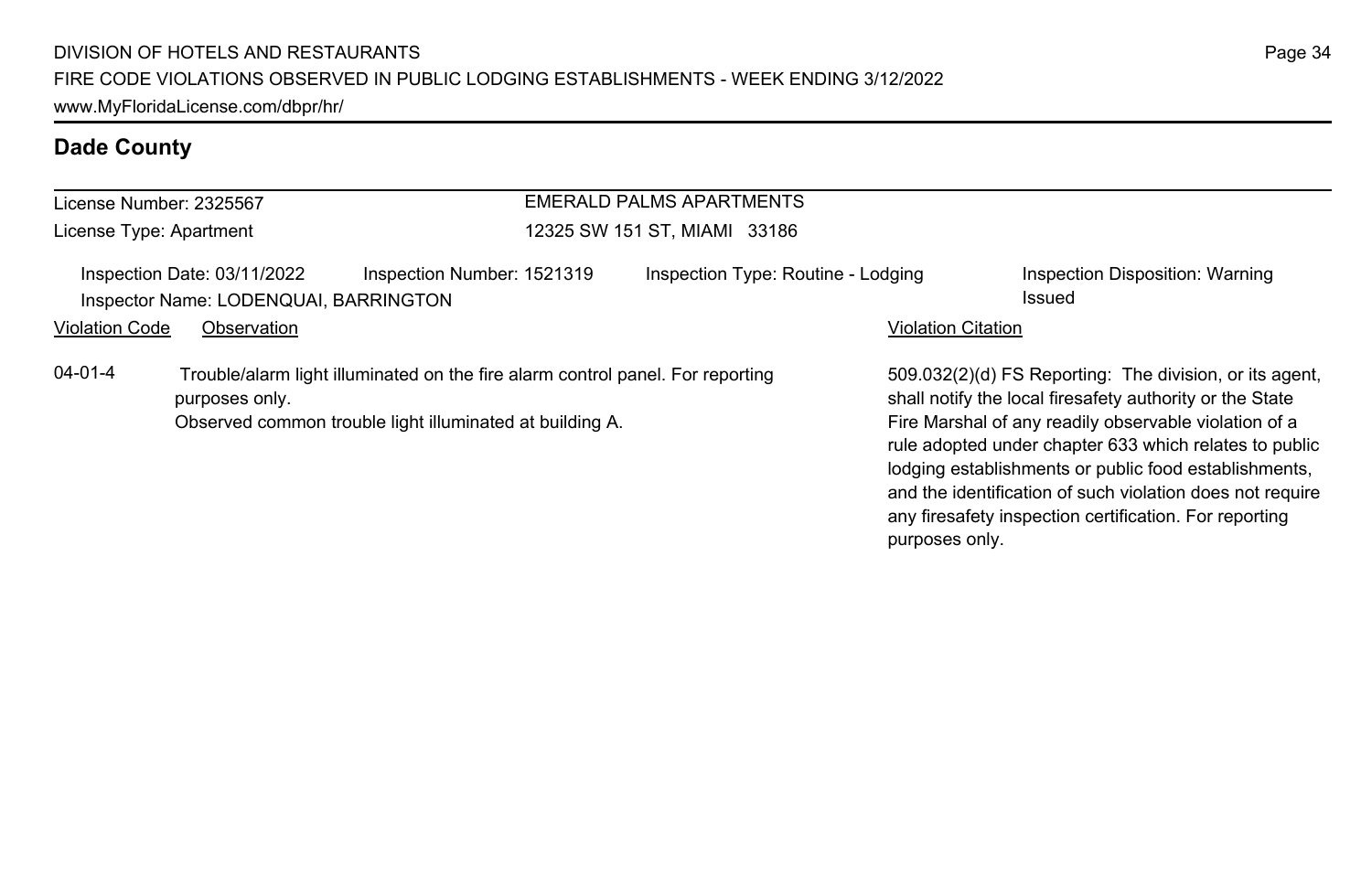Observed back of building 4B has exposed & damaged frayed wires next to building. Observed extension cords running from one electric box to another.

#### **Duval County**

#### License Number: 2600583

License Type: Apartment

#### BOAT HOUSE APARTMENT HOMES 400 CENTURY 21 DR, JACKSONVILLE 32216

Inspection Date: 03/10/2022 Inspection Number: 1534558 Inspection Type: Complaint Full Inspection Disposition: Administrative Inspector Name: VILBRUN, JOSUE complaint recommended

\*\*Repeat Violation\*\*

07-01-4 Damaged electrical wire(s). For reporting purposes only.

#### Violation Code Observation **Violation Code Observation** Violation Citation Citation Citation Citation Citation Citation Citation Citation Citation Citation Citation Citation Citation Citation Citation Citation Citation Cit

509.032(2)(d) FS Reporting: (d) The division, or its agent, shall notify the local firesafety authority or the State Fire Marshal of any readily observable violation of a rule adopted under chapter 633 which relates to public lodging establishments or public food establishments, and the identification of such violation does not require any firesafety inspection certification. For reporting purposes only.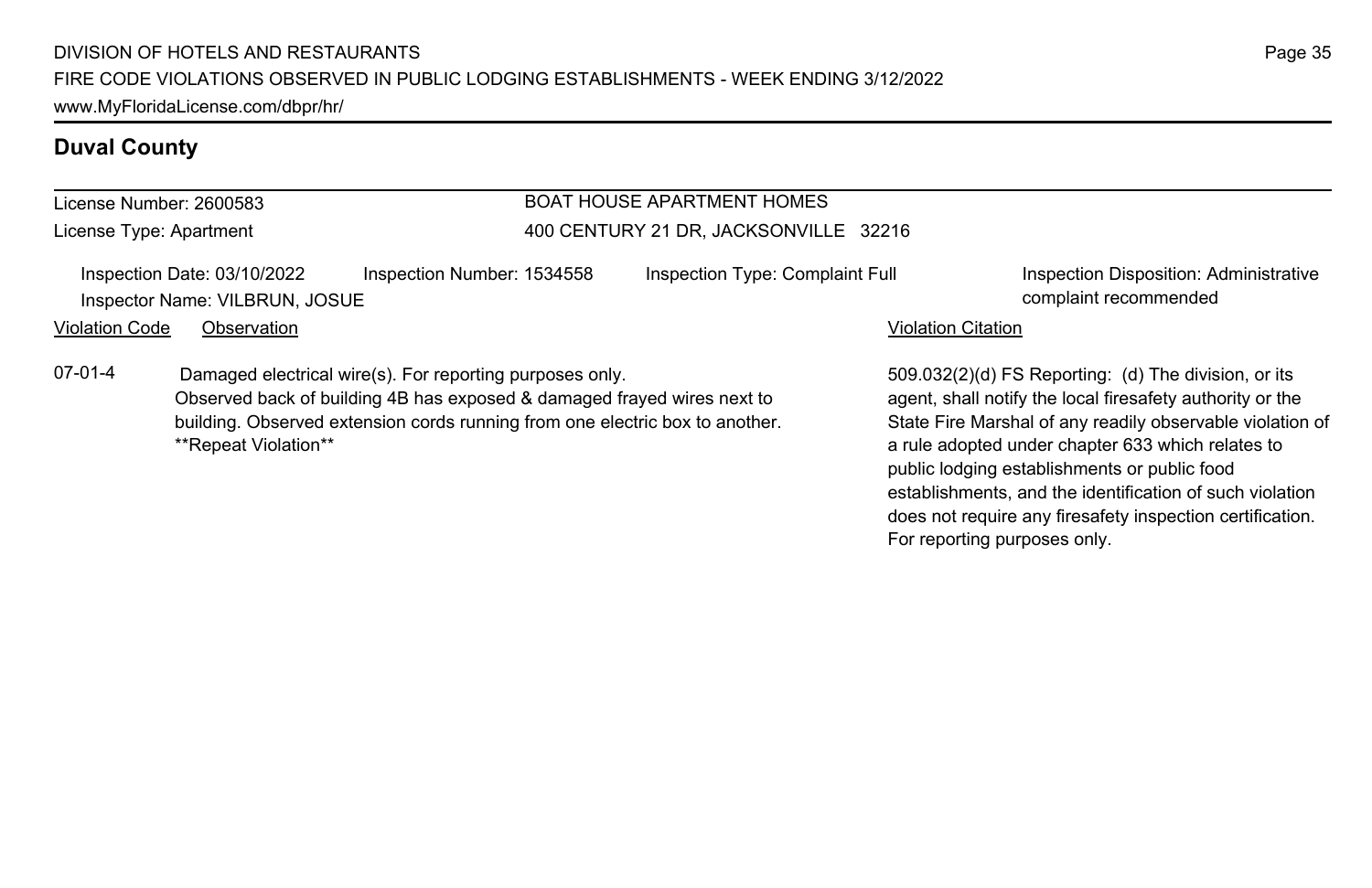# **Duval County**

| License Number: 2613465 |                                                                               |                                                                                                                                                      | <b>BEACHWOOD PRESERVATION LP</b>        |                              |                                                                                                                                                                                                                                                                                                                                                                                                              |
|-------------------------|-------------------------------------------------------------------------------|------------------------------------------------------------------------------------------------------------------------------------------------------|-----------------------------------------|------------------------------|--------------------------------------------------------------------------------------------------------------------------------------------------------------------------------------------------------------------------------------------------------------------------------------------------------------------------------------------------------------------------------------------------------------|
| License Type: Apartment |                                                                               |                                                                                                                                                      | 2901 BEACHWOOD BLVD, JACKSONVILLE 32246 |                              |                                                                                                                                                                                                                                                                                                                                                                                                              |
| <b>Violation Code</b>   | Inspection Date: 10/07/2021<br>Inspector Name: GONZALEZ, MAYRA<br>Observation | Inspection Number: 1534550                                                                                                                           | Inspection Type: Routine - Lodging      | <b>Violation Citation</b>    | Inspection Disposition: Call Back -<br>Complied                                                                                                                                                                                                                                                                                                                                                              |
| $02 - 04 - 4$           |                                                                               | Reporting- Observed: Propane (LP gas) tank having a water capacity greater than<br>2.7 lbs. stored inside the building. For reporting purposes only. |                                         | For reporting purposes only. | 509.032(2)(d) FS Reporting: (d) The division, or its<br>agent, shall notify the local firesafety authority or the<br>State Fire Marshal of any readily observable violation of<br>a rule adopted under chapter 633 which relates to<br>public lodging establishments or public food<br>establishments, and the identification of such violation<br>does not require any firesafety inspection certification. |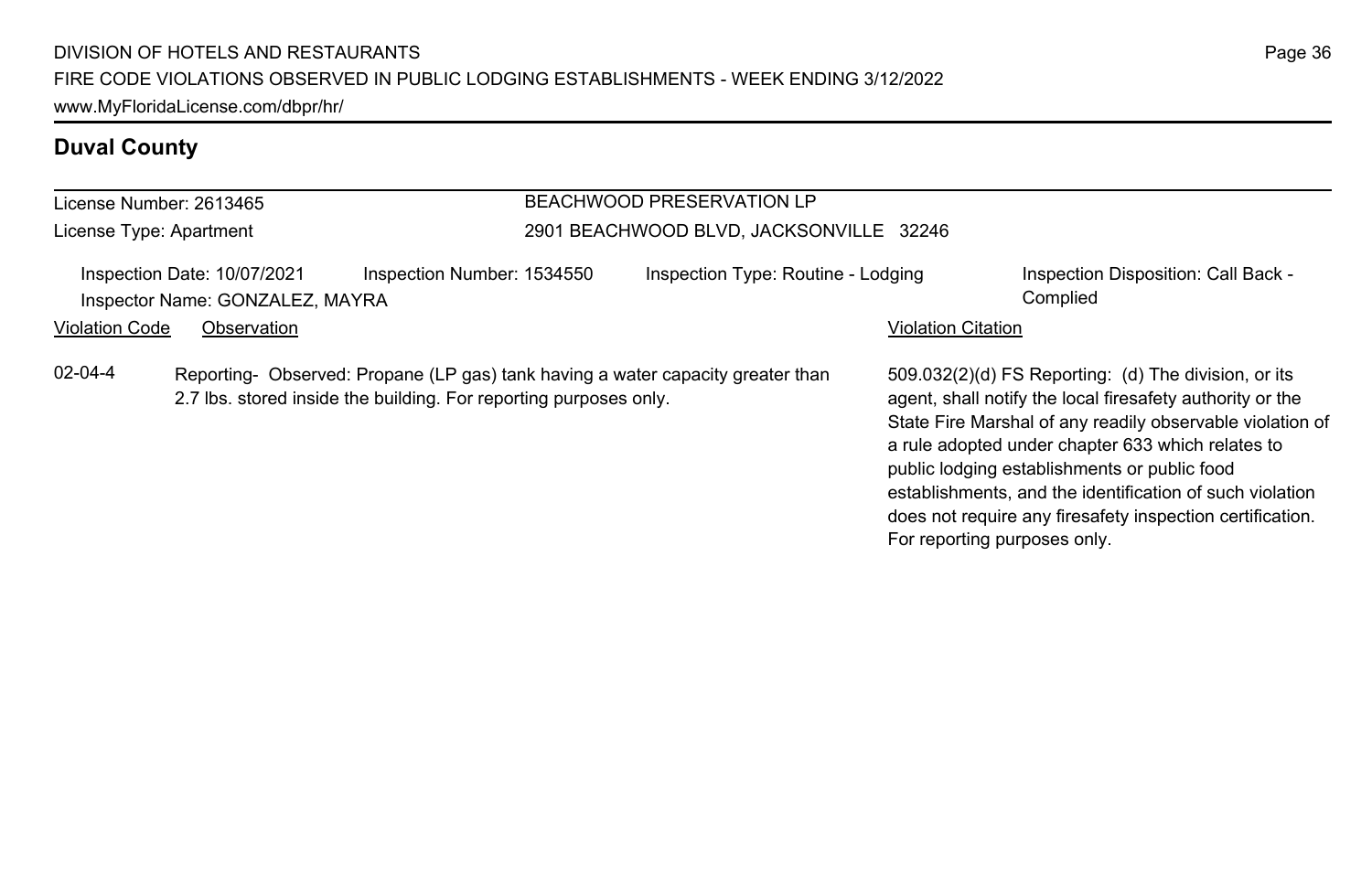# **Escambia County**

| License Number: 2700272 |                                                                 |                                                           | <b>MAYFAIR MOTEL</b>             |                                                                                |                           |                                                                                                                                                                                                                                        |  |
|-------------------------|-----------------------------------------------------------------|-----------------------------------------------------------|----------------------------------|--------------------------------------------------------------------------------|---------------------------|----------------------------------------------------------------------------------------------------------------------------------------------------------------------------------------------------------------------------------------|--|
| License Type: Motel     |                                                                 |                                                           | 4540 MOBILE HWY, PENSACOLA 32506 |                                                                                |                           |                                                                                                                                                                                                                                        |  |
|                         | Inspection Date: 03/11/2022<br>Inspector Name: GARDNER, GREGORY | Inspection Number: 1220829                                |                                  | Inspection Type: Routine - Lodging                                             |                           | Inspection Disposition: Warning<br>Issued                                                                                                                                                                                              |  |
| <b>Violation Code</b>   | Observation                                                     |                                                           |                                  |                                                                                | <b>Violation Citation</b> |                                                                                                                                                                                                                                        |  |
| 06-03-4                 |                                                                 | Marked exit is inaccessible. For reporting purposes only. |                                  | All quest rooms rear windows in motel complex boarded up. **Repeat Violation** |                           | 509.032(2)(d) FS Reporting: The division, or its agent.<br>shall notify the local firesafety authority or the State<br>Fire Marshal of any readily observable violation of a<br>rule adopted under chapter 633 which relates to public |  |

lodging establishments or public food establishments, and the identification of such violation does not require any firesafety inspection certification. For reporting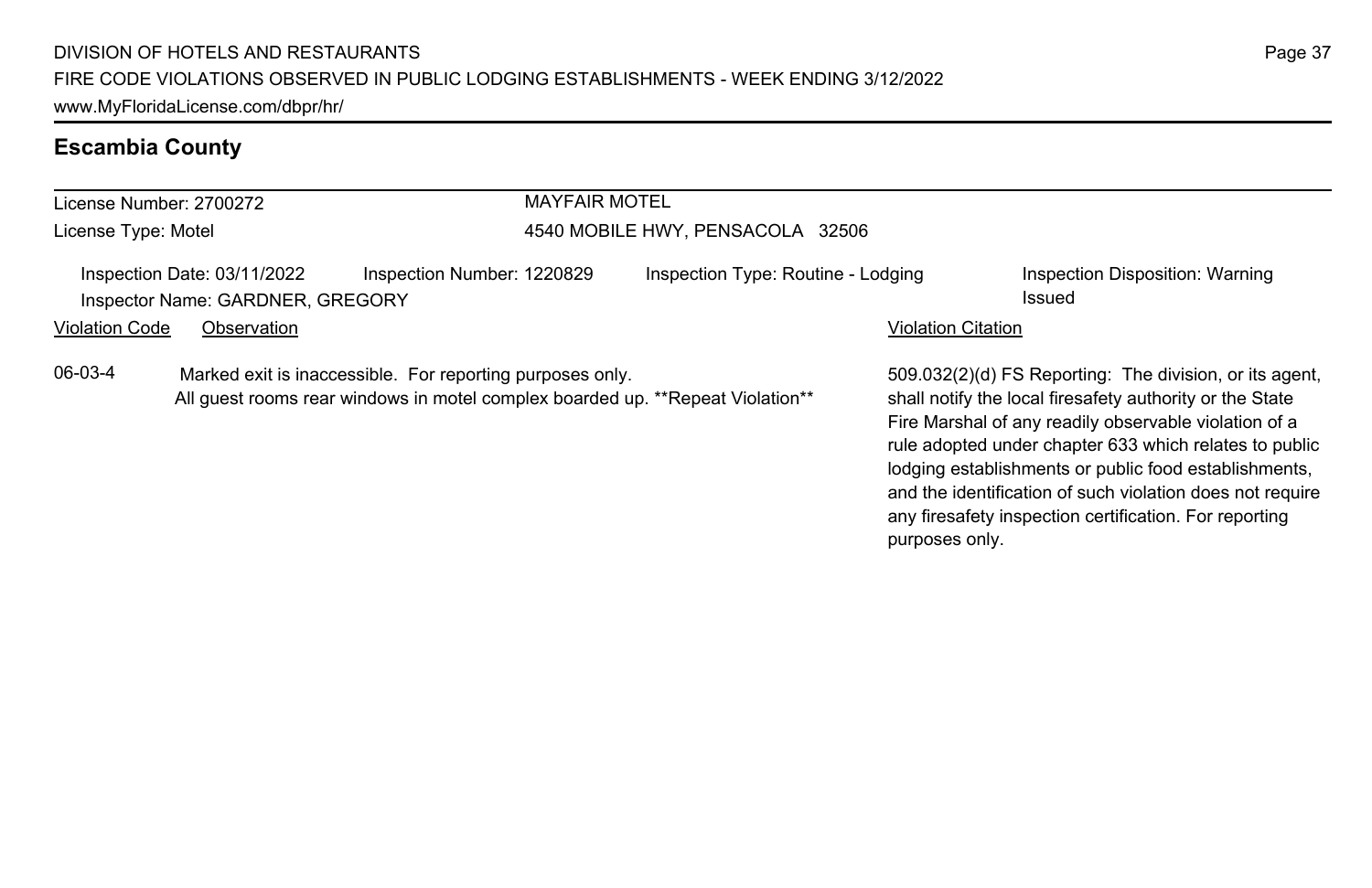# **Hamilton County**

|                       | License Number: 3400112                                         |                                                                                                                                                                   | <b>BUDGET INN OF JASPER</b>     |                           |                                                                                                                                                                                                                                                                                     |
|-----------------------|-----------------------------------------------------------------|-------------------------------------------------------------------------------------------------------------------------------------------------------------------|---------------------------------|---------------------------|-------------------------------------------------------------------------------------------------------------------------------------------------------------------------------------------------------------------------------------------------------------------------------------|
| License Type: Motel   |                                                                 |                                                                                                                                                                   | 8182 SR 6 W, JASPER 32052       |                           |                                                                                                                                                                                                                                                                                     |
|                       | Inspection Date: 03/09/2022<br>Inspector Name: BAILEY, KIMBERLY | Inspection Number: 1222443                                                                                                                                        | Inspection Type: Complaint Full |                           | Inspection Disposition: Inspection<br>Completed - No Further Action                                                                                                                                                                                                                 |
| <b>Violation Code</b> | Observation                                                     |                                                                                                                                                                   |                                 | <b>Violation Citation</b> |                                                                                                                                                                                                                                                                                     |
| $01 - 03 - 4$         | and 305.                                                        | Portable fire extinguisher missing from it's designated location (sign present<br>indicating designated location). For reporting purposes only. Between rooms 304 |                                 |                           | 509.032(2)(d) FS Reporting: (d) The division, or its<br>agent, shall notify the local firesafety authority or the<br>State Fire Marshal of any readily observable violation of<br>a rule adopted under chapter 633 which relates to<br>public lodging establishments or public food |

establishments, and the identification of such violation does not require any firesafety inspection certification.

For reporting purposes only.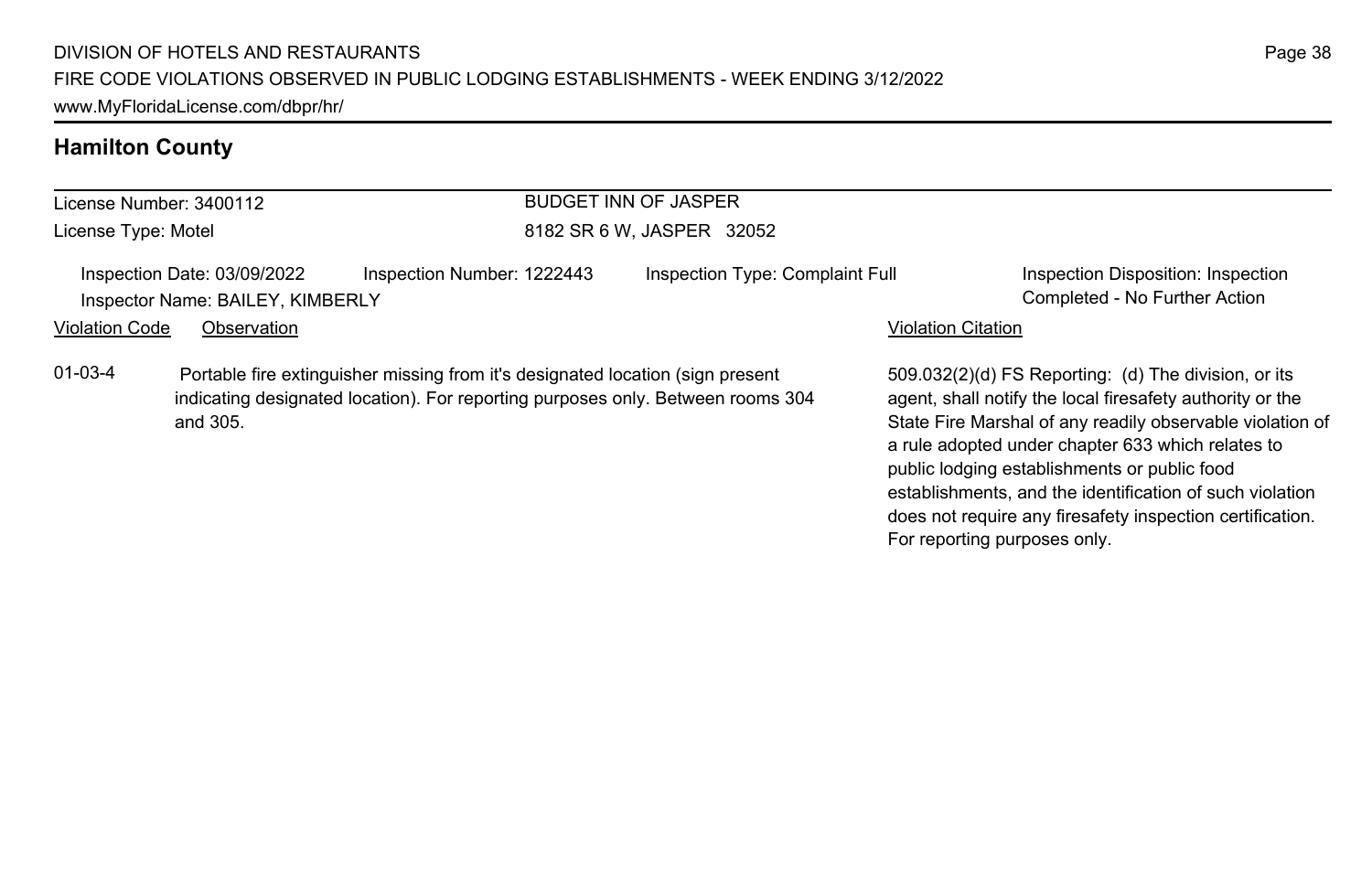#### **Martin County**

#### License Number: 5300132 License Type: Apartment BLUE HERON 4780 NE INDIAN RIVER DR, JENSEN BEACH 34957-4037 Inspection Date: 03/07/2022 Inspection Number: 1528175 Inspection Type: Routine - Lodging Inspection Disposition: Call Back -Inspector Name: PETROW, MICHAEL Complied Violation Code Observation **Violation Code** Observation **Violation** Violation Citation Citation Citation Citation 509.215(1) and (2) and 509.032(2)(d) FS Reporting: 509.215(1) Each guest room shall be equipped with an approved listed single-station smoke detector meeting the minimum requirements of NFPA-74 Standards for the Installation, Maintenance and Use of Household Fire Warning Equipment. (2) The building has smoke detectors in each guest room individually annunciating to a panel at a supervised location. 509.032(2)(d) The division, or its agent, shall notify the local firesafety authority or the State Fire Marshal of any readily 04-02-4 - From initial inspection : No smoke detector provided in quest room/unit. For reporting purposes only. One missing in 4799 unit. - From follow-up inspection 2022-03-07: \*\*Time Extended\*\*

observable violation of a rule adopted under chapter 633 which relates to public lodging establishments or public food establishments, and the identification of such violation does not require any firesafety inspection certification. For reporting purposes only.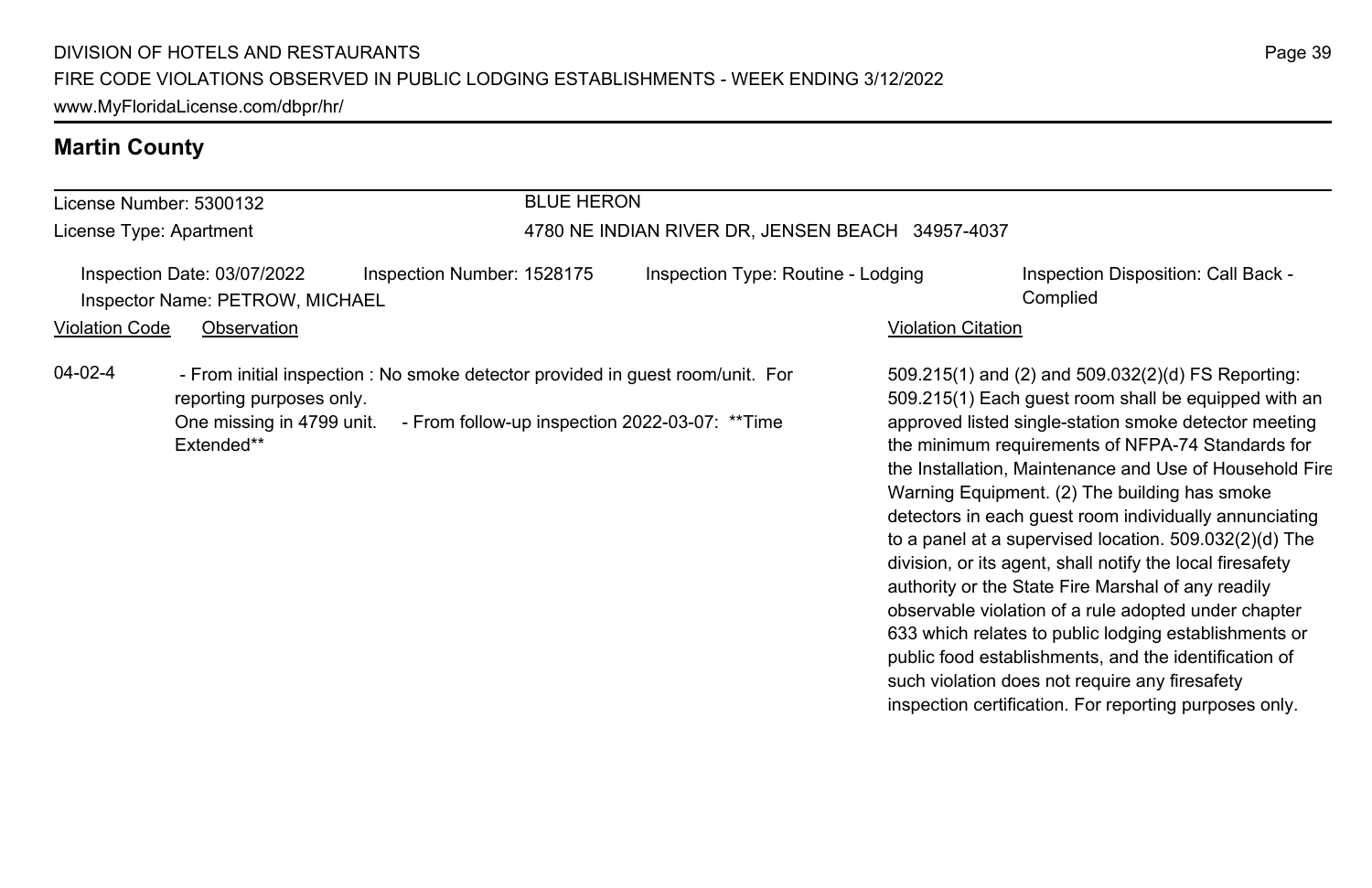#### **Okaloosa County**

#### License Number: 5601238 License Type: Motel ECONOLODGE CRESTVIEW 3101 S FERDON BLVD, CRESTVIEW 32536 Inspection Date: 03/07/2022 Inspection Number: 1220831 Inspection Type: Routine - Lodging Inspection Disposition: Inspection Inspector Name: BURROUGHS, RICHARD Completed - No Further Action Violation Code Observation **Violation Code Observation** Violation Citation Citation Citation Citation Citation Citation Citation Citation Citation Citation Citation Citation Citation Citation Citation Citation Citation Cit 509.032(2)(d) FS Reporting: (d) The division, or its agent, shall notify the local firesafety authority or the State Fire Marshal of any readily observable violation of a rule adopted under chapter 633 which relates to public lodging establishments or public food 01-01-4 Portable fire extinguisher pressure gauge indicates the extinguisher is overcharged. For reporting purposes only. - second floor between rooms 219 & 220.

Page 40

establishments, and the identification of such violation does not require any firesafety inspection certification.

For reporting purposes only.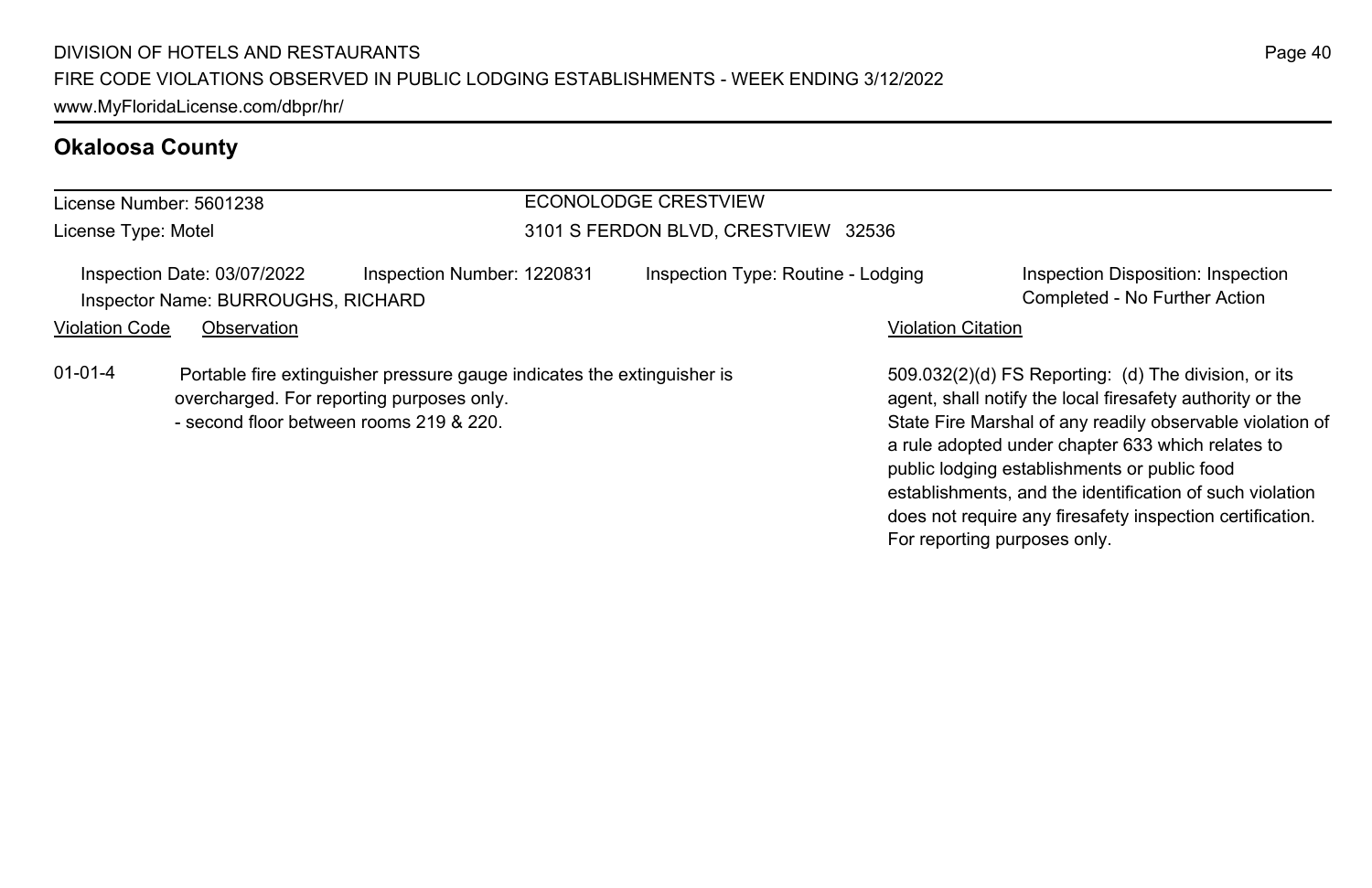# **Orange County**

| License Number: 5801635 |                                                                               |                                                                                                                                                                      | <b>VACATION LODGE</b>                        |                                    |                           |                                                                                                                                                                                                                                                                                                                                                                                                                                                                                                                                                                                                                             |  |
|-------------------------|-------------------------------------------------------------------------------|----------------------------------------------------------------------------------------------------------------------------------------------------------------------|----------------------------------------------|------------------------------------|---------------------------|-----------------------------------------------------------------------------------------------------------------------------------------------------------------------------------------------------------------------------------------------------------------------------------------------------------------------------------------------------------------------------------------------------------------------------------------------------------------------------------------------------------------------------------------------------------------------------------------------------------------------------|--|
| License Type: Motel     |                                                                               |                                                                                                                                                                      | 720 S ORANGE BLOSSOM TRL, ORLANDO 32805-3144 |                                    |                           |                                                                                                                                                                                                                                                                                                                                                                                                                                                                                                                                                                                                                             |  |
| <b>Violation Code</b>   | Inspection Date: 03/09/2022<br>Inspector Name: BUCKNER, ELLIOT<br>Observation | Inspection Number: 1218824                                                                                                                                           |                                              | Inspection Type: Routine - Lodging | <b>Violation Citation</b> | Inspection Disposition: Call Back -<br>Complied                                                                                                                                                                                                                                                                                                                                                                                                                                                                                                                                                                             |  |
| $08-01-4$               | inspection 2022-03-09: ** Time Extended**                                     | - From initial inspection : Boiler certificate or insurance inspector's boiler report<br>expired. For reporting purposes only. **Repeat Violation** - From follow-up |                                              |                                    |                           | 61C-1.004(10) FAC and 509.032(2)(d) FS Reporting:<br>61C-1.004(10) The insurance inspector's boiler report<br>is required annually for power boilers and high<br>pressure/high temperature boilers and biannually for<br>low pressure steam or vapor heating boilers.<br>509.032(2)(d) The division, or its agent, shall notify the<br>local firesafety authority or the State Fire Marshal of<br>any readily observable violation of a rule adopted under<br>chapter 633 which relates to public lodging<br>establishments or public food establishments, and the<br>identification of such violation does not require any |  |

firesafety inspection certification. For reporting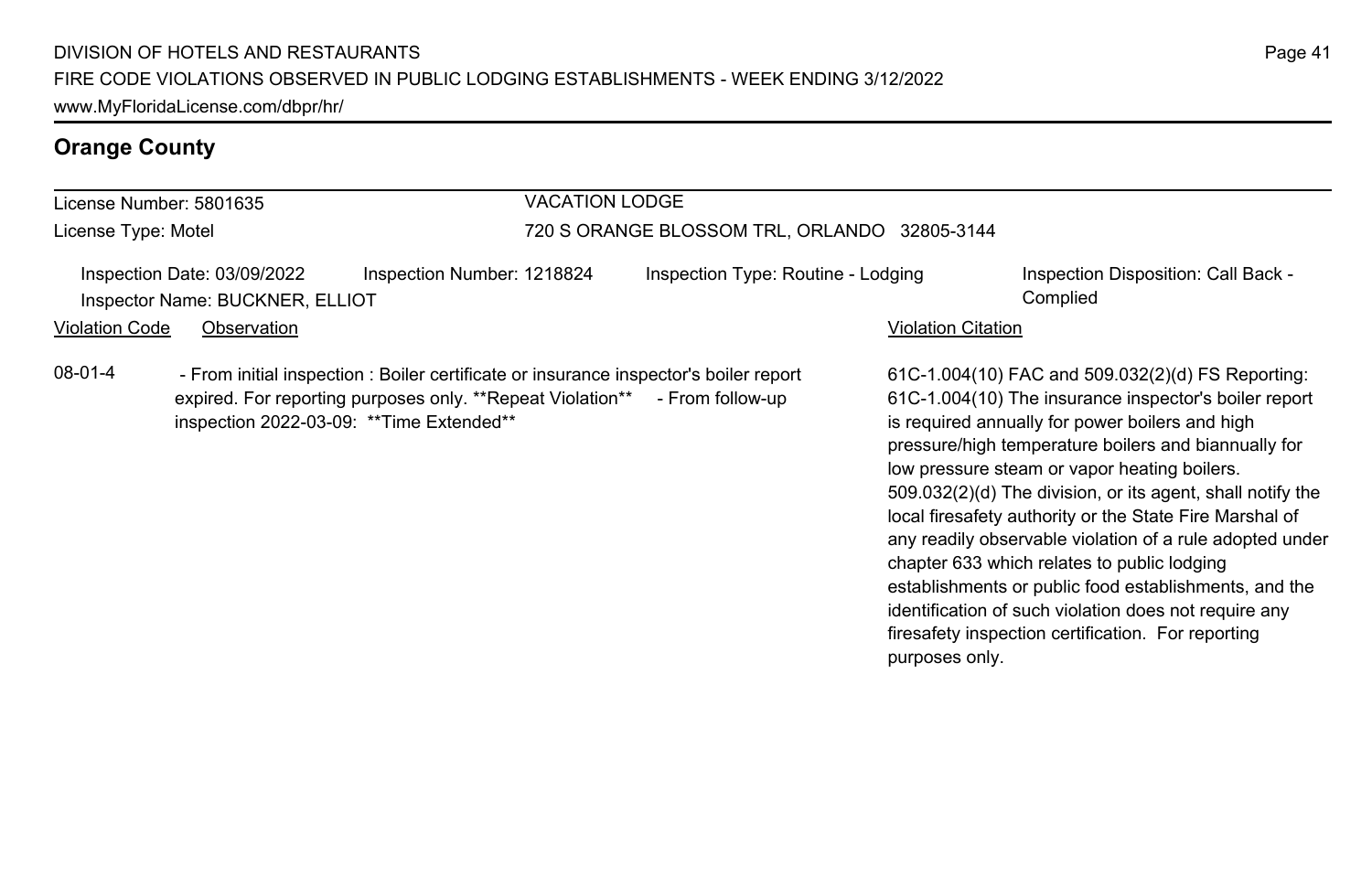# **Orange County**

| License Number: 5805841 |                                                                               |                                                                                  | <b>QUALITY SUITES</b>              |                                 |                    |                                                                                                                                                                                                                                                                                                                                                                                                                                                                                                                                                                                                                                                                                   |  |  |
|-------------------------|-------------------------------------------------------------------------------|----------------------------------------------------------------------------------|------------------------------------|---------------------------------|--------------------|-----------------------------------------------------------------------------------------------------------------------------------------------------------------------------------------------------------------------------------------------------------------------------------------------------------------------------------------------------------------------------------------------------------------------------------------------------------------------------------------------------------------------------------------------------------------------------------------------------------------------------------------------------------------------------------|--|--|
| License Type: Motel     |                                                                               |                                                                                  | 9350 TURKEY LAKE RD, ORLANDO 32819 |                                 |                    |                                                                                                                                                                                                                                                                                                                                                                                                                                                                                                                                                                                                                                                                                   |  |  |
| <b>Violation Code</b>   | Inspection Date: 03/10/2022<br>Inspector Name: BACHOO, SAVITRI<br>Observation | Inspection Number: 1222439                                                       |                                    | Inspection Type: Complaint Full | Violation Citation | Inspection Disposition: Warning<br>Issued                                                                                                                                                                                                                                                                                                                                                                                                                                                                                                                                                                                                                                         |  |  |
| $08-01-4$               | purposes only.                                                                | Boiler certificate or insurance inspector's boiler report expired. For reporting |                                    |                                 | purposes only.     | 61C-1.004(10) FAC and 509.032(2)(d) FS Reporting:<br>61C-1.004(10) The insurance inspector's boiler report<br>is required annually for power boilers and high<br>pressure/high temperature boilers and biannually for<br>low pressure steam or vapor heating boilers.<br>509.032(2)(d) The division, or its agent, shall notify the<br>local firesafety authority or the State Fire Marshal of<br>any readily observable violation of a rule adopted under<br>chapter 633 which relates to public lodging<br>establishments or public food establishments, and the<br>identification of such violation does not require any<br>firesafety inspection certification. For reporting |  |  |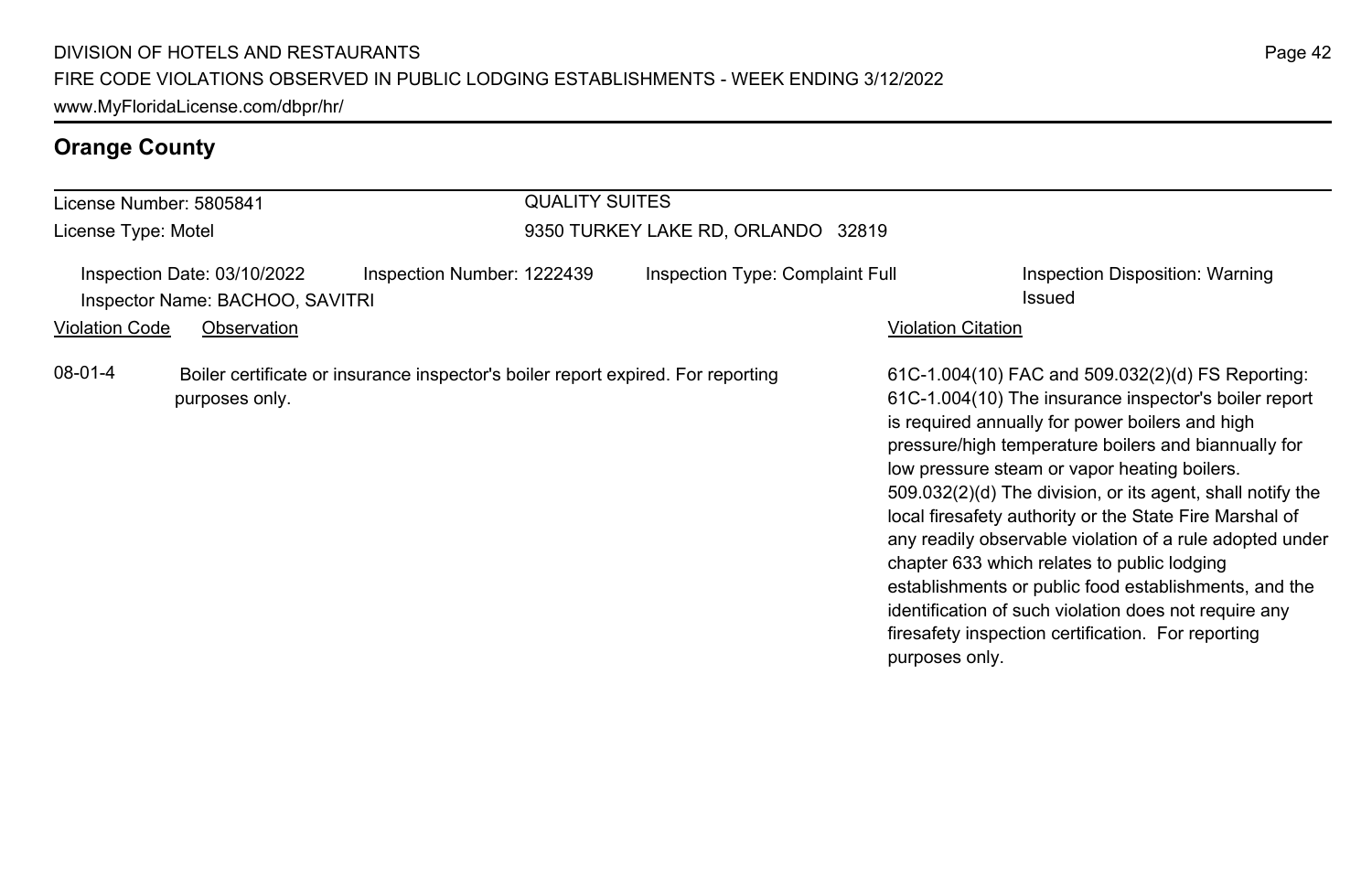| License Number: 6014252 |                                                                             |                                                                                    | <b>CAMERON ESTATES LUXURY LIVING</b>          |                           |                                                                                                                                                                                                                                                                                                                                                                                                                                              |
|-------------------------|-----------------------------------------------------------------------------|------------------------------------------------------------------------------------|-----------------------------------------------|---------------------------|----------------------------------------------------------------------------------------------------------------------------------------------------------------------------------------------------------------------------------------------------------------------------------------------------------------------------------------------------------------------------------------------------------------------------------------------|
| License Type: Apartment |                                                                             |                                                                                    | 1517 CAMERON SAMUEL LN, WEST PALM BEACH 33401 |                           |                                                                                                                                                                                                                                                                                                                                                                                                                                              |
|                         | Inspection Date: 03/07/2022<br>Inspector Name: MONTILLA, NATHALIE           | Inspection Number: 1520197                                                         | Inspection Type: Routine - Lodging            |                           | Inspection Disposition: Inspection<br>Completed - No Further Action                                                                                                                                                                                                                                                                                                                                                                          |
| <b>Violation Code</b>   | Observation                                                                 |                                                                                    |                                               | <b>Violation Citation</b> |                                                                                                                                                                                                                                                                                                                                                                                                                                              |
| $01 - 02 - 4$           | recharge. For reporting purposes only.<br>Building 12 next to apartment 102 | Portable fire extinguisher pressure gauge indicates the extinguisher is in need of |                                               |                           | 509.032(2)(d) FS Reporting: (d) The division, or its<br>agent, shall notify the local firesafety authority or the<br>State Fire Marshal of any readily observable violation of<br>a rule adopted under chapter 633 which relates to<br>public lodging establishments or public food<br>establishments, and the identification of such violation<br>does not require any firesafety inspection certification.<br>For reporting purposes only. |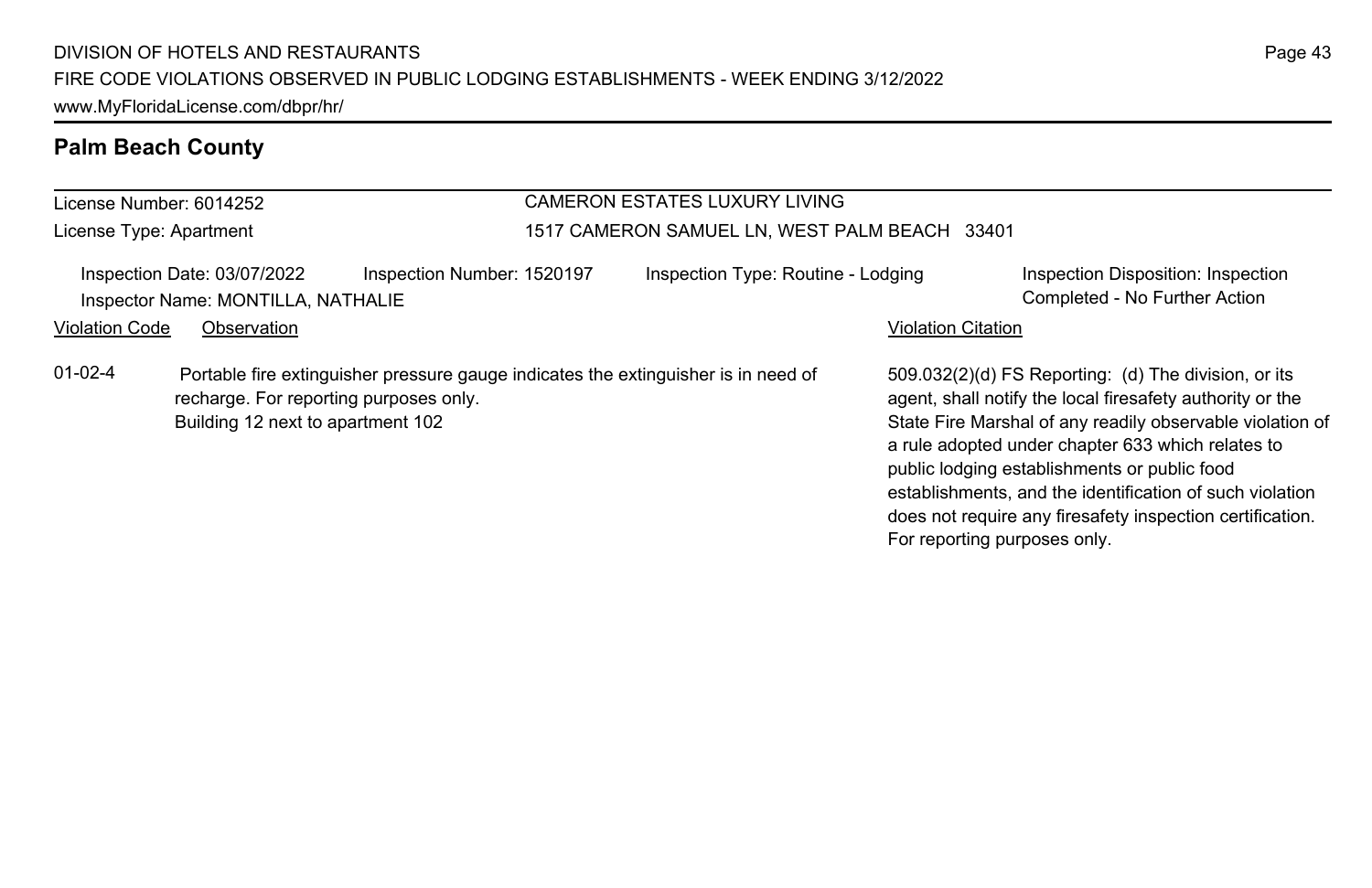| License Number: 6014433 |                                                                   |                                                                                                                      | <b>OVERSEA</b>                         |                                    |                              |                                                                                                                                                                                                                                                                                                                                                                                                              |
|-------------------------|-------------------------------------------------------------------|----------------------------------------------------------------------------------------------------------------------|----------------------------------------|------------------------------------|------------------------------|--------------------------------------------------------------------------------------------------------------------------------------------------------------------------------------------------------------------------------------------------------------------------------------------------------------------------------------------------------------------------------------------------------------|
| License Type: Apartment |                                                                   |                                                                                                                      | 290 N OLIVE AVE, WEST PALM BEACH 33401 |                                    |                              |                                                                                                                                                                                                                                                                                                                                                                                                              |
|                         | Inspection Date: 03/11/2022<br>Inspector Name: MONTILLA, NATHALIE | Inspection Number: 1520210                                                                                           |                                        | Inspection Type: Routine - Lodging |                              | Inspection Disposition: Warning<br>Issued                                                                                                                                                                                                                                                                                                                                                                    |
| <b>Violation Code</b>   | Observation                                                       |                                                                                                                      |                                        |                                    | <b>Violation Citation</b>    |                                                                                                                                                                                                                                                                                                                                                                                                              |
| $01 - 01 - 4$           | On 3rd floor next to women restaurant.                            | Portable fire extinguisher pressure gauge indicates the extinguisher is<br>overcharged. For reporting purposes only. |                                        |                                    | For reporting purposes only. | 509.032(2)(d) FS Reporting: (d) The division, or its<br>agent, shall notify the local firesafety authority or the<br>State Fire Marshal of any readily observable violation of<br>a rule adopted under chapter 633 which relates to<br>public lodging establishments or public food<br>establishments, and the identification of such violation<br>does not require any firesafety inspection certification. |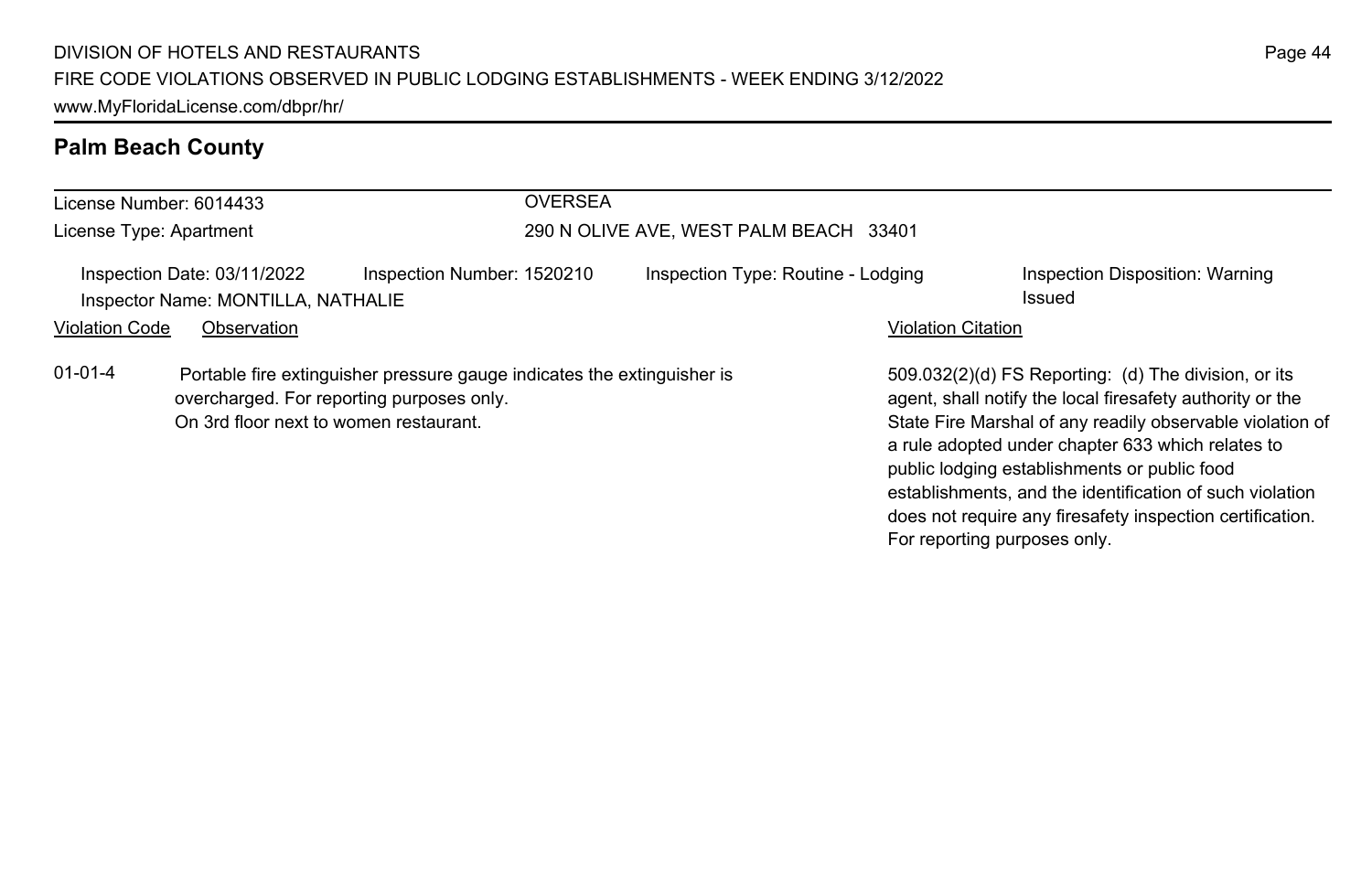License Number: 6014317 License Type: Apartment

#### CC WEST PALM LLC

#### 7130 OKEECHOBEE BLVD, WEST PALM BEACH 33411

Inspection Date: 03/08/2022 Inspection Number: 1517574 Inspection Type: Routine - Lodging Inspection Disposition: Inspection Inspector Name: GOLDMAN, BARRY Completed - No Further Action

Violation Code Observation **Violation Code Observation** Violation Citation Citation Citation Citation Citation Citation Citation Citation Citation Citation Citation Citation Citation Citation Citation Citation Citation Cit

04-01-4 Trouble/alarm light illuminated on the fire alarm control panel. For reporting purposes only. Building 6 - trouble light NAC 1 02/16/22. Building 4 - trouble light Ground line 1 02/16/22.

509.032(2)(d) FS Reporting: The division, or its agent, shall notify the local firesafety authority or the State Fire Marshal of any readily observable violation of a rule adopted under chapter 633 which relates to public lodging establishments or public food establishments, and the identification of such violation does not require any firesafety inspection certification. For reporting purposes only.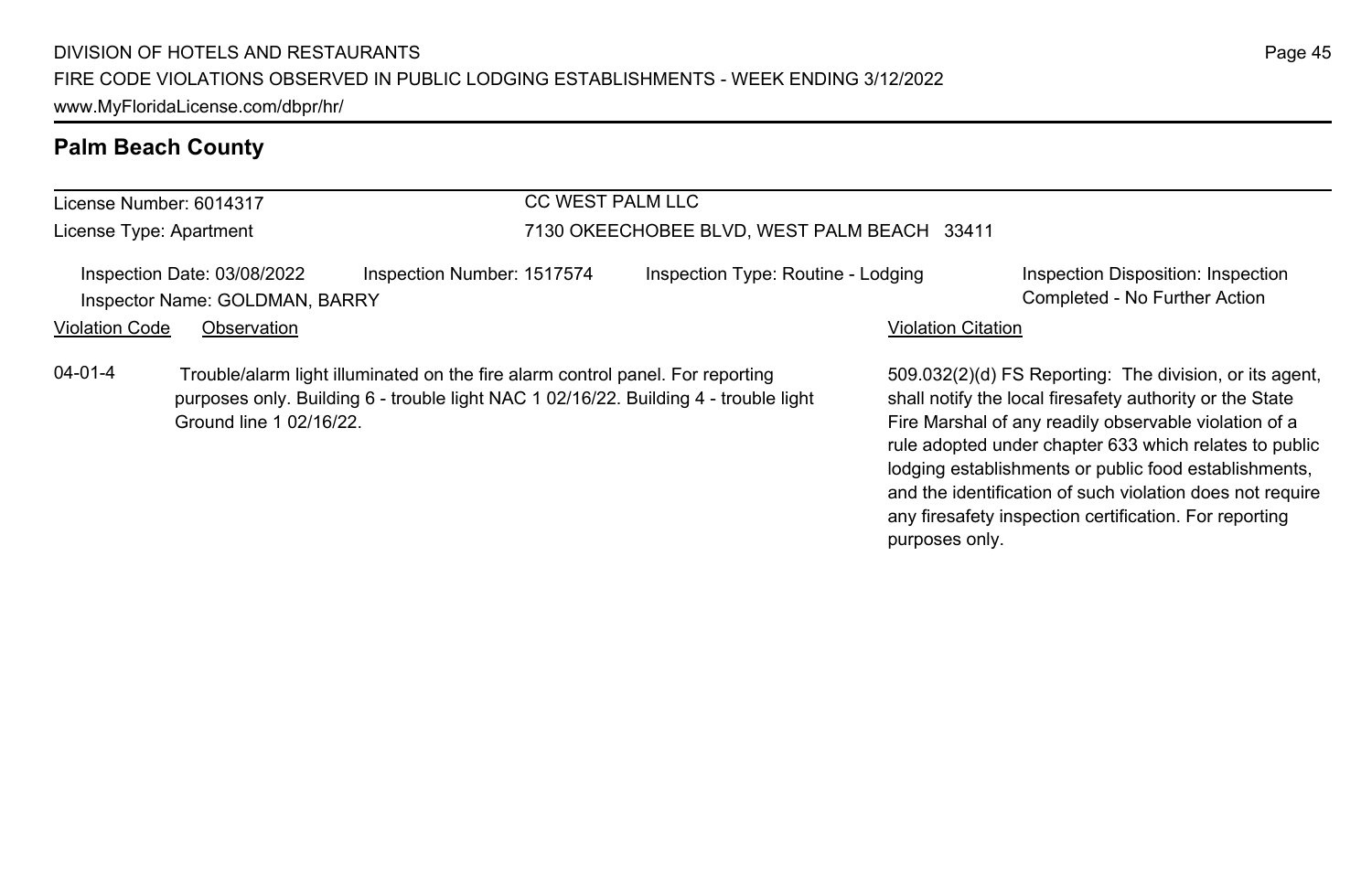License Number: 6014515 License Type: Apartment

MANOR BROKEN SOUND 5400 BROKEN SOUND BLVD, BOCA RATON 33487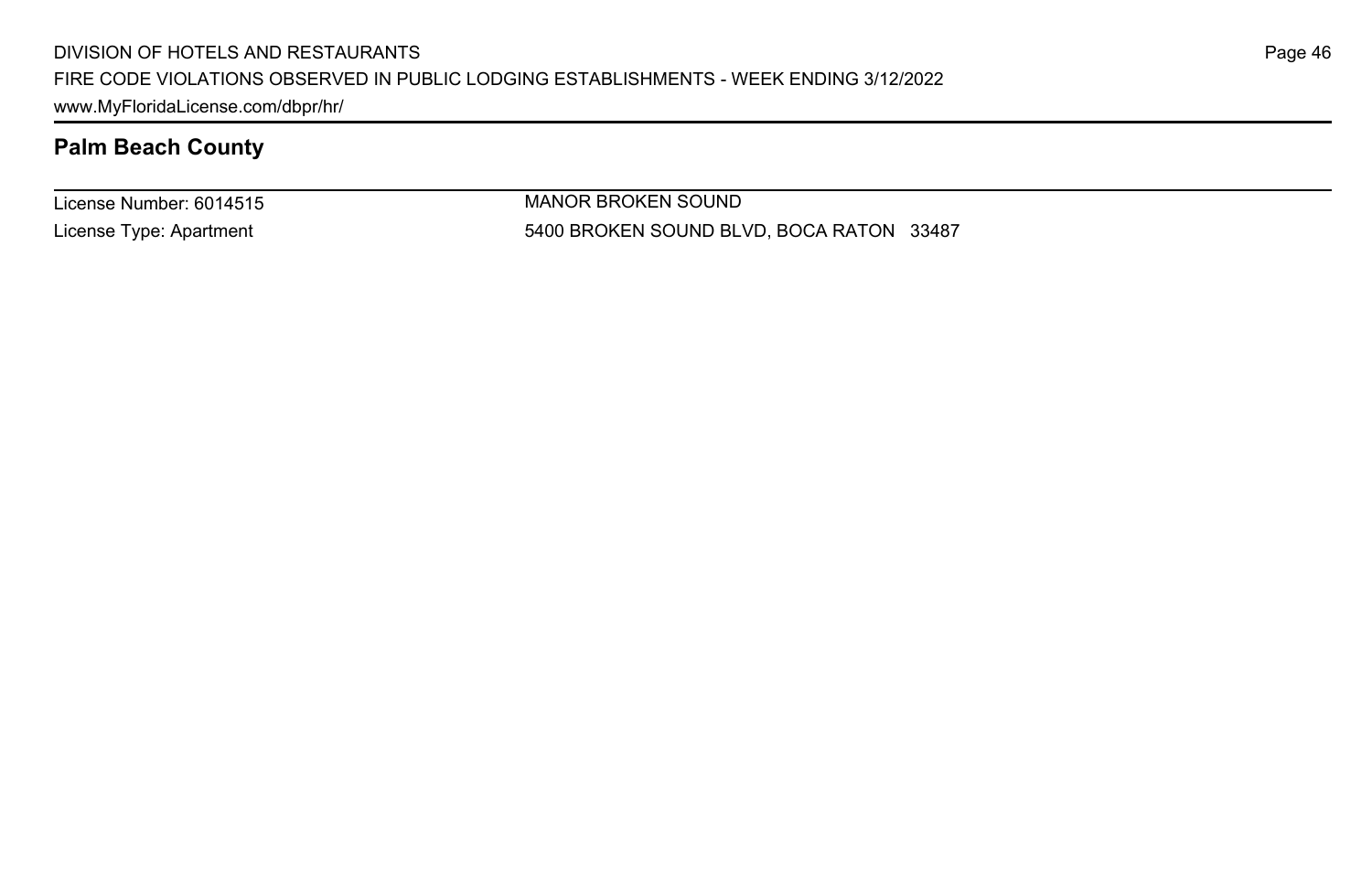|                       | Inspection Date: 03/10/2022<br>Inspector Name: GOODWIN, NICHOLAS | Inspection Number: 1534307                                                                                                                                             | Inspection Type: Lodging-Licensing<br>Inspection |                              | Inspection Disposition: Inspection<br>Completed - No Further Action                                                                                                                                                                                                                                                                                                                                                                                                                                                                                                                                                                                                               |
|-----------------------|------------------------------------------------------------------|------------------------------------------------------------------------------------------------------------------------------------------------------------------------|--------------------------------------------------|------------------------------|-----------------------------------------------------------------------------------------------------------------------------------------------------------------------------------------------------------------------------------------------------------------------------------------------------------------------------------------------------------------------------------------------------------------------------------------------------------------------------------------------------------------------------------------------------------------------------------------------------------------------------------------------------------------------------------|
| <b>Violation Code</b> | Observation                                                      |                                                                                                                                                                        |                                                  | <b>Violation Citation</b>    |                                                                                                                                                                                                                                                                                                                                                                                                                                                                                                                                                                                                                                                                                   |
| $01 - 02 - 4$         | elevator                                                         | Portable fire extinguisher pressure gauge indicates the extinguisher is in need of<br>recharge. For reporting purposes only. Outside of 618, outside of 1st floor main |                                                  | For reporting purposes only. | 509.032(2)(d) FS Reporting: (d) The division, or its<br>agent, shall notify the local firesafety authority or the<br>State Fire Marshal of any readily observable violation of<br>a rule adopted under chapter 633 which relates to<br>public lodging establishments or public food<br>establishments, and the identification of such violation<br>does not require any firesafety inspection certification.                                                                                                                                                                                                                                                                      |
| 08-03-4               | purposes only.                                                   | No boiler certificate or insurance inspector's boiler report available. For reporting                                                                                  |                                                  | purposes only.               | 61C-1.004(10) FAC and 509.032(2)(d) FS Reporting:<br>61C-1.004(10) The insurance inspector's boiler report<br>is required annually for power boilers and high<br>pressure/high temperature boilers and biannually for<br>low pressure steam or vapor heating boilers.<br>509.032(2)(d) The division, or its agent, shall notify the<br>local firesafety authority or the State Fire Marshal of<br>any readily observable violation of a rule adopted under<br>chapter 633 which relates to public lodging<br>establishments or public food establishments, and the<br>identification of such violation does not require any<br>firesafety inspection certification. For reporting |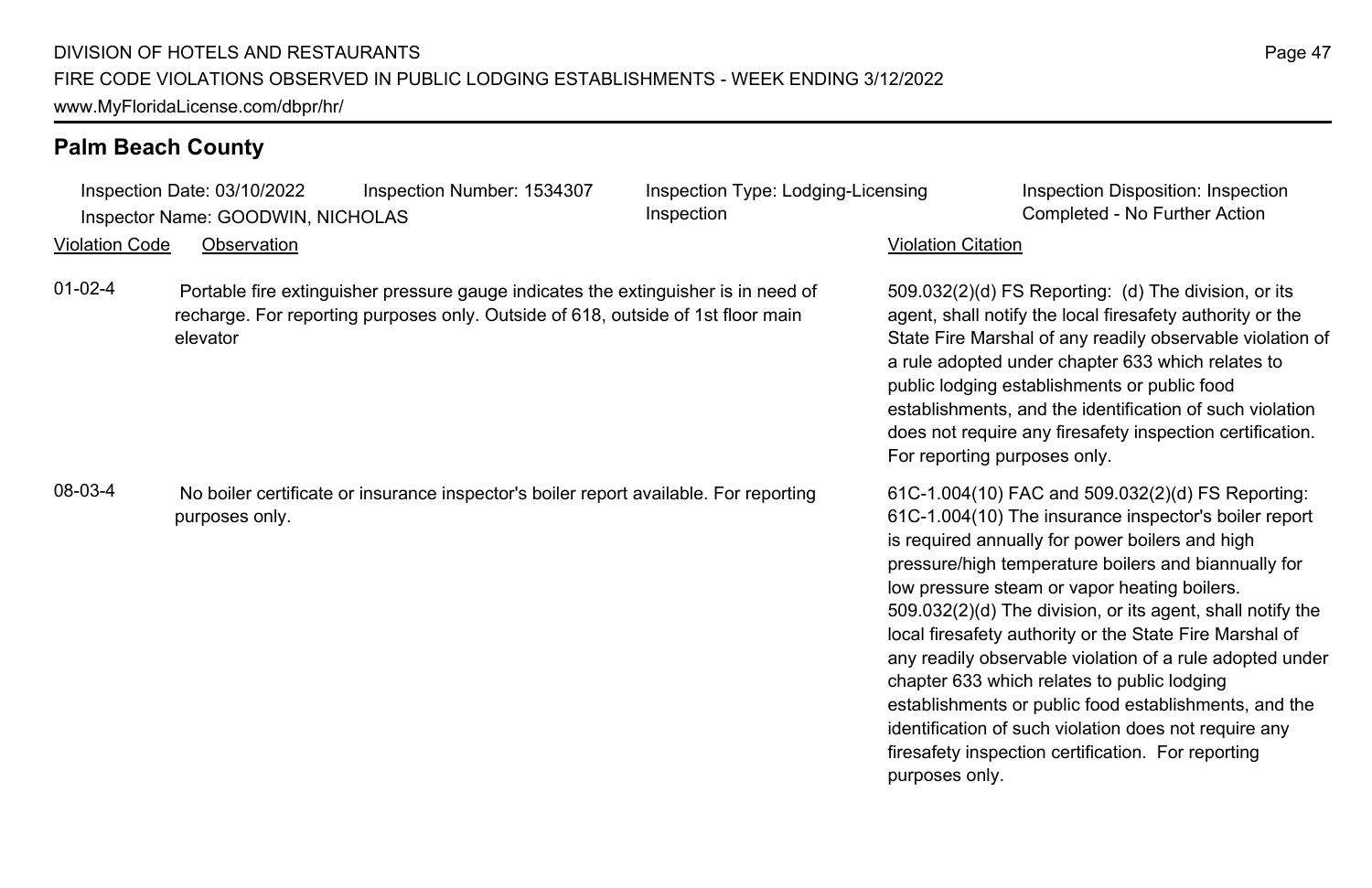# **Pinellas County**

| License Number: 6200241 |                                                                  |                            | DAYS INN/SUPER 8 |                                                                                    |                           |                                                                                                                                                                                                                                                                                                                                                                                                                                              |
|-------------------------|------------------------------------------------------------------|----------------------------|------------------|------------------------------------------------------------------------------------|---------------------------|----------------------------------------------------------------------------------------------------------------------------------------------------------------------------------------------------------------------------------------------------------------------------------------------------------------------------------------------------------------------------------------------------------------------------------------------|
| License Type: Motel     |                                                                  |                            |                  | 5005 34TH ST N, ST. PETERSBURG 33714                                               |                           |                                                                                                                                                                                                                                                                                                                                                                                                                                              |
|                         | Inspection Date: 03/10/2022<br>Inspector Name: WILMOT, TASHARA   | Inspection Number: 1222455 |                  | Inspection Type: Complaint Full                                                    |                           | Inspection Disposition: Inspection<br>Completed - No Further Action                                                                                                                                                                                                                                                                                                                                                                          |
| <b>Violation Code</b>   | Observation                                                      |                            |                  |                                                                                    | <b>Violation Citation</b> |                                                                                                                                                                                                                                                                                                                                                                                                                                              |
| $01-02-4$               | recharge. For reporting purposes only.<br>-in quest laundry room |                            |                  | Portable fire extinguisher pressure gauge indicates the extinguisher is in need of |                           | 509.032(2)(d) FS Reporting: (d) The division, or its<br>agent, shall notify the local firesafety authority or the<br>State Fire Marshal of any readily observable violation of<br>a rule adopted under chapter 633 which relates to<br>public lodging establishments or public food<br>establishments, and the identification of such violation<br>does not require any firesafety inspection certification.<br>For reporting purposes only. |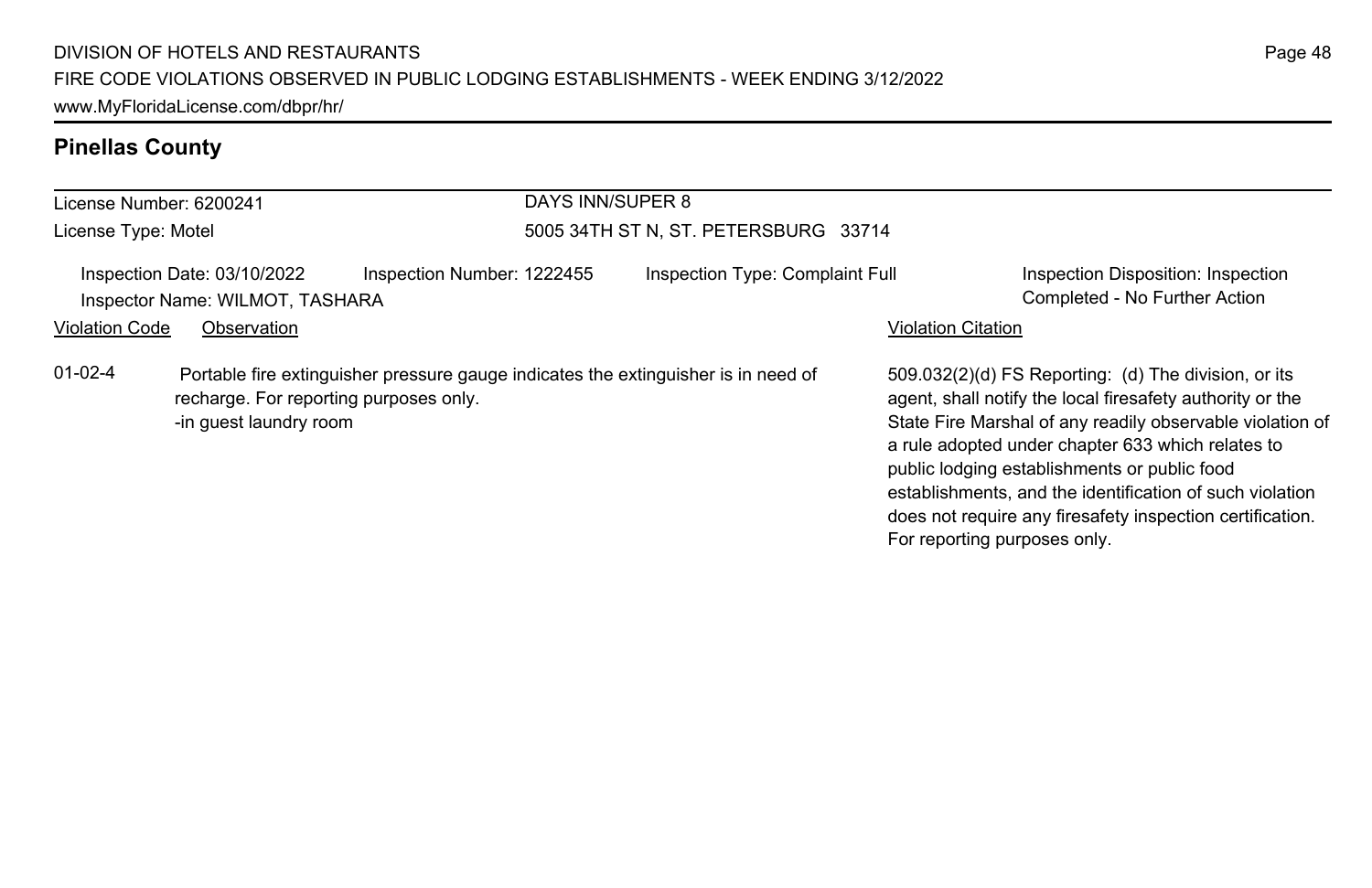# **Sarasota County**

| License Number: 6804772<br>License Type: Hotel |                                                              |                                                                                                                                                               | TOWNEPLACE SUITES BY MARRIOTT VENICE |                           |                                                                                                                                                                             |
|------------------------------------------------|--------------------------------------------------------------|---------------------------------------------------------------------------------------------------------------------------------------------------------------|--------------------------------------|---------------------------|-----------------------------------------------------------------------------------------------------------------------------------------------------------------------------|
|                                                |                                                              |                                                                                                                                                               | 2986 EXECUTIVE DR. VENICE 34292      |                           |                                                                                                                                                                             |
|                                                | Inspection Date: 03/11/2022<br>Inspector Name: SARCOMO, TONY | Inspection Number: 1163536                                                                                                                                    | Inspection Type: Routine - Lodging   |                           | Inspection Disposition: Warning<br>Issued                                                                                                                                   |
| Violation Code                                 | Observation                                                  |                                                                                                                                                               |                                      | <b>Violation Citation</b> |                                                                                                                                                                             |
| $01-03-4$                                      | extinguisher on floor in stairwell area.                     | Portable fire extinguisher missing from it's designated location (sign present<br>indicating designated location). For reporting purposes only. Observed fire |                                      |                           | 509.032(2)(d) FS Reporting: (d) The division, or its<br>agent, shall notify the local firesafety authority or the<br>State Fire Marshal of any readily observable violation |

509.032(2)(d) FS Reporting: (d) The division, or its agent, shall notify the local firesafety authority or the State Fire Marshal of any readily observable violation of a rule adopted under chapter 633 which relates to public lodging establishments or public food establishments, and the identification of such violation

does not require any firesafety inspection certification.

For reporting purposes only.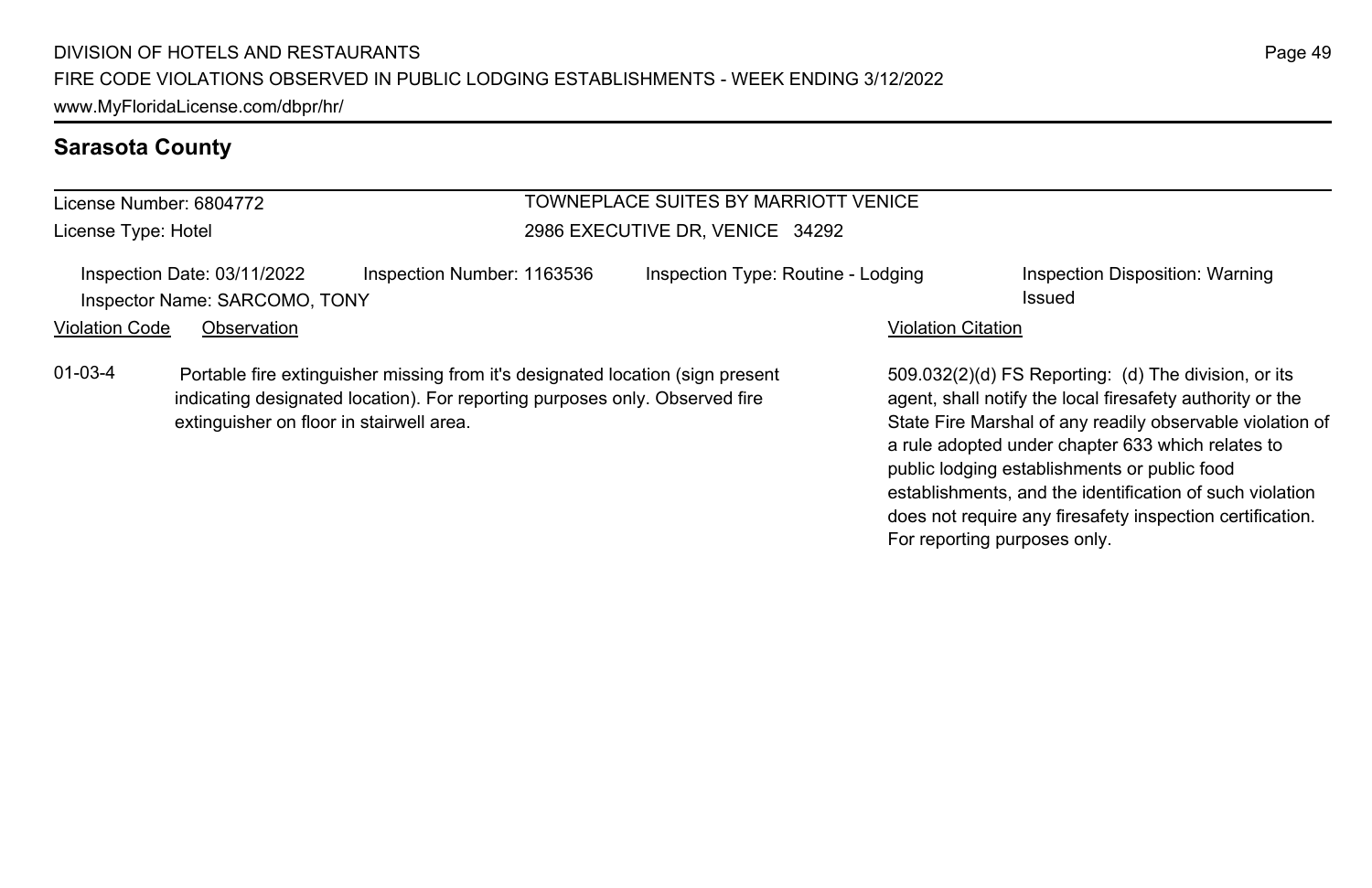#### **Seminole County**

# License Number: 6903990

License Type: Hotel

#### WOODSPRING SUITES ORLANDO SANFORD 2727 S ORLANDO DR, SANFORD 32773

| Inspection Date: 03/08/2022 |                                                                  | Inspection Disposition: Inspection                              |
|-----------------------------|------------------------------------------------------------------|-----------------------------------------------------------------|
|                             |                                                                  | Completed - No Further Action                                   |
| Observation                 |                                                                  |                                                                 |
|                             | Inspection Number: 1159546<br>Inspector Name: THORNCROFT, ROBERT | Inspection Type: Routine - Lodging<br><b>Violation Citation</b> |

04-01-4 Trouble/alarm light illuminated on the fire alarm control panel. For reporting purposes only. System is in trouble [7], smoke unit 321

509.032(2)(d) FS Reporting: The division, or its agent, shall notify the local firesafety authority or the State Fire Marshal of any readily observable violation of a rule adopted under chapter 633 which relates to public lodging establishments or public food establishments, and the identification of such violation does not require any firesafety inspection certification. For reporting purposes only.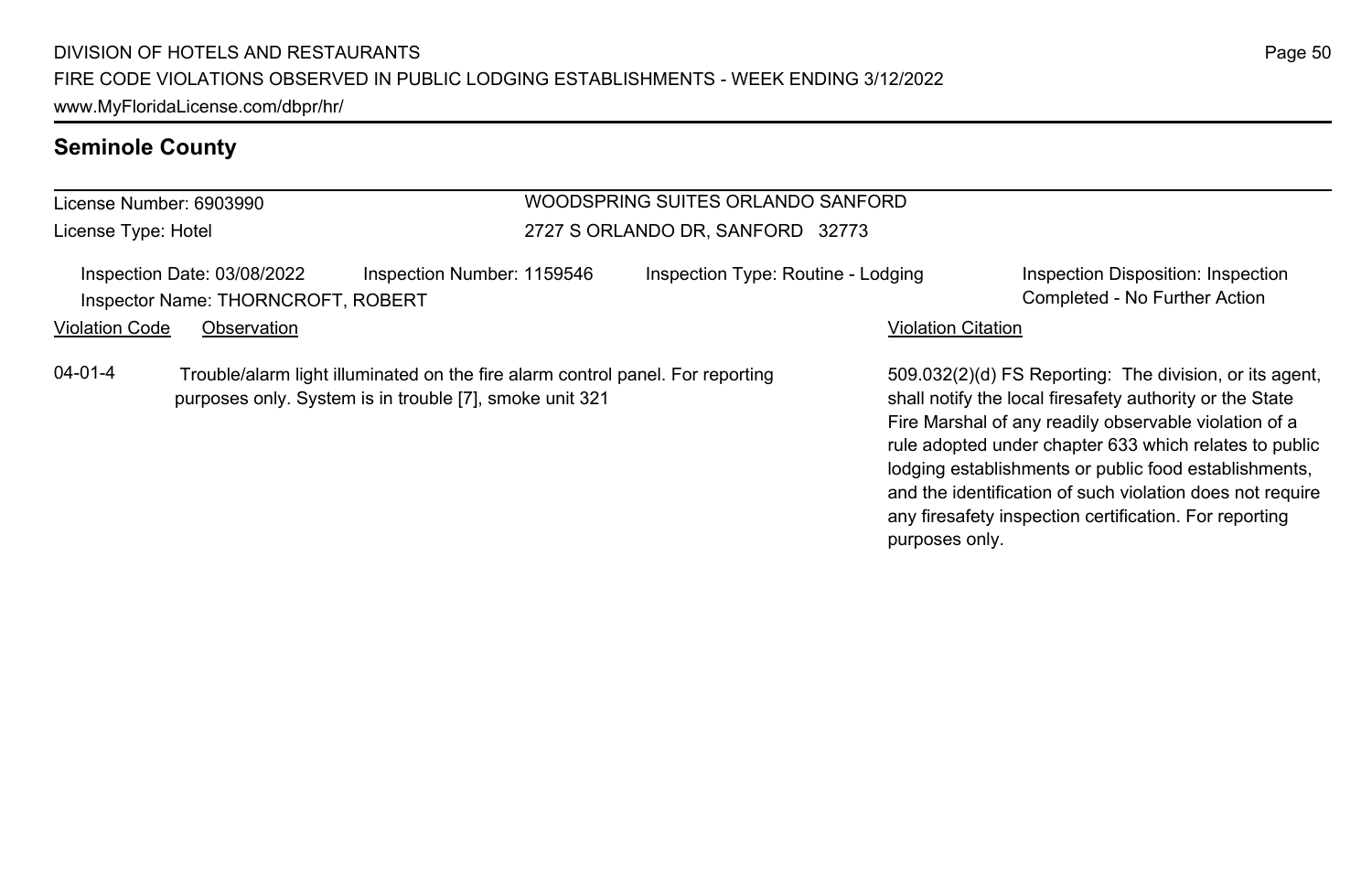# **St. Johns County**

| License Number: 6500221                                                                                                                                                              |             |                            | THE SILVER SANDS ST AUGUSTINE         |                           |                                                                                                                                                                                                                                                                                                                                                                                                                        |  |
|--------------------------------------------------------------------------------------------------------------------------------------------------------------------------------------|-------------|----------------------------|---------------------------------------|---------------------------|------------------------------------------------------------------------------------------------------------------------------------------------------------------------------------------------------------------------------------------------------------------------------------------------------------------------------------------------------------------------------------------------------------------------|--|
| License Type: Motel                                                                                                                                                                  |             |                            | 8448 S HWY A1A, SAINT AUGUSTINE 32080 |                           |                                                                                                                                                                                                                                                                                                                                                                                                                        |  |
| Inspection Date: 03/07/2022<br>Inspector Name: GROTZ, CINDY                                                                                                                          |             | Inspection Number: 1217641 | Inspection Type: Routine - Lodging    |                           | Inspection Disposition: Warning<br>Issued                                                                                                                                                                                                                                                                                                                                                                              |  |
| <b>Violation Code</b>                                                                                                                                                                | Observation |                            |                                       | <b>Violation Citation</b> |                                                                                                                                                                                                                                                                                                                                                                                                                        |  |
| $05-02-5$<br>Hearing-impaired smoke detector is not functioning when tested. For reporting<br>purposes only.<br>Visual Alert portable unit not operating when tested.<br>**Warning** |             |                            |                                       | purposes only.            | 509.032(2)(d) FS Reporting: The division, or its agent,<br>shall notify the local firesafety authority or the State<br>Fire Marshal of any readily observable violation of a<br>rule adopted under chapter 633 which relates to public<br>lodging establishments or public food establishments,<br>and the identification of such violation does not require<br>any firesafety inspection certification. For reporting |  |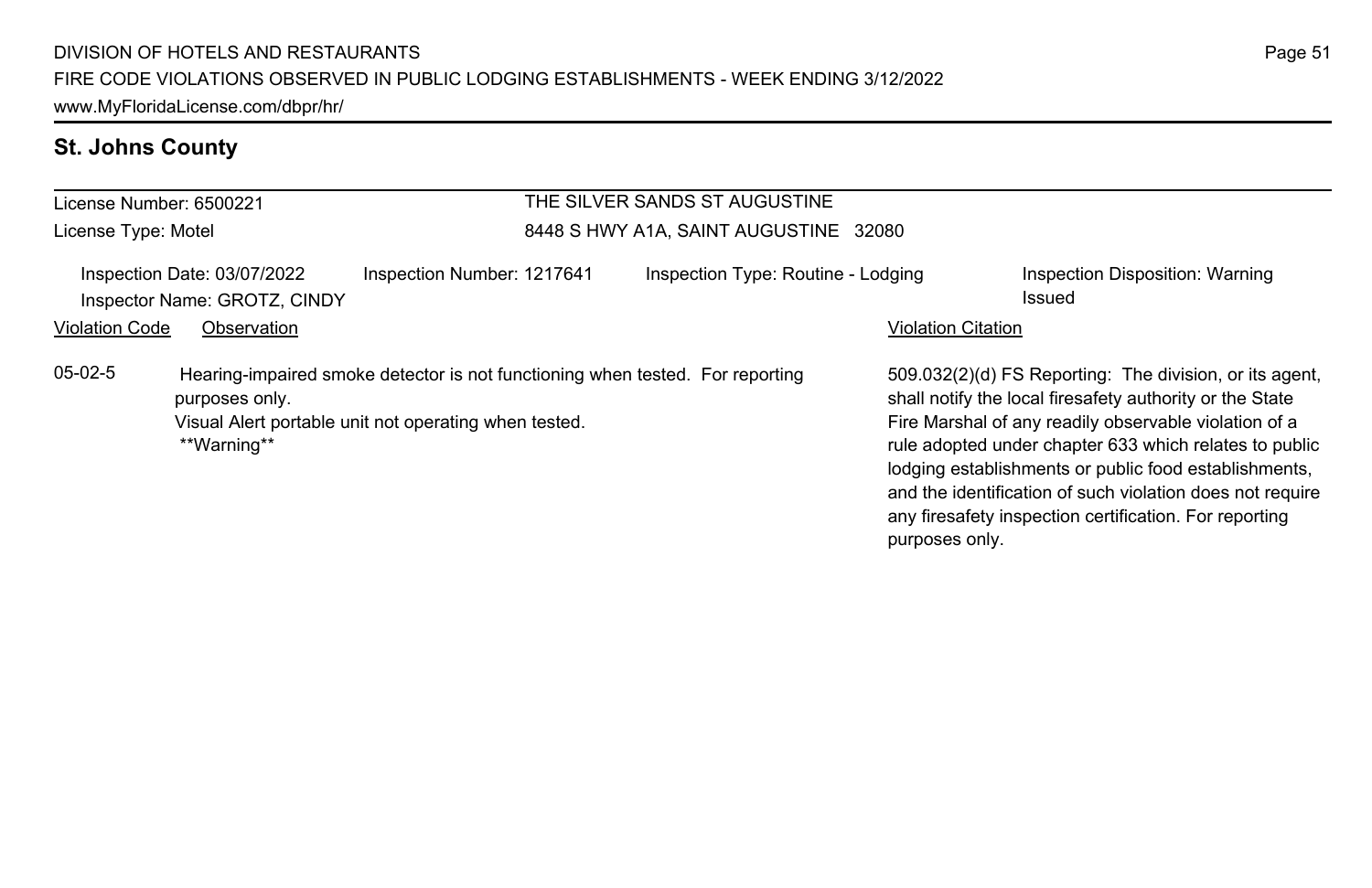# **St. Johns County**

| License Number: 6500249                                                                                                                                                                      |             |  | <b>ZEN LIVING SUITES</b>          |                              |                                                                                                                                                                                                                                                                                                                                                                                                              |  |
|----------------------------------------------------------------------------------------------------------------------------------------------------------------------------------------------|-------------|--|-----------------------------------|------------------------------|--------------------------------------------------------------------------------------------------------------------------------------------------------------------------------------------------------------------------------------------------------------------------------------------------------------------------------------------------------------------------------------------------------------|--|
| License Type: Motel                                                                                                                                                                          |             |  | 2535 FL 16, SAINT AUGUSTINE 32092 |                              |                                                                                                                                                                                                                                                                                                                                                                                                              |  |
| Inspection Number: 1222470<br>Inspection Date: 03/10/2022<br>Inspector Name: PERKINS, MARC                                                                                                   |             |  | Inspection Type: Complaint Full   |                              | Inspection Disposition: Warning<br>Issued                                                                                                                                                                                                                                                                                                                                                                    |  |
| <b>Violation Code</b>                                                                                                                                                                        | Observation |  |                                   |                              | <b>Violation Citation</b>                                                                                                                                                                                                                                                                                                                                                                                    |  |
| $01-02-4$<br>Portable fire extinguisher pressure gauge indicates the extinguisher is in need of<br>recharge. For reporting purposes only.<br>Fire extinguisher by room 107 in recharge zone. |             |  |                                   | For reporting purposes only. | 509.032(2)(d) FS Reporting: (d) The division, or its<br>agent, shall notify the local firesafety authority or the<br>State Fire Marshal of any readily observable violation of<br>a rule adopted under chapter 633 which relates to<br>public lodging establishments or public food<br>establishments, and the identification of such violation<br>does not require any firesafety inspection certification. |  |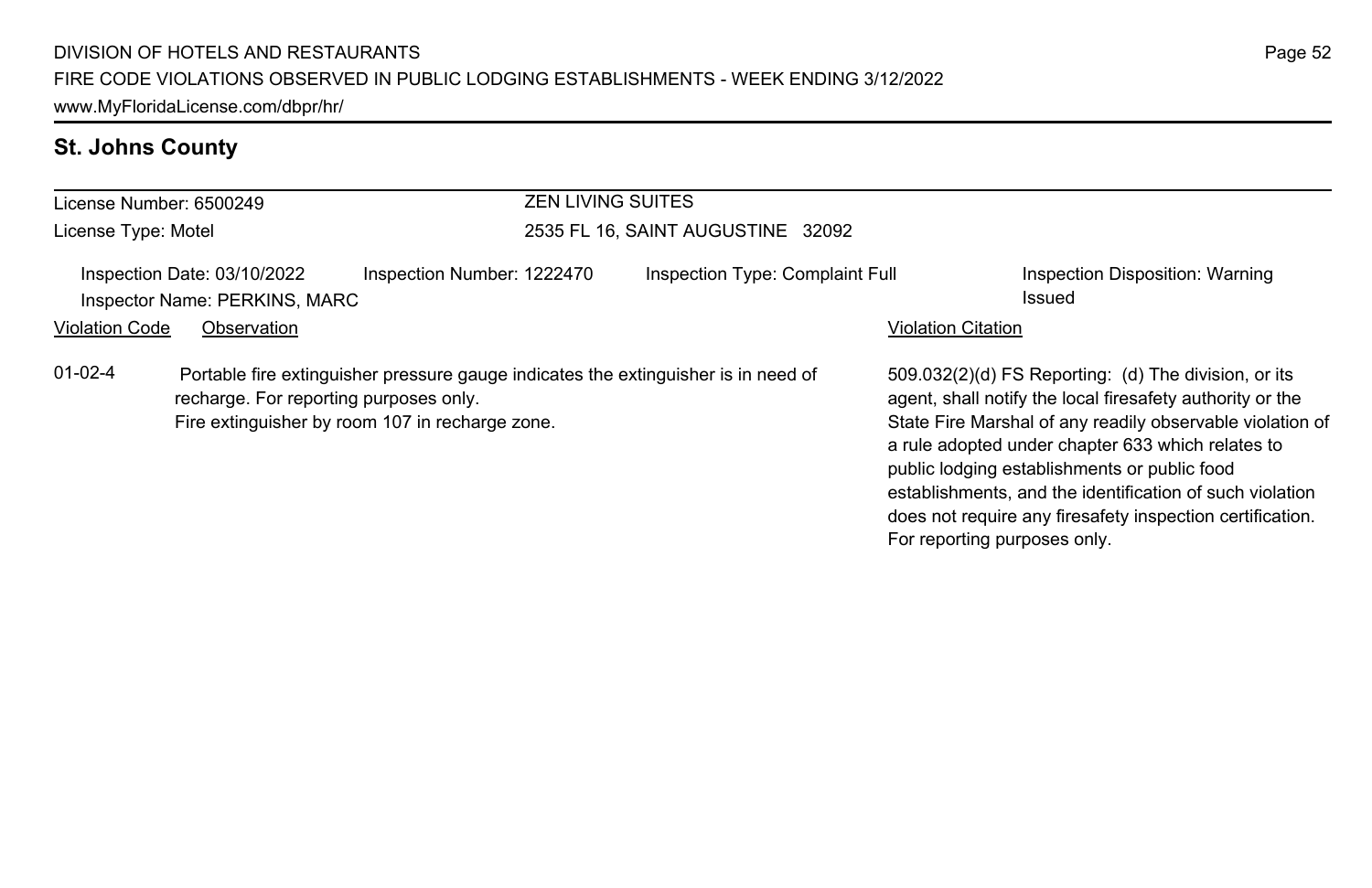#### **St. Johns County**

#### License Number: 6501417 License Type: Hotel HOLIDAY INN ST AUGUSTINE-WORLD GOLF VILLAGE 475 COMMERCE LAKE DR, SAINT AUGUSTINE 32095 Inspection Date: 03/10/2022 Inspection Number: 1164234 Inspection Type: Complaint Full Inspection Disposition: Warning Inspector Name: PERKINS, MARC **Issued Issued** Violation Code Observation **Violation Code** Observation **Violation** Violation Citation Citation Citation Citation 61C-1.004(10) FAC and 509.032(2)(d) FS Reporting: 61C-1.004(10) The insurance inspector's boiler report is required annually for power boilers and high pressure/high temperature boilers and biannually for low pressure steam or vapor heating boilers. 509.032(2)(d) The division, or its agent, shall notify the local firesafety authority or the State Fire Marshal of any readily observable violation of a rule adopted under chapter 633 which relates to public lodging establishments or public food establishments, and the identification of such violation does not require any firesafety inspection certification. For reporting purposes only. 08-03-4 No boiler certificate or insurance inspector's boiler report available. For reporting purposes only. At time of inspection, no boiler certification present.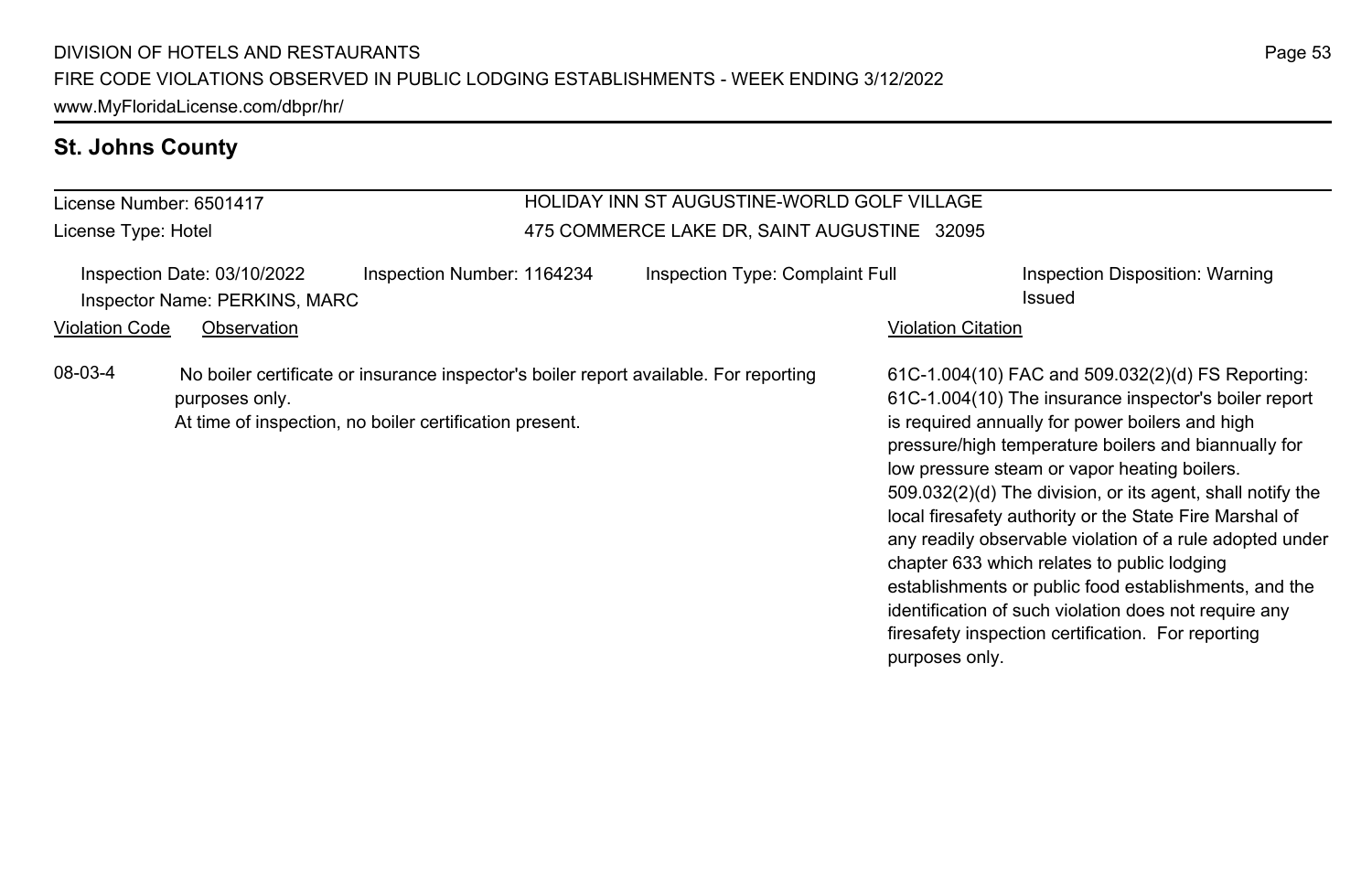# **St. Lucie County**

| <b>BEST WESTERN PORT ST LUCIE</b><br>License Number: 6600774 |                                                              |                                                                                                                     |                                      |                                                                                                                                                                                                                                                                                                                                                              |                                                                     |  |
|--------------------------------------------------------------|--------------------------------------------------------------|---------------------------------------------------------------------------------------------------------------------|--------------------------------------|--------------------------------------------------------------------------------------------------------------------------------------------------------------------------------------------------------------------------------------------------------------------------------------------------------------------------------------------------------------|---------------------------------------------------------------------|--|
| License Type: Motel                                          |                                                              |                                                                                                                     | 7900 S US #1, PORT SAINT LUCIE 34952 |                                                                                                                                                                                                                                                                                                                                                              |                                                                     |  |
|                                                              | Inspection Date: 03/08/2022<br>Inspector Name: HYNES, MONICA | Inspection Number: 1220025                                                                                          | Inspection Type: Routine - Lodging   |                                                                                                                                                                                                                                                                                                                                                              | Inspection Disposition: Inspection<br>Completed - No Further Action |  |
| <b>Violation Code</b>                                        | Observation                                                  |                                                                                                                     |                                      | <b>Violation Citation</b>                                                                                                                                                                                                                                                                                                                                    |                                                                     |  |
| $04 - 01 - 4$                                                |                                                              | Trouble/alarm light illuminated on the fire alarm control panel. For reporting<br>purposes only. Alarm is silenced. |                                      | 509.032(2)(d) FS Reporting: The division, or its agent.<br>shall notify the local firesafety authority or the State<br>Fire Marshal of any readily observable violation of a<br>rule adopted under chapter 633 which relates to public<br>lodging establishments or public food establishments,<br>and the identification of such violation does not require |                                                                     |  |

any firesafety inspection certification. For reporting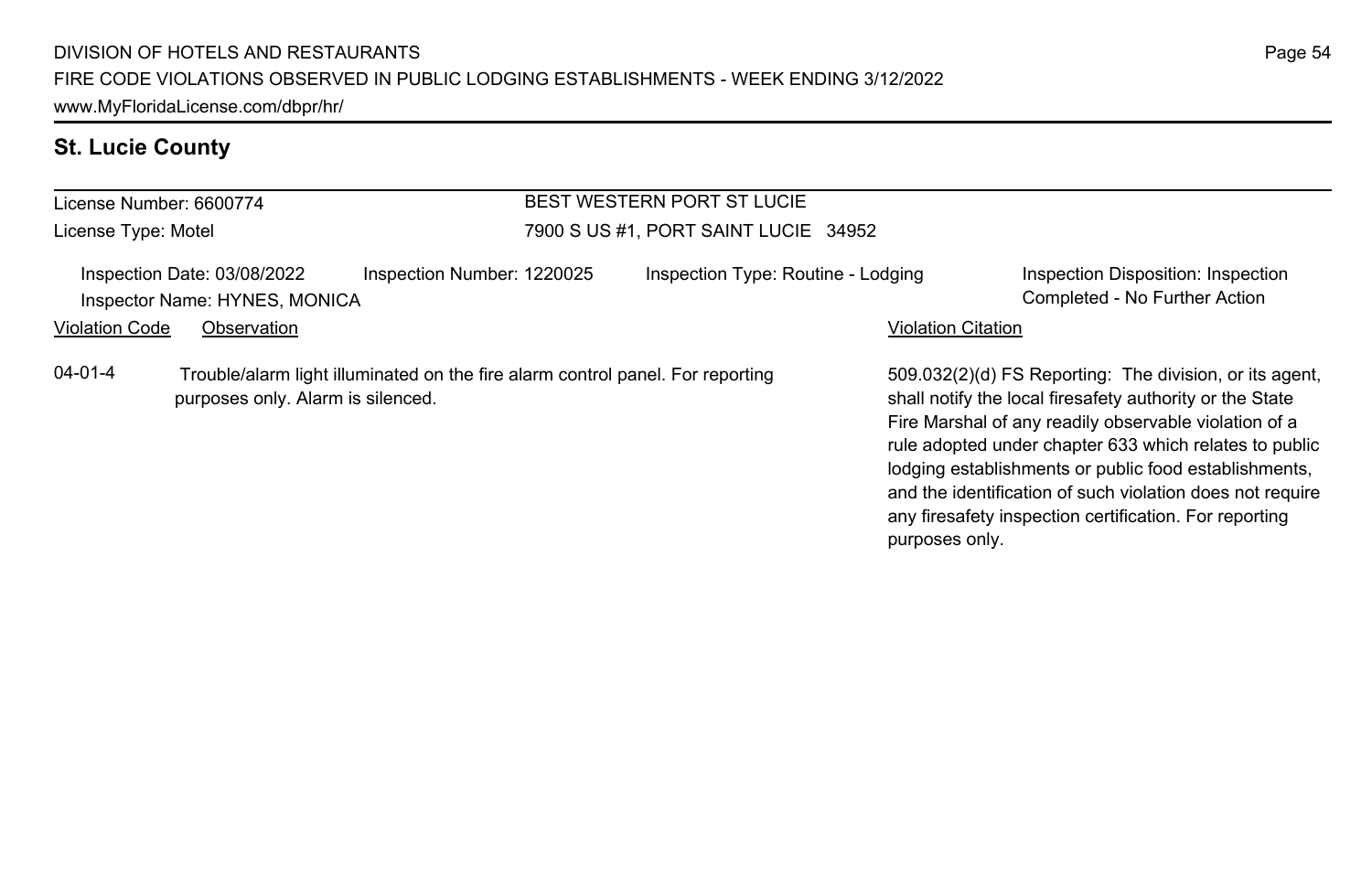# **Volusia County**

License Number: 7406437 License Type: Hotel

# EMERALD SHORES HOTEL

#### 2613 S ATLANTIC AVE, DAYTONA BEACH SHORES 32118

| Inspection Date: 03/07/2022<br>Inspector Name: WOOD, JUSTIN |                     | Inspection Number: 1164226                                                            | Inspection Type: Complaint Full                                                                                                                                                                                                                                                                                   | Inspection Disposition: Inspection<br>Completed - No Further Action |
|-------------------------------------------------------------|---------------------|---------------------------------------------------------------------------------------|-------------------------------------------------------------------------------------------------------------------------------------------------------------------------------------------------------------------------------------------------------------------------------------------------------------------|---------------------------------------------------------------------|
| Violation Code                                              | Observation         |                                                                                       |                                                                                                                                                                                                                                                                                                                   | <b>Violation Citation</b>                                           |
| 06-01-4                                                     |                     | Path to door marked as an exit is blocked. For reporting purposes only.               | 509.032(2)(d) FS Reporting: The division, or its agent,<br>shall notify the local firesafety authority or the State                                                                                                                                                                                               |                                                                     |
|                                                             | conditioning units. | -fire exit, north stair floor 1 emergency exit blocked by large equipment/several air | Fire Marshal of any readily observable violation of a<br>rule adopted under chapter 633 which relates to public<br>lodging establishments or public food establishments,<br>and the identification of such violation does not require<br>any firesafety inspection certification. For reporting<br>purposes only. |                                                                     |
|                                                             |                     | -manager stated immediately moving equipment                                          |                                                                                                                                                                                                                                                                                                                   |                                                                     |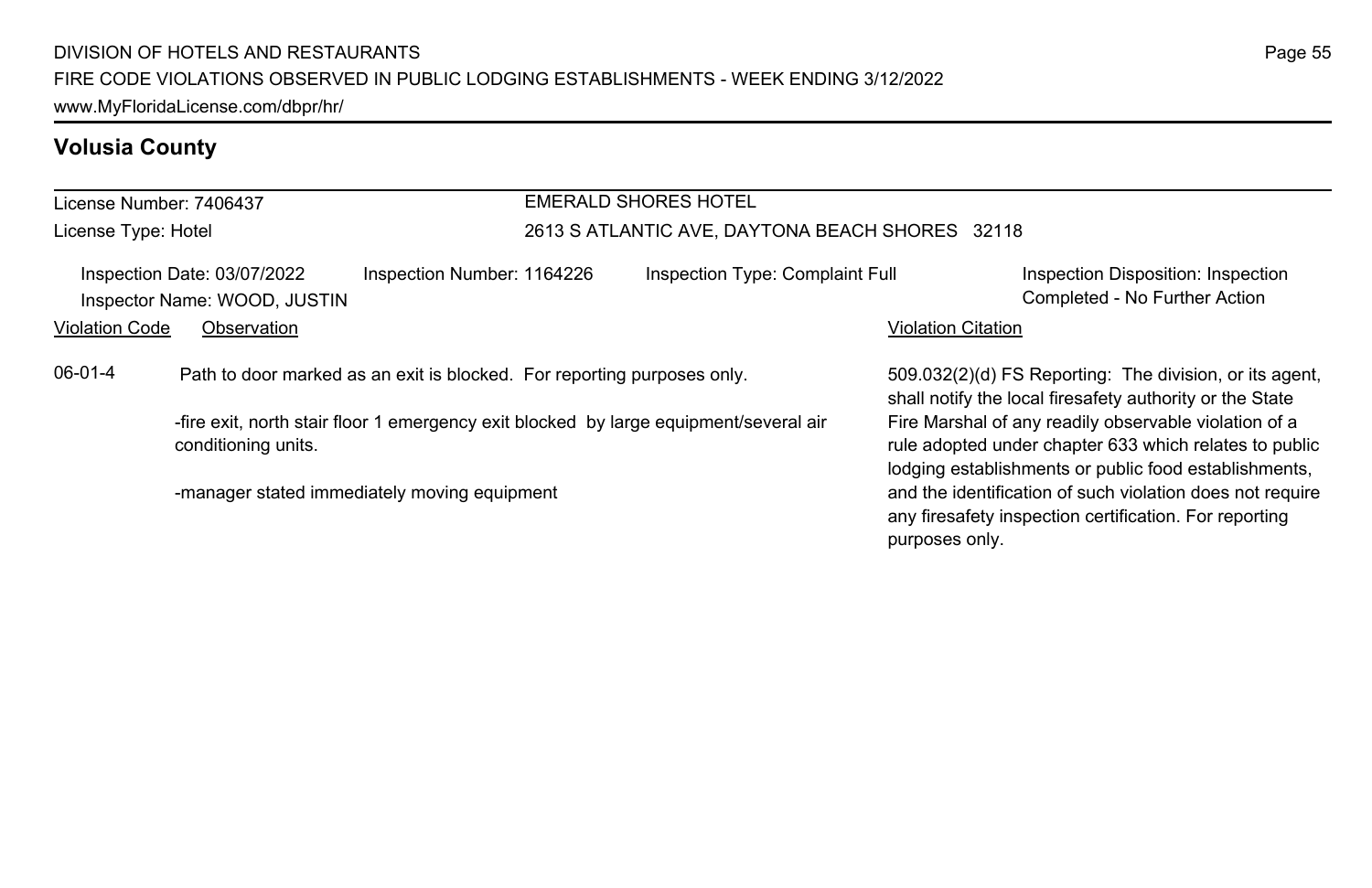# **Volusia County**

| License Number: 7405255                                           |                                                                                                  |                            | 1876 HERTIAGE INN                    |                                                                                                                                                                                                                                                                                                                                                                                                                                          |  |  |  |
|-------------------------------------------------------------------|--------------------------------------------------------------------------------------------------|----------------------------|--------------------------------------|------------------------------------------------------------------------------------------------------------------------------------------------------------------------------------------------------------------------------------------------------------------------------------------------------------------------------------------------------------------------------------------------------------------------------------------|--|--|--|
| License Type: Motel                                               |                                                                                                  |                            | 300 S VOLUSIA AVE, ORANGE CITY 32763 |                                                                                                                                                                                                                                                                                                                                                                                                                                          |  |  |  |
| Inspection Date: 03/07/2022<br>Inspector Name: OCASIO-LOPEZ, LISA |                                                                                                  | Inspection Number: 1220344 | Inspection Type: Routine - Lodging   | Inspection Disposition: Inspection<br>Completed - No Further Action                                                                                                                                                                                                                                                                                                                                                                      |  |  |  |
| <b>Violation Code</b>                                             | Observation                                                                                      |                            |                                      | <b>Violation Citation</b>                                                                                                                                                                                                                                                                                                                                                                                                                |  |  |  |
| $04 - 01 - 4$                                                     | Trouble/alarm light illuminated on the fire alarm control panel. For reporting<br>purposes only. |                            |                                      | 509.032(2)(d) FS Reporting: The division, or its agent,<br>shall notify the local firesafety authority or the State<br>Fire Marshal of any readily observable violation of a<br>rule adopted under chapter 633 which relates to public<br>lodging establishments or public food establishments,<br>and the identification of such violation does not require<br>any firesafety inspection certification. For reporting<br>purposes only. |  |  |  |